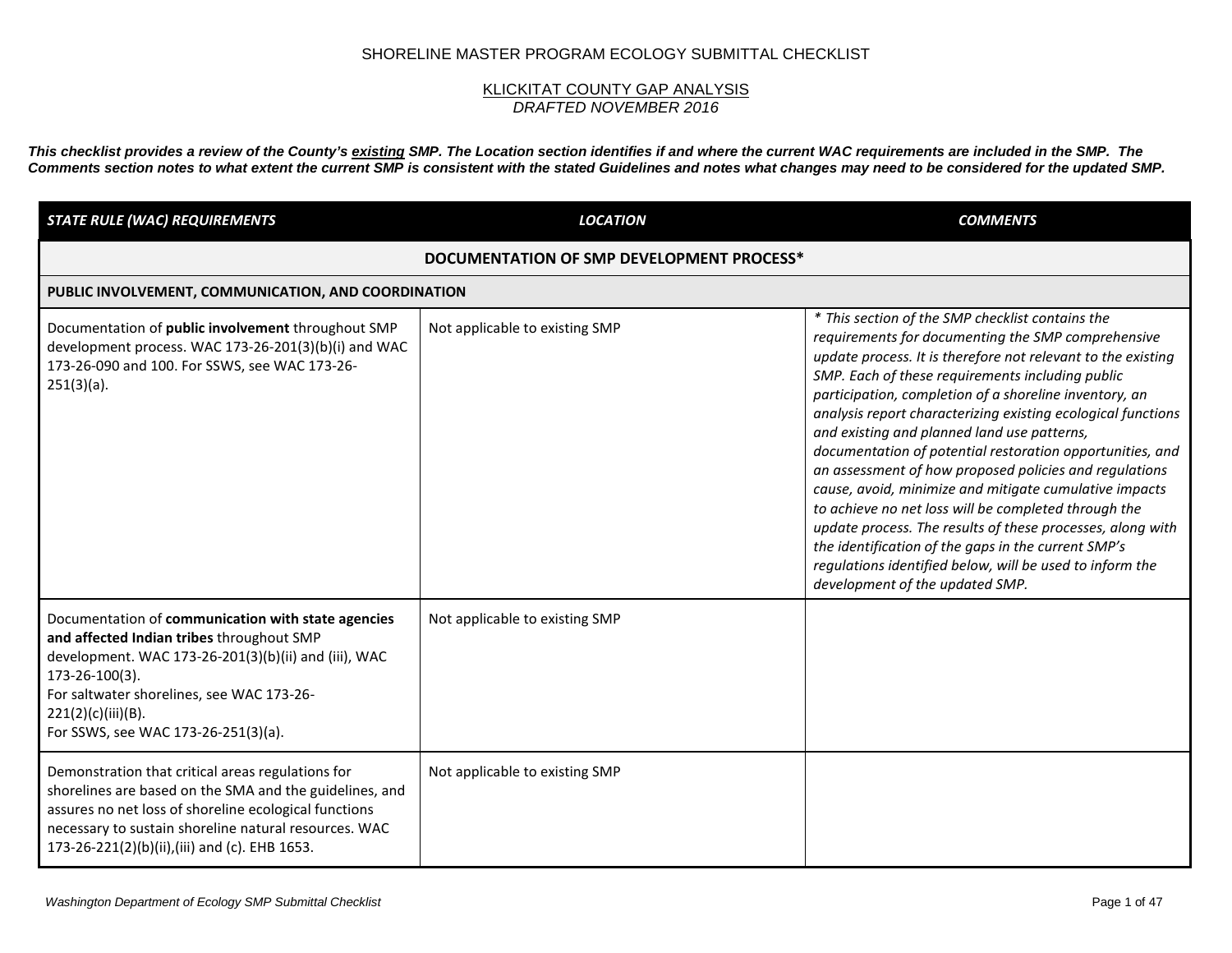| <b>STATE RULE (WAC) REQUIREMENTS</b>                                                                                                                                                                                                                                                                                                                                                                                                                                                                                                                                                                                                                                                                                                                                                                                            | <b>LOCATION</b>                | <b>COMMENTS</b> |
|---------------------------------------------------------------------------------------------------------------------------------------------------------------------------------------------------------------------------------------------------------------------------------------------------------------------------------------------------------------------------------------------------------------------------------------------------------------------------------------------------------------------------------------------------------------------------------------------------------------------------------------------------------------------------------------------------------------------------------------------------------------------------------------------------------------------------------|--------------------------------|-----------------|
|                                                                                                                                                                                                                                                                                                                                                                                                                                                                                                                                                                                                                                                                                                                                                                                                                                 |                                |                 |
| Documentation of process to assure that proposed<br>regulatory or administrative actions do not<br>unconstitutionally infringe upon private property rights.<br>See "State of Washington, Attorney General's<br>Recommended Process for Evaluation of Proposed<br>Regulatory or Administrative Actions to Avoid<br>Unconstitutional Takings of Private Property." WAC 173-<br>$26-186(5)$ .                                                                                                                                                                                                                                                                                                                                                                                                                                     | Not applicable to existing SMP |                 |
| Final submittal includes:                                                                                                                                                                                                                                                                                                                                                                                                                                                                                                                                                                                                                                                                                                                                                                                                       | Not applicable to existing SMP |                 |
| Evidence of local government approval (or a locally<br>approved "statement of intent to adopt");<br>New and/or amendatory text, environment<br>designation maps (with boundary descriptions<br>and justification for changes based on existing<br>development patterns, biophysical capabilities<br>and limitations, and the goals and aspirations of<br>the local citizenry);<br>A summary of the proposal together with staff<br>reports and supporting materials;<br>Evidence of SEPA compliance;<br>Copies of all comments received and a record of<br>names and addresses of interested parties<br>involved in local processes. WAC 173-26-110.<br>Submittal must include clear identification and<br>transmittal of all provisions that make up the SMP. This<br>checklist, if complete, meets this requirement. WAC 173- |                                |                 |
| $26-210(3)(a)$ and (h).                                                                                                                                                                                                                                                                                                                                                                                                                                                                                                                                                                                                                                                                                                                                                                                                         |                                |                 |
| <b>SHORELINE INVENTORY</b>                                                                                                                                                                                                                                                                                                                                                                                                                                                                                                                                                                                                                                                                                                                                                                                                      |                                |                 |
| Inventory of existing data and materials. WAC 173-26-<br>$201(3)(c)(i)$ through $(x)$ .                                                                                                                                                                                                                                                                                                                                                                                                                                                                                                                                                                                                                                                                                                                                         | Not applicable to existing SMP |                 |
| Inventory of all "shorelines of the state": Include lists<br>and map(s) of all SMA marine, riverine, and lacustrine<br>water bodies, including "shorelands", "floodways", and<br>"floodplains". RCW 90.58.030(2) & WAC's 173-18-044,<br>173-20-044, 173-22-050, 173-26-211(b, c, d).                                                                                                                                                                                                                                                                                                                                                                                                                                                                                                                                            |                                |                 |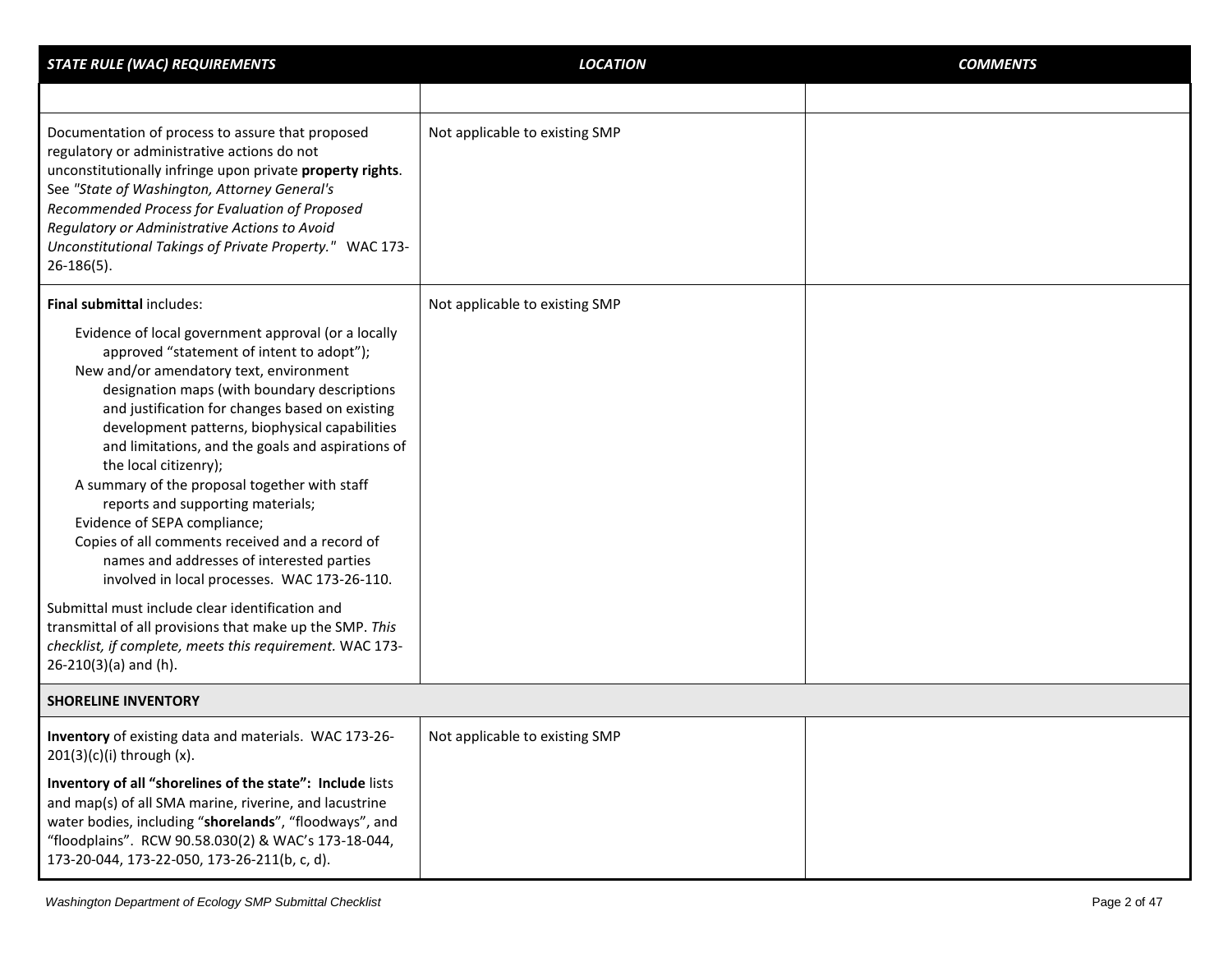| <b>STATE RULE (WAC) REQUIREMENTS</b>                                                                                                                                                                                                                                                                                                                                                                                                                                                                                                | <b>LOCATION</b>                | <b>COMMENTS</b> |
|-------------------------------------------------------------------------------------------------------------------------------------------------------------------------------------------------------------------------------------------------------------------------------------------------------------------------------------------------------------------------------------------------------------------------------------------------------------------------------------------------------------------------------------|--------------------------------|-----------------|
| For jurisdictions with critical saltwater habitats, see WAC<br>173-26-221(2)(c)(iii)(A)&(B).                                                                                                                                                                                                                                                                                                                                                                                                                                        |                                |                 |
| <b>SHORELINE ANALYSIS</b>                                                                                                                                                                                                                                                                                                                                                                                                                                                                                                           |                                |                 |
| Characterization of shoreline ecosystems and their<br>associated ecological functions that:                                                                                                                                                                                                                                                                                                                                                                                                                                         | Not applicable to existing SMP |                 |
| Identifies ecosystem-wide processes and ecological<br>functions;<br>Assesses ecosystem-wide processes to determine<br>their relationship to ecological functions;<br>Identifies specific measures necessary to protect<br>and/or restore the ecological functions and<br>ecosystem-wide processes. WAC 173-26-<br>201(3)(d)(i)(A).                                                                                                                                                                                                  |                                |                 |
| Demonstration of how characterization was used to<br>prepare master program policies and regulations that<br>achieve no net loss of ecological functions necessary to<br>support shoreline resources and to plan for restoration<br>of impaired functions. WAC 173-26-201(3)(d)(i)(E).                                                                                                                                                                                                                                              |                                |                 |
| For vegetation, see WAC 173-26-221(5). For jurisdictions<br>with critical saltwater habitats, see WAC 173-26-<br>221(2)(c)(iii)(B).                                                                                                                                                                                                                                                                                                                                                                                                 |                                |                 |
| Description of data gaps, assumptions made and risks to<br>ecological functions associated with SMP provisions.<br>WAC 173-26-201(2)(a).                                                                                                                                                                                                                                                                                                                                                                                            |                                |                 |
| Characterization includes maps of inventory information<br>at appropriate scale. WAC 173-26-201(3)(c).                                                                                                                                                                                                                                                                                                                                                                                                                              |                                |                 |
| Use analysis estimating future demand for shoreline<br>space and potential use conflicts based on<br>characterization of current shoreline use patterns and<br>projected trends. Evidence that SMP ensures adequate<br>shoreline space for projected shoreline preferred uses.<br>Public access needs and opportunities within the<br>jurisdiction are identified. Projections of regional<br>economic need guide the designation of "high intensity"<br>shoreline. WAC 173-26-201(3)(d)(ii) & (v); WAC 173-26-<br>211(5)(d)(ii)(B) | Not applicable to existing SMP |                 |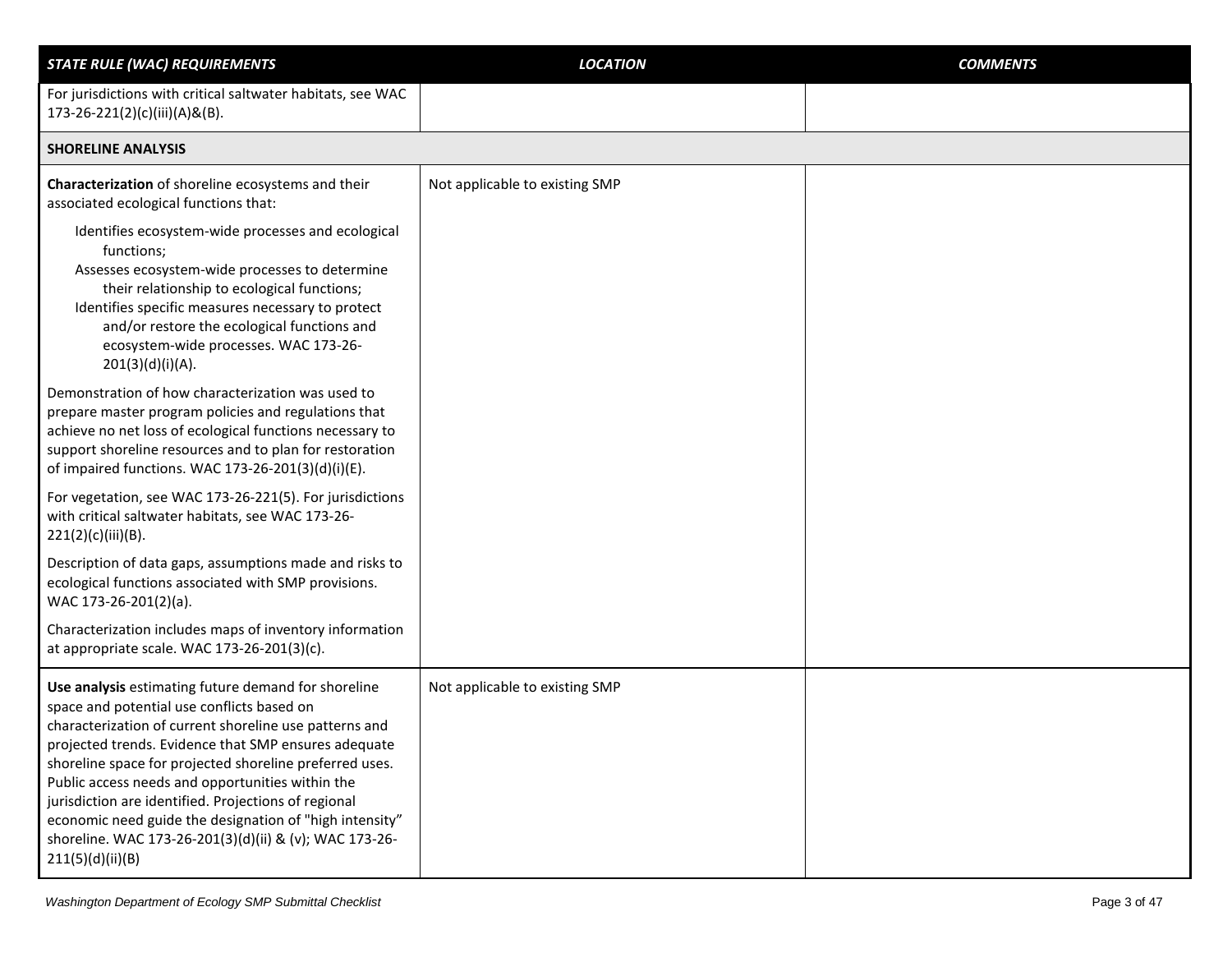| <b>STATE RULE (WAC) REQUIREMENTS</b>                                                                                                                                                                                                                                                                                                                                                                                                                                                                                                                                                                                                                                                                                                                                                  | <b>LOCATION</b>                | <b>COMMENTS</b> |
|---------------------------------------------------------------------------------------------------------------------------------------------------------------------------------------------------------------------------------------------------------------------------------------------------------------------------------------------------------------------------------------------------------------------------------------------------------------------------------------------------------------------------------------------------------------------------------------------------------------------------------------------------------------------------------------------------------------------------------------------------------------------------------------|--------------------------------|-----------------|
| For SMPs that allow mining, demonstration that siting of<br>mines is consistent with requirements of WAC 173-26-<br>241(3)(h)(i).                                                                                                                                                                                                                                                                                                                                                                                                                                                                                                                                                                                                                                                     |                                |                 |
| For shorelines of the state:                                                                                                                                                                                                                                                                                                                                                                                                                                                                                                                                                                                                                                                                                                                                                          |                                |                 |
| Evidence the SMP preserves adequate shorelands<br>and submerged lands to accommodate current<br>and projected demand for economic resources<br>of statewide importance (e.g., commercial<br>shellfish beds and navigable harbors) based on<br>statewide or regional analyses, requirements for<br>essential public facilities, and comment from<br>related industry associations, affected Indian<br>tribes, and state agencies. RCW 90.58.100.<br>Evidence that public access and recreation<br>requirements are based on demand projections<br>that take into account activities of state<br>agencies and interests of the citizens to visit<br>public shorelines with special scenic qualities or<br>cultural or recreational opportunities. WAC 173-<br>26-251(3)(c)(ii) & (iii). |                                |                 |
| For shorelines of statewide significance:                                                                                                                                                                                                                                                                                                                                                                                                                                                                                                                                                                                                                                                                                                                                             |                                |                 |
| Optimum implementation directives incorporated into<br>comp plan and development regulations. RCW<br>90.58.100. For GMA jurisdictions, SMP recreational<br>provisions are consistent with growth projections and<br>level-of-service standards contained in comp plan. WAC<br>173-26-241(3)(i).                                                                                                                                                                                                                                                                                                                                                                                                                                                                                       |                                |                 |
| Restoration plan that:                                                                                                                                                                                                                                                                                                                                                                                                                                                                                                                                                                                                                                                                                                                                                                | Not applicable to existing SMP |                 |
| Identifies degraded areas, impaired ecological<br>functions, and potential restoration sites;<br>Establishes restoration goals and priorities, including<br>SMP goals and policies that provide for<br>restoration of impaired ecological functions;<br>Identifies existing restoration projects and programs;<br>Identifies additional projects and programs needed<br>to achieve local restoration goals, and<br>implementation strategies including identifying<br>prospective funding sources;                                                                                                                                                                                                                                                                                    |                                |                 |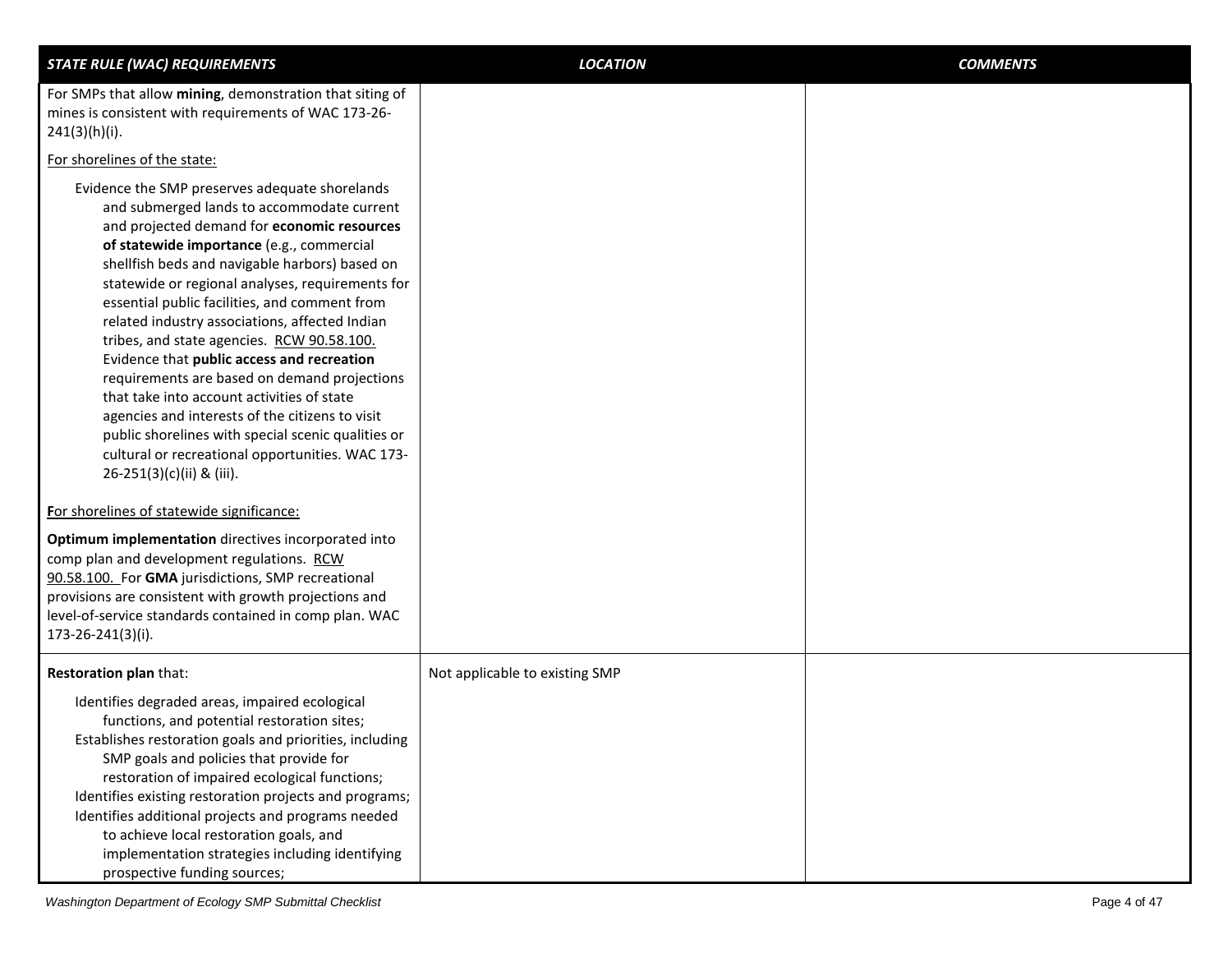| <b>STATE RULE (WAC) REQUIREMENTS</b>                                                                                                                                                                                                                                                                                                                                                                              | <b>LOCATION</b>                | <b>COMMENTS</b> |
|-------------------------------------------------------------------------------------------------------------------------------------------------------------------------------------------------------------------------------------------------------------------------------------------------------------------------------------------------------------------------------------------------------------------|--------------------------------|-----------------|
| Sets timelines and benchmarks for implementing<br>restoration projects and programs;<br>Provides mechanisms or strategies to ensure that<br>restoration projects and programs will be<br>implemented according to plans and to<br>appropriately review the effectiveness of the<br>projects and programs in meeting the overall<br>restoration goals. WAC 173-26-186(8)(c);<br>$201(2)(c)$ &(f).                  |                                |                 |
| For critical freshwater habitats: incentives to restore<br>water connections impeded by previous development.<br>WAC 173-26-221(2)(c)(iv)(C)(III).                                                                                                                                                                                                                                                                |                                |                 |
| For SSWS, identification of where natural resources of<br>statewide importance are being diminished over time,<br>and master programs provisions that contribute to the<br>restoration of those resources. WAC 173-26-251(3)(b).                                                                                                                                                                                  |                                |                 |
| Evidence that each environment designation is<br>consistent with guidelines criteria [WAC 173-26-211(5)],<br>as well as existing use pattern, the biological and physical<br>character of the shoreline and the goals and aspirations<br>of the community. WAC 173-26-211(2)(a). WAC 173-26-<br>$110(3)$ .                                                                                                        | Not applicable to existing SMP |                 |
| Lands designated as "forest lands of long-term<br>significance" under RCW 36.70A.170 are designated<br>either natural or rural conservancy shoreline<br>environment designations. WAC 173-26-241(3)(e).                                                                                                                                                                                                           |                                |                 |
| For SSWS, demonstration that environment designation<br>policies, boundaries, and use provisions implement SMA<br>preferred use policies of RCW 90.58.020(1) through (7).<br>WAC 173-26-251(3)(c)                                                                                                                                                                                                                 |                                |                 |
| Assessment of how proposed policies and regulations<br>cause, avoid, minimize and mitigate cumulative impacts<br>to achieve no net loss. Include policies and regulations<br>that address platting or subdividing of property, laying of<br>utilities, and mapping of streets that establish a pattern<br>for future development. Evaluation addresses:<br>(i) current circumstances affecting the shorelines and | Not applicable to existing SMP |                 |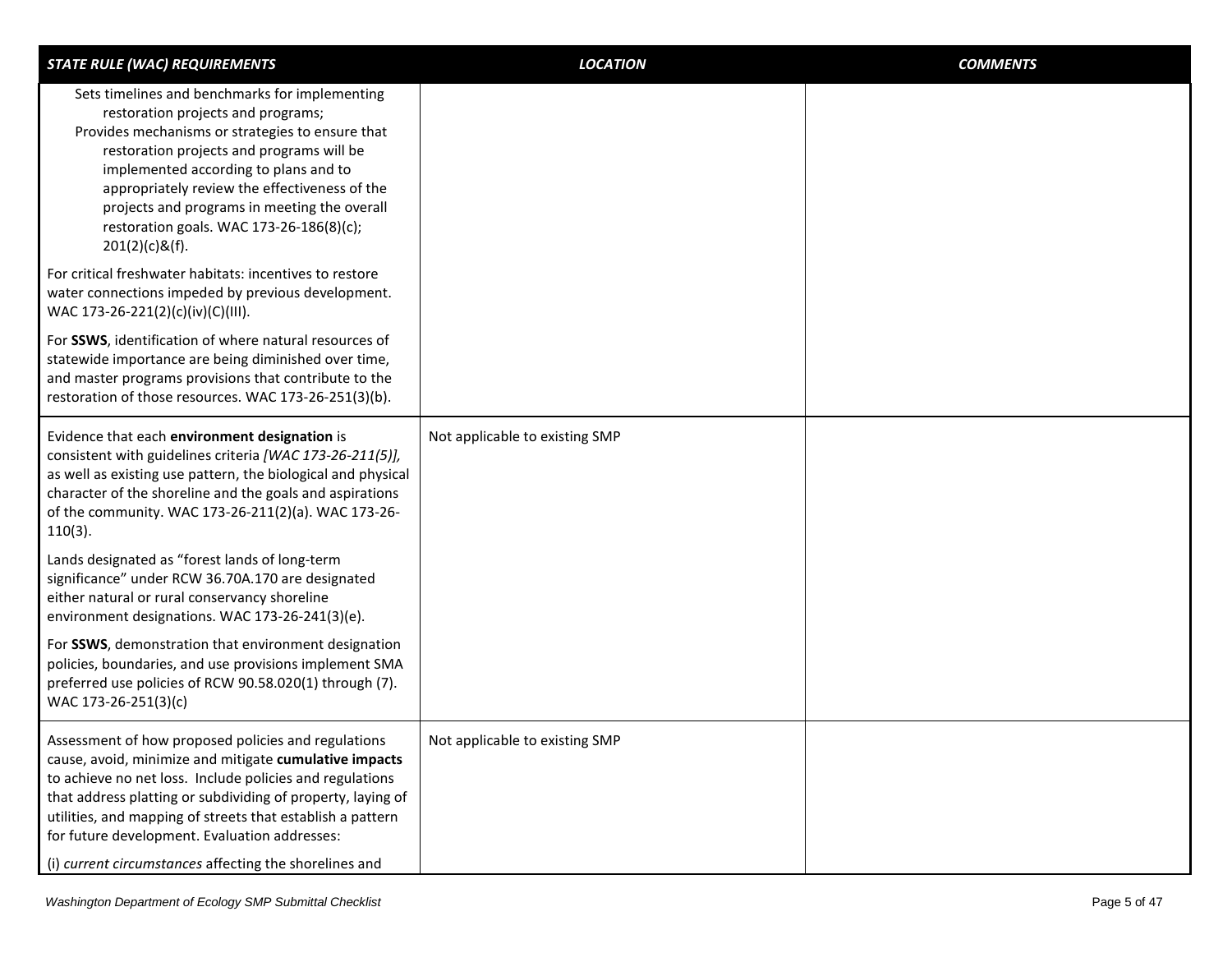| <b>STATE RULE (WAC) REQUIREMENTS</b>                                                                                                                                                                                                                                                                                                                                                                                                                                                                                                        | <b>LOCATION</b>                     | <b>COMMENTS</b>                                                                                                                                                                                                                                                                                                                                                                                                                                                                                                                                                                                                                                |
|---------------------------------------------------------------------------------------------------------------------------------------------------------------------------------------------------------------------------------------------------------------------------------------------------------------------------------------------------------------------------------------------------------------------------------------------------------------------------------------------------------------------------------------------|-------------------------------------|------------------------------------------------------------------------------------------------------------------------------------------------------------------------------------------------------------------------------------------------------------------------------------------------------------------------------------------------------------------------------------------------------------------------------------------------------------------------------------------------------------------------------------------------------------------------------------------------------------------------------------------------|
| relevant natural processes;<br>(ii) reasonably foreseeable future development and use of<br>the shoreline (including impacts from unregulated<br>activities, exempt development, and other incremental<br>impacts); and<br>(iii) beneficial effects of any established regulatory<br>programs under other local, state, and federal laws.<br>WAC 173-26-201(3)(d)(iii) and WAC 173-26-186(8)(d).                                                                                                                                            |                                     |                                                                                                                                                                                                                                                                                                                                                                                                                                                                                                                                                                                                                                                |
| For jurisdictions with critical saltwater habitats,<br>identification of methods for monitoring conditions and<br>adapting management practices to new information.<br>WAC 173-26-221(2)(c)(iii)(B).                                                                                                                                                                                                                                                                                                                                        |                                     |                                                                                                                                                                                                                                                                                                                                                                                                                                                                                                                                                                                                                                                |
| For SSWS, evidence that standards ensuring protection<br>of ecological resources of statewide importance consider<br>cumulative impacts of permitted development. WAC<br>$173 - 26 - 251(3)(d)(i).$                                                                                                                                                                                                                                                                                                                                         |                                     |                                                                                                                                                                                                                                                                                                                                                                                                                                                                                                                                                                                                                                                |
| <b>SMP CONTENTS</b>                                                                                                                                                                                                                                                                                                                                                                                                                                                                                                                         |                                     |                                                                                                                                                                                                                                                                                                                                                                                                                                                                                                                                                                                                                                                |
| Any goals adopted as part of the SMP are consistent with<br>the SMA. (Note: Goal statements are not required.)                                                                                                                                                                                                                                                                                                                                                                                                                              | Section 1 and 2                     | <b>Consistent.</b> Section 1 of the current SMP includes a<br>chapter with general goals and objectives for the master<br>program. Section 2 also includes goals and objectives<br>specific to each of the following elements: economic<br>development, public access, circulation, recreation,<br>historical/cultural, conservation, residential and shoreline<br>use. These goals are generally consistent with the SMA<br>but may need to be revised to reflect new intentions of<br>the updated SMP. The County should ensure that any<br>modified shoreline goals continue to be consistent with<br>the SMA.                              |
| Policies (A) are consistent with guidelines and policies of<br>the SMA; (B) address elements of RCW 90.58.100; (C)<br>include policies for environment designations,<br>accompanied by a map or physical description of<br>designation boundaries in sufficient detail to compare<br>with comprehensive plan land use designations; and (D)<br>are consistent with constitutional and other legal<br>limitations on regulation of private property. WAC 173-<br>$26-191(2)(a)(i).$<br>SMP implements preferred use policies of the SMA. WAC | Section 4<br>Not explicitly stated. | Partially consistent. Section 4 includes general shoreline<br>use policies and regulations, and polices and regulations<br>specific to each of the uses identified in WAC 173-16-060.<br>WAC Chapter 176-16 was repealed on November 29,<br>2000 and replaced with the Ecology guidelines codified as<br>WAC Chapter 173-26. WAC references will need to be<br>revised, however the use categories are generally<br>consistent with the current requirements. The County<br>should consider updating the use categories to match<br>exactly with the categories of WAC 173-26-221.<br>The preferred use policies found in WAC 173-26-201(2)(d) |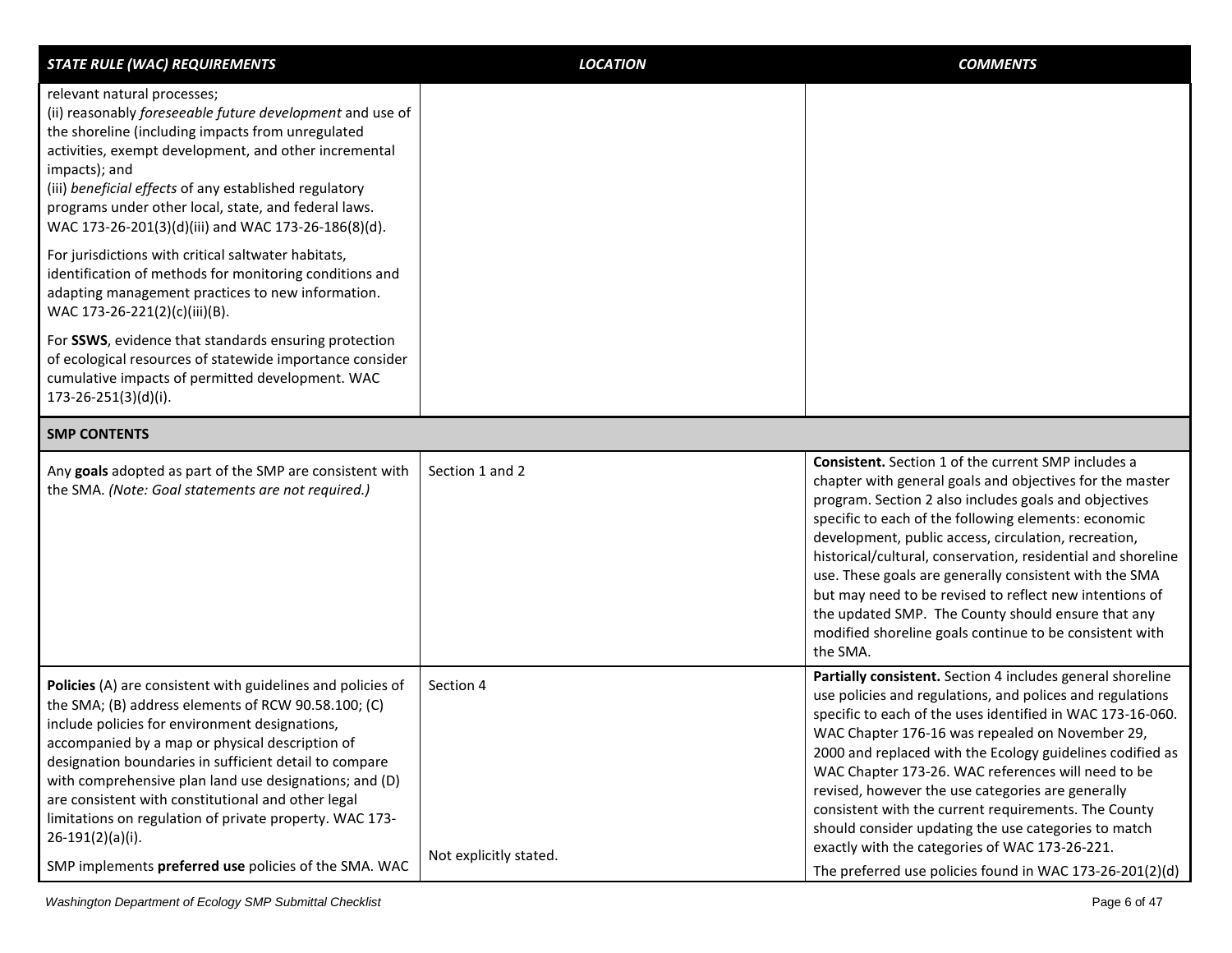| <b>STATE RULE (WAC) REQUIREMENTS</b>                                                                                                                                                                                                                                                                                                                                                                                                                                                                 | <b>LOCATION</b>                         | <b>COMMENTS</b>                                                                                                                                                                                                                                                                                                                                                                                                                                                                                                                                                                                                                                                                                                                                                                                                                                                                                   |
|------------------------------------------------------------------------------------------------------------------------------------------------------------------------------------------------------------------------------------------------------------------------------------------------------------------------------------------------------------------------------------------------------------------------------------------------------------------------------------------------------|-----------------------------------------|---------------------------------------------------------------------------------------------------------------------------------------------------------------------------------------------------------------------------------------------------------------------------------------------------------------------------------------------------------------------------------------------------------------------------------------------------------------------------------------------------------------------------------------------------------------------------------------------------------------------------------------------------------------------------------------------------------------------------------------------------------------------------------------------------------------------------------------------------------------------------------------------------|
| 173-26-201(2)(d).                                                                                                                                                                                                                                                                                                                                                                                                                                                                                    |                                         | are not currently in the SMP. These will need to be added,<br>along with policies for environment designations (see<br>below).                                                                                                                                                                                                                                                                                                                                                                                                                                                                                                                                                                                                                                                                                                                                                                    |
| Regulations: (A) are sufficient in scope and detail to<br>ensure the implementation of the SMA, SMP guidelines,<br>and SMP policies; (B) include environment designation<br>regulations; (C) include general regulations, use<br>regulations that address issues of concern in regard to<br>specific uses, and shoreline modification regulations;<br>and, (D) are consistent with constitutional and other legal<br>limitations on the regulation of private property. WAC<br>173-26-191(2)(a)(ii). | Section 4                               | Partially consistent. Section 4 includes general shoreline<br>use policies and regulations, and polices and regulations<br>specific to each of the uses identified in WAC 173-16-060.<br>WAC Chapter 176-16 was repealed on November 29,<br>2000 and replaced with the Ecology guidelines codified as<br>WAC Chapter 173-26. WAC references will need to be<br>revised, however the use categories are generally<br>consistent with the current requirements. The County<br>should consider updating the use categories to match<br>exactly with the categories of WAC 173-26-221. The<br>County will need to review regulations for each use<br>category. Some sufficiently implement SMP guidelines<br>and polies as is, others will need revision to ensure<br>consistency with the WAC, and new regulations will need<br>to be added for some areas. See discussion in each<br>section below. |
| Height Limitation: SMP prohibits buildings and<br>structures >35 feet in height obstructing views of<br>residences, with exceptions. RCW 90.58.320.                                                                                                                                                                                                                                                                                                                                                  | Section 4, Commercial Development, B.13 | Partially consistent. A 35 foot height limit is currently<br>mentioned in the Commercial Development section only.<br>The County should consider adding a development<br>standards table to the SMP to consolidate height, lot<br>frontage, setback and impervious surface dimensional<br>standards to make it clear that the height limit (and other<br>dimensional standards) apply to all structures, with noted<br>exceptions.                                                                                                                                                                                                                                                                                                                                                                                                                                                                |
| <b>ENVIRONMENT DESIGNATIONS</b>                                                                                                                                                                                                                                                                                                                                                                                                                                                                      |                                         |                                                                                                                                                                                                                                                                                                                                                                                                                                                                                                                                                                                                                                                                                                                                                                                                                                                                                                   |
| Each environment designation includes: Purpose<br>statements, classification criteria, management policies,<br>and regulations (types of shoreline uses permitted,<br>conditionally permitted, and prohibited; building or<br>structure height and bulk limits, setbacks, maximum<br>density or minimum frontage requirements, and site<br>development standards). WAC 173-26-211(2)(4).                                                                                                             | Section 3                               | Inconsistent. The existing SMP includes a description and<br>purpose statement for each designation. However, no<br>classification criteria, management policies or regulations<br>are provided. Designations should be updated to include<br>the specific priorities, prohibitions and standards required<br>for each designation per WAC 173-26-211. Updated<br>environment designation mapping will also be needed.<br>This can be included as an attachment to the SMP as in<br>the existing document.<br>Within each environment designation the existing SMP                                                                                                                                                                                                                                                                                                                                |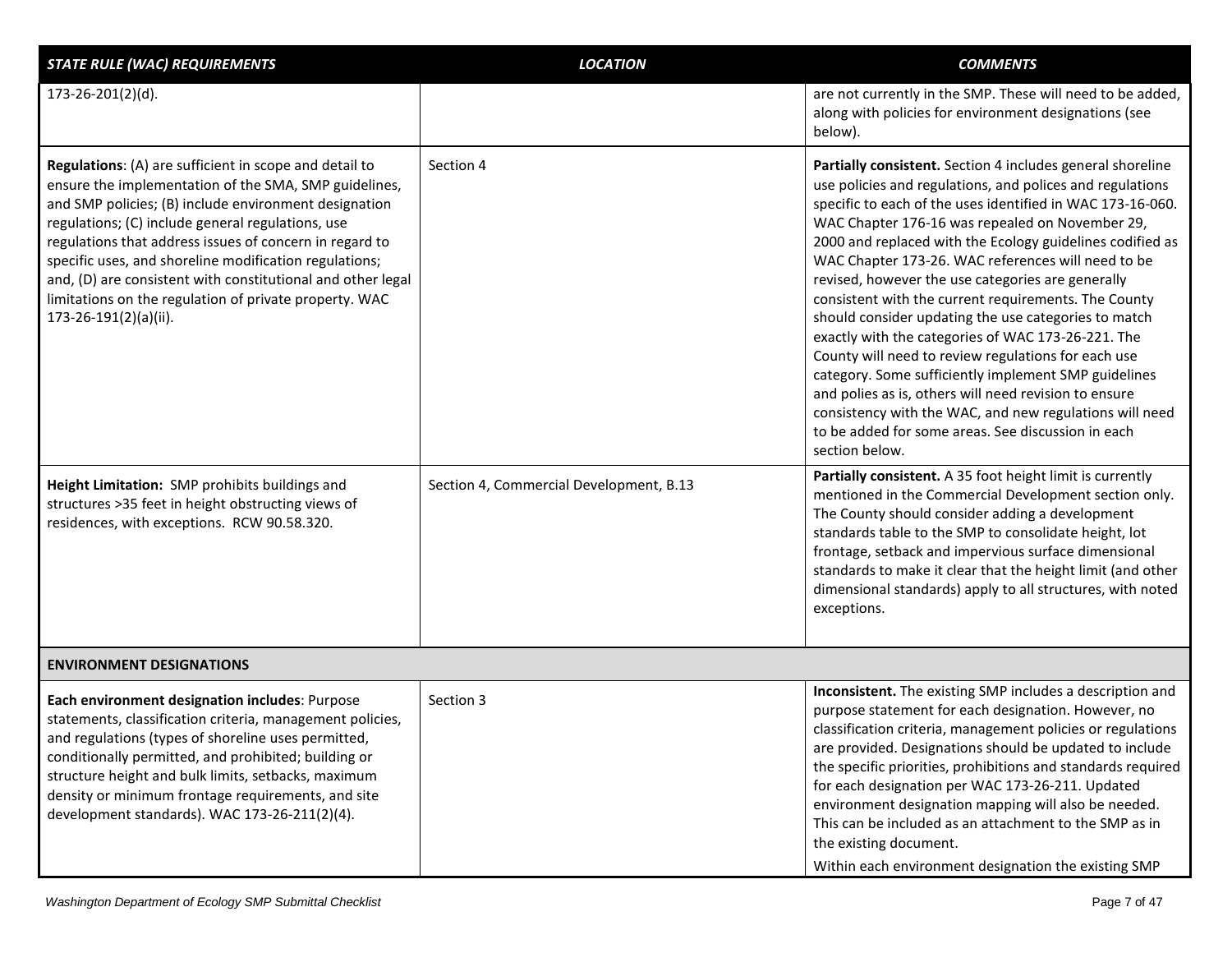| designates an area called the Natural Buffer Zone. This<br>zone is measured 50 feet from the OHWM and is<br>intended to provide an undisturbed conservation buffer<br>of natural vegetation. This zone may be more appropriate<br>to discuss under another section of the SMP, rather than<br>with the environment designations. Furthermore, the<br>County may want to consider developing environment                 |
|-------------------------------------------------------------------------------------------------------------------------------------------------------------------------------------------------------------------------------------------------------------------------------------------------------------------------------------------------------------------------------------------------------------------------|
| designation specific buffer widths based on the existing<br>conditions observed today, as identified through the<br>shoreline inventory and analysis process. To meet the no<br>net loss standard, larger buffers may be necessary in<br>some areas to preserve higher functioning shoreline,<br>while smaller buffers may be adequate in developed<br>areas. (See further discussion of buffers in sections<br>below). |
| Consistent.<br>Shoreline Management Plan Supplement. Legal<br>descriptions of designation boundaries for each<br>waterbody are also included under the "Maps" section.                                                                                                                                                                                                                                                  |
| Inconsistent. This language should be added to the<br>This language was not found in the current SMP.<br>revised environment designation section.                                                                                                                                                                                                                                                                       |
|                                                                                                                                                                                                                                                                                                                                                                                                                         |
| Consistent. Section 3 includes a description of the Natural<br>Environmental designation criteria consistent with the<br>WAC description.                                                                                                                                                                                                                                                                               |
| Partially Consistent. Each of the activities in Section 4<br>includes a regulation which states in which environment<br>designation the activity is allowed, and sometimes offers<br>qualifications such as recreation is allowed as a<br>conditional use in the Natural environment but is limited<br>to such facilities as access trails and other passive<br>activities (Recreation regulation 11). Many specific    |
|                                                                                                                                                                                                                                                                                                                                                                                                                         |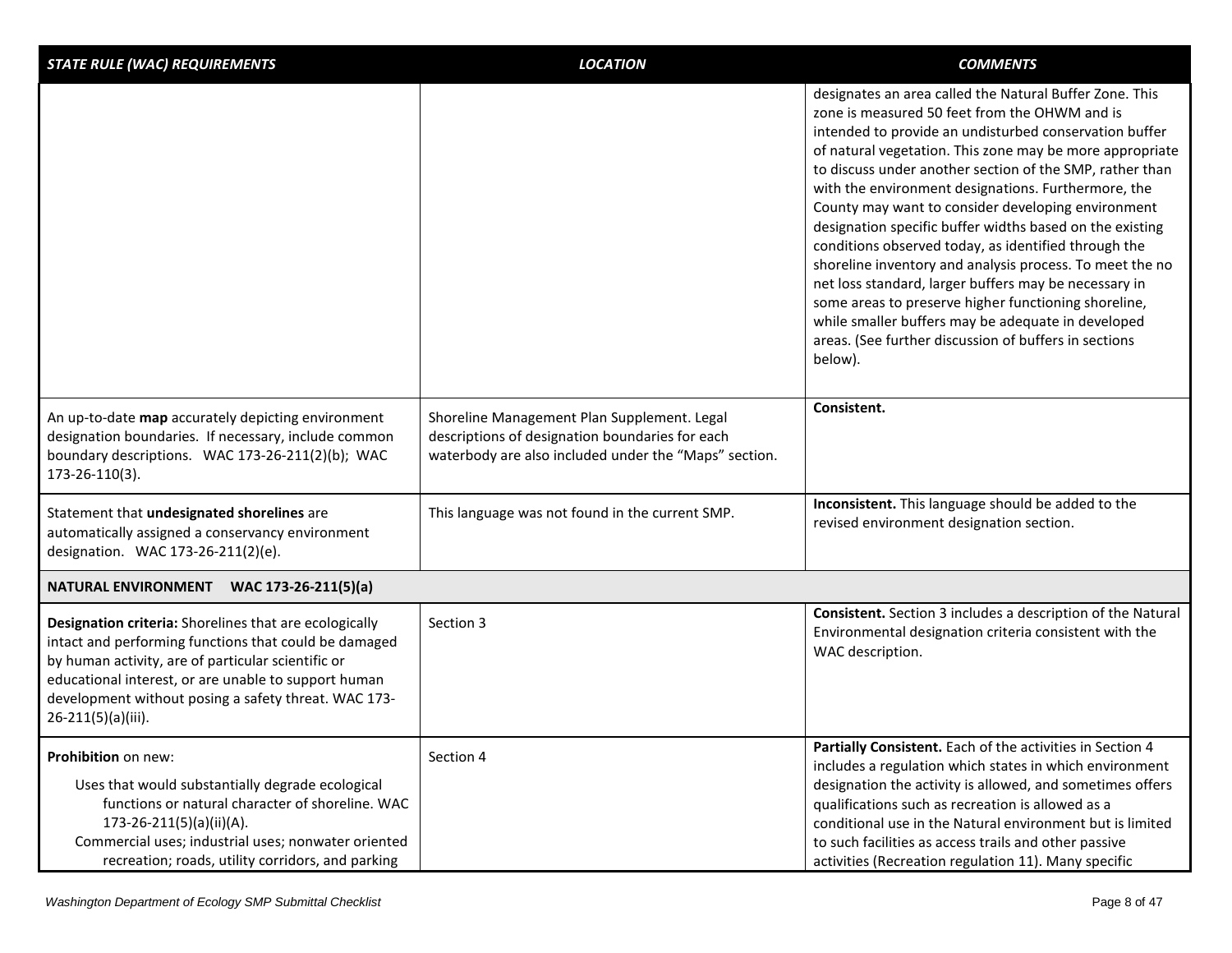| <b>STATE RULE (WAC) REQUIREMENTS</b>                                                                                                                                                                                                                                                                                                                                                                                               | <b>LOCATION</b>                                                                     | <b>COMMENTS</b>                                                                                                                                                                                                                                                                                                                                                                                                                                                                                                                                                                                                                                                                                                                                                                                                                                                                                                                                                |
|------------------------------------------------------------------------------------------------------------------------------------------------------------------------------------------------------------------------------------------------------------------------------------------------------------------------------------------------------------------------------------------------------------------------------------|-------------------------------------------------------------------------------------|----------------------------------------------------------------------------------------------------------------------------------------------------------------------------------------------------------------------------------------------------------------------------------------------------------------------------------------------------------------------------------------------------------------------------------------------------------------------------------------------------------------------------------------------------------------------------------------------------------------------------------------------------------------------------------------------------------------------------------------------------------------------------------------------------------------------------------------------------------------------------------------------------------------------------------------------------------------|
| areas. WAC 173-26-211(5)(a)(ii)(B).<br>Development or significant vegetation removal that<br>would reduce the capability of vegetation to<br>perform normal ecological functions. WAC 173-<br>26-211(5)(a)(ii)(G).<br>Subdivision of property in a configuration that will<br>require significant vegetation removal or<br>shoreline modification that adversely impacts<br>ecological functions. WAC 173-26-<br>211(5)(a)(ii)(G). |                                                                                     | activities are prohibited in the Natural Environment but<br>broad prohibitions on these categories of activity are not<br>specifically addressed. The County should consider<br>reorganizing the SMP to include management policies for<br>the environment designations that specifically includes<br>these WAC requirements. It would also be helpful to have<br>all of the activities allowed in an environment designation<br>listed in one place, such as a use and modifications table<br>that lists all uses and modifications discussed in the SMP<br>and indicates which are allowed or prohibited in which<br>environment designation.                                                                                                                                                                                                                                                                                                                |
|                                                                                                                                                                                                                                                                                                                                                                                                                                    |                                                                                     | NOTE: reformatting of the SMP document should be<br>considered to improve readability and use. This<br>statement is inferred throughout this gap analysis.                                                                                                                                                                                                                                                                                                                                                                                                                                                                                                                                                                                                                                                                                                                                                                                                     |
| For single family residential development: limits on<br>density and intensity to protect ecological functions, and<br>requirement for CUP. WAC 173-26-211(5)(a)(ii)(C).                                                                                                                                                                                                                                                            | Section 4 > Development Activities > Residential<br>Development B.12                | <b>Consistent.</b> Residential Development is prohibited in the<br>Natural Environment.                                                                                                                                                                                                                                                                                                                                                                                                                                                                                                                                                                                                                                                                                                                                                                                                                                                                        |
| For commercial forestry: requirement for CUP,<br>requirement to follow conditions of the State Forest<br>Practices Act. WAC 173-26-211(5)(a)(ii)(D).                                                                                                                                                                                                                                                                               | Section 4 > Resource Based Activities > Forest<br>Management Practices B.1 and B.10 | Partially Consistent. The SMP states that all forest<br>management practices shall be done in compliance with<br>the Forest Practices Act of 1974 (Regulation B.1) and<br>forest management practices are prohibited in the<br>Natural Environment on Shorelines of State-Wide<br>Significance (Regulation B.10). However, the SMP also<br>states that "logging across shorelines, other than those of<br>state-wide significance, shall be allowed, provided that all<br>logs are fully suspended, and care is taken to prevent<br>logging debris from entering a stream, and that water<br>quality is not substantially deteriorated" (Regulation B.5).<br>There is no specific use limitation regulation stating the<br>type of permit required for forestry on non SSWS lands,<br>as there is for SSWS, therefore it is inferred from the<br>above statement that it would be allowed by SSDP in all<br>environments. This is not consistent with the WAC. |
| For agriculture: low intensity use allowed if subject to<br>appropriate limits or conditions to assure that the use<br>does not expand or practices don't conflict with purpose<br>of the designation. WAC 173-26-211(5)(a)(ii)(E).                                                                                                                                                                                                | Section 4 > Resource Based Activities > Agricultural<br>Practices B.17              | <b>Consistent.</b> The SMP states that agricultural practices are<br>a prohibited use in the Natural Environment excepts that<br>agricultural uses, such as non-intensive pasturing or<br>grazing, are allowed, provided that the 50 foot Natural<br>Buffer Zone is maintained along the shoreline.                                                                                                                                                                                                                                                                                                                                                                                                                                                                                                                                                                                                                                                            |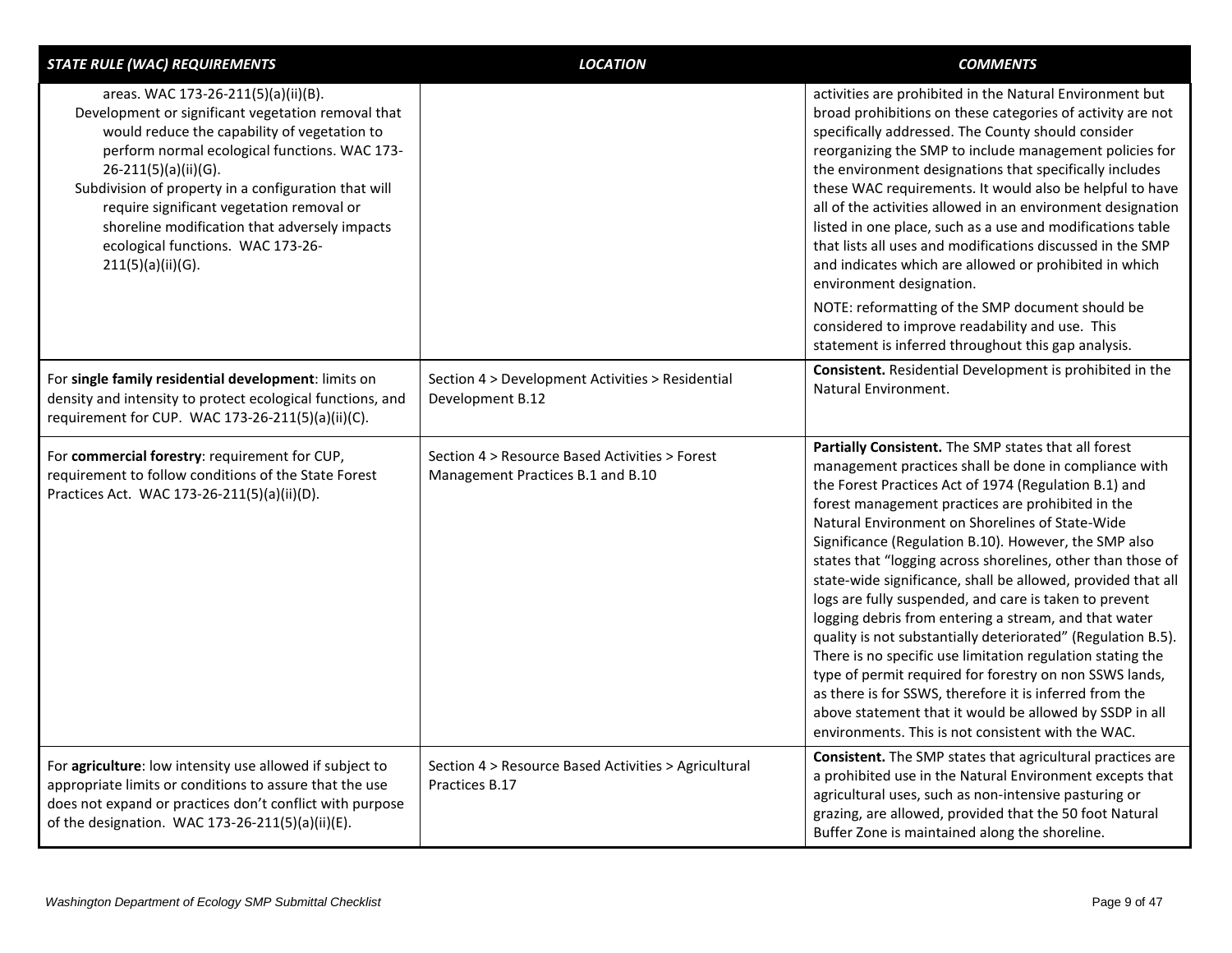| <b>LOCATION</b>                                                                                                                                  | <b>COMMENTS</b>                                                                                                                                                                                                                                                                                                                                                                                                                                                                                                                                                                                                                                                                                                                                                                                                                                                                                                                           |
|--------------------------------------------------------------------------------------------------------------------------------------------------|-------------------------------------------------------------------------------------------------------------------------------------------------------------------------------------------------------------------------------------------------------------------------------------------------------------------------------------------------------------------------------------------------------------------------------------------------------------------------------------------------------------------------------------------------------------------------------------------------------------------------------------------------------------------------------------------------------------------------------------------------------------------------------------------------------------------------------------------------------------------------------------------------------------------------------------------|
| Section 3                                                                                                                                        | Partially consistent. The description of the Natural<br>Environmental designation criteria in Section 3 discusses<br>low intensity public uses such as those listed, however<br>there is no specific mention of avoiding ecological<br>impacts. The County should consider adding this<br>statement to a new management polices section.                                                                                                                                                                                                                                                                                                                                                                                                                                                                                                                                                                                                  |
| WAC 173-26-211(5)(b)                                                                                                                             |                                                                                                                                                                                                                                                                                                                                                                                                                                                                                                                                                                                                                                                                                                                                                                                                                                                                                                                                           |
| The County has no Rural Conservancy environment.<br>Rather, the current SMP has a separate Rural<br>Environment and a Conservancy Environment. A | <b>Consistent.</b> The stated purpose and intent of the current<br>Conservancy environment aligns most closely to the<br>designation criteria for the Rural Conservancy<br>environment described here.                                                                                                                                                                                                                                                                                                                                                                                                                                                                                                                                                                                                                                                                                                                                    |
|                                                                                                                                                  | The SMP states that "the preferred uses are those which<br>are non-consumptive of the physical and biological<br>resources on a sustained basis while minimally reducing<br>opportunities for other future uses of the resources in the<br>area. Activities and uses of a non-permanent nature<br>which do not substantially degrade the existing character<br>of the area are preferred uses for the Conservancy<br>Environment. The right of residential development, of<br>limited density, on private lands, is recognized, with<br>limitations."                                                                                                                                                                                                                                                                                                                                                                                     |
|                                                                                                                                                  | The description of the current Rural Environment focuses<br>more on the protection of agricultural lands. The SMP<br>states that the Rural Environment "is characterized by<br>intensive agriculture or recreational use, moderate land<br>values, lower public and private capital investment,<br>and/or some biophysical development limitations.<br>The Rural Environment is intended to protect agricultural<br>land from Urban Expansion. Those areas having high<br>capability to support active agriculture or which have<br>agriculture potential should be maintained for present<br>and future needs. They include areas which have a<br>potential for agriculture purposes or are already being<br>used for agriculture purposes. Low density rural<br>residential and moderate intensity recreational uses are<br>types appropriate to the resources of the areas."<br>The County could consider combining these designations |
|                                                                                                                                                  | description of these environments is found in Section 3.                                                                                                                                                                                                                                                                                                                                                                                                                                                                                                                                                                                                                                                                                                                                                                                                                                                                                  |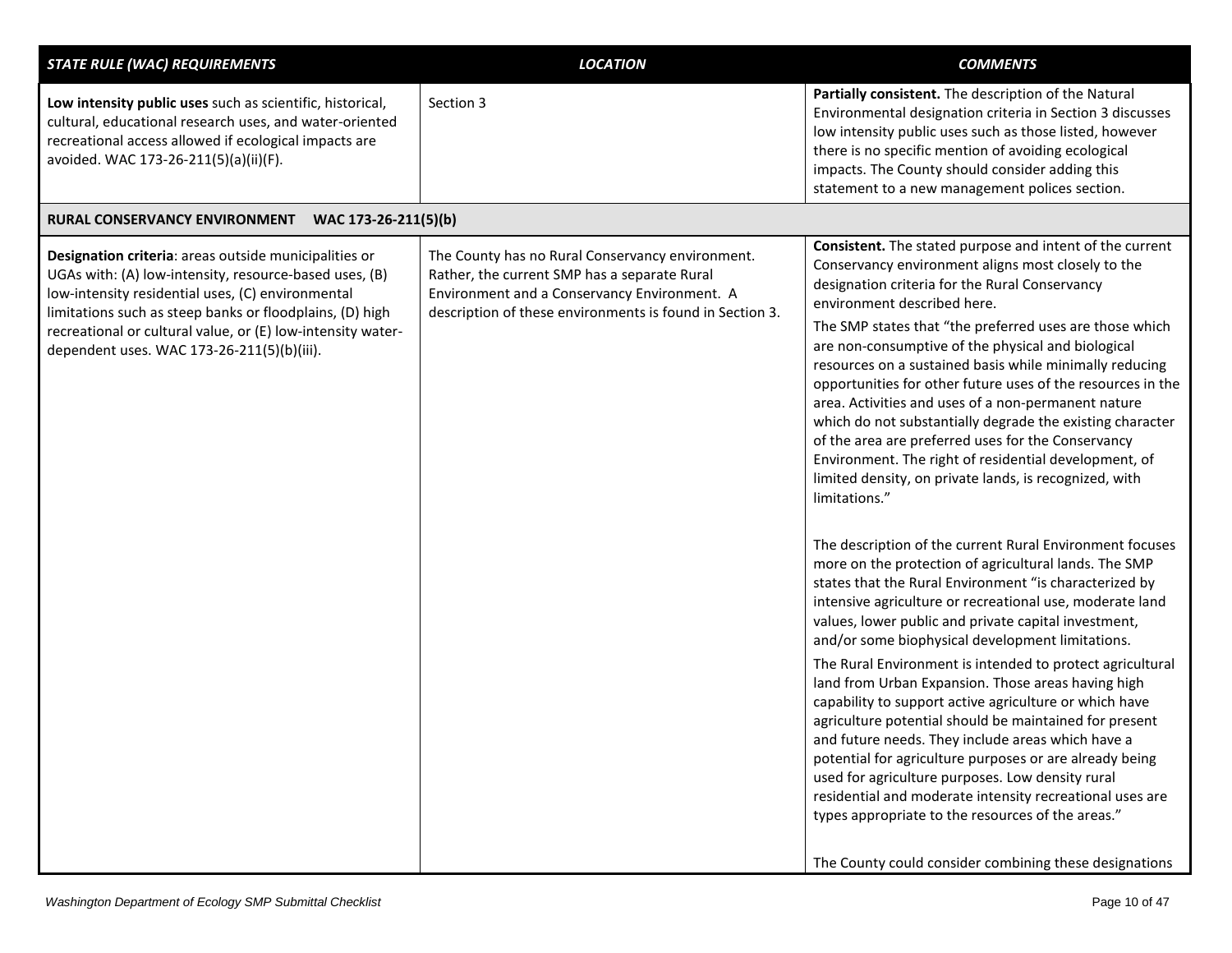| <b>STATE RULE (WAC) REQUIREMENTS</b>                                                                                                                                                                                                                                                                                                                                                                                                                                                           | <b>LOCATION</b>                                                                                                   | <b>COMMENTS</b>                                                                                                                                                                                                                                                                                                                                                                                                                                                                                                                                                                                                            |
|------------------------------------------------------------------------------------------------------------------------------------------------------------------------------------------------------------------------------------------------------------------------------------------------------------------------------------------------------------------------------------------------------------------------------------------------------------------------------------------------|-------------------------------------------------------------------------------------------------------------------|----------------------------------------------------------------------------------------------------------------------------------------------------------------------------------------------------------------------------------------------------------------------------------------------------------------------------------------------------------------------------------------------------------------------------------------------------------------------------------------------------------------------------------------------------------------------------------------------------------------------------|
|                                                                                                                                                                                                                                                                                                                                                                                                                                                                                                |                                                                                                                   | into one Rural Conservancy designation.                                                                                                                                                                                                                                                                                                                                                                                                                                                                                                                                                                                    |
| Restrictions on use and development that would<br>degrade or permanently deplete resources. Water<br>dependent and water enjoyment recreation facilities are<br>preferred uses. Low intensity, water-oriented<br>commercial and industrial uses limited to areas where<br>those uses have located in the past or at sites that<br>possess conditions and services to support the<br>development. WAC 173-26-211(5)(b)(ii)(A) and (B).<br>For SMPs that allow mining, see WAC 173-26-241(3)(h). | Generally, throughout Section 4, but not explicitly stated.                                                       | Partially Consistent. Each of the activities in Section 4<br>includes a regulation which states in which environment<br>designation the activity is allowed, and sometimes offers<br>qualifications. Some activities which would degrade or<br>permanently deplete resources are restricted in the<br>Conservancy and/or Rural environments. However, these<br>particular more general limits and preferred uses are not<br>explicitly stated. The County should consider reorganizing<br>the SMP to include management policies for the<br>environment designations that specifically includes these<br>WAC requirements. |
| Prohibition on new structural shoreline stabilization and<br>flood control works except where there is documented<br>need to protect an existing primary structure (provided<br>mitigation is applied) or to protect ecological functions.<br>WAC 173-26-211(5)(b)(ii)(C).                                                                                                                                                                                                                     | Section 4 > Shoreline Modification Activities > Shoreline<br>Alteration B.7                                       | Partially consistent. Shoreline alteration, which includes<br>stabilization and flood control works may be allowed as a<br>Conditional Use in the Conservancy and Rural<br>designations. The stated prohibition is not explicitly<br>included in the SMP but Regulation 7 states the following<br>which appears to imply the same intent. However,<br>mitigation is not mentioned. The County should consider<br>revising this regulation or including a new one to clarify<br>consistency with this WAC requirement.                                                                                                      |
| Development standards for residential use that preserve<br>existing character of the shoreline. Density, lot coverage,<br>vegetation conservation and other provisions that ensure<br>no net loss of shoreline ecological functions.<br>Density or lot coverage limited to a maximum of ten                                                                                                                                                                                                    | Section 4 > Development Activities > Residential<br>Development Policies A 1 and 2, Regulations 4, 6, 9 and<br>12 | Partially consistent. The Residential Development section<br>includes general standards for residential use that<br>reference compatibility with the shoreline environment<br>and are intended to preserve ecological function and<br>shoreline character. Setbacks are specified for<br>development in the Rural and Conservancy environments.                                                                                                                                                                                                                                                                            |
| percent total impervious surface area within the lot or<br>parcel, or alternative standard that maintains the existing<br>hydrologic character of the shoreline. (May include<br>provisions allowing greater lot coverage for lots legally<br>created prior to the adoption of a master program<br>prepared under these guidelines, if lot coverage is<br>minimized and vegetation is conserved.) WAC 173-26-<br>211(5)(b)(ii)(D).                                                             | Not explicitly stated.                                                                                            | In general, the included provisions are not specific enough<br>to ensure consistency with this WAC requirement. No net<br>loss of ecology function is not specifically mentioned, nor<br>is density or lot coverage. The County should consider<br>adding additional provisions to address these<br>requirements.                                                                                                                                                                                                                                                                                                          |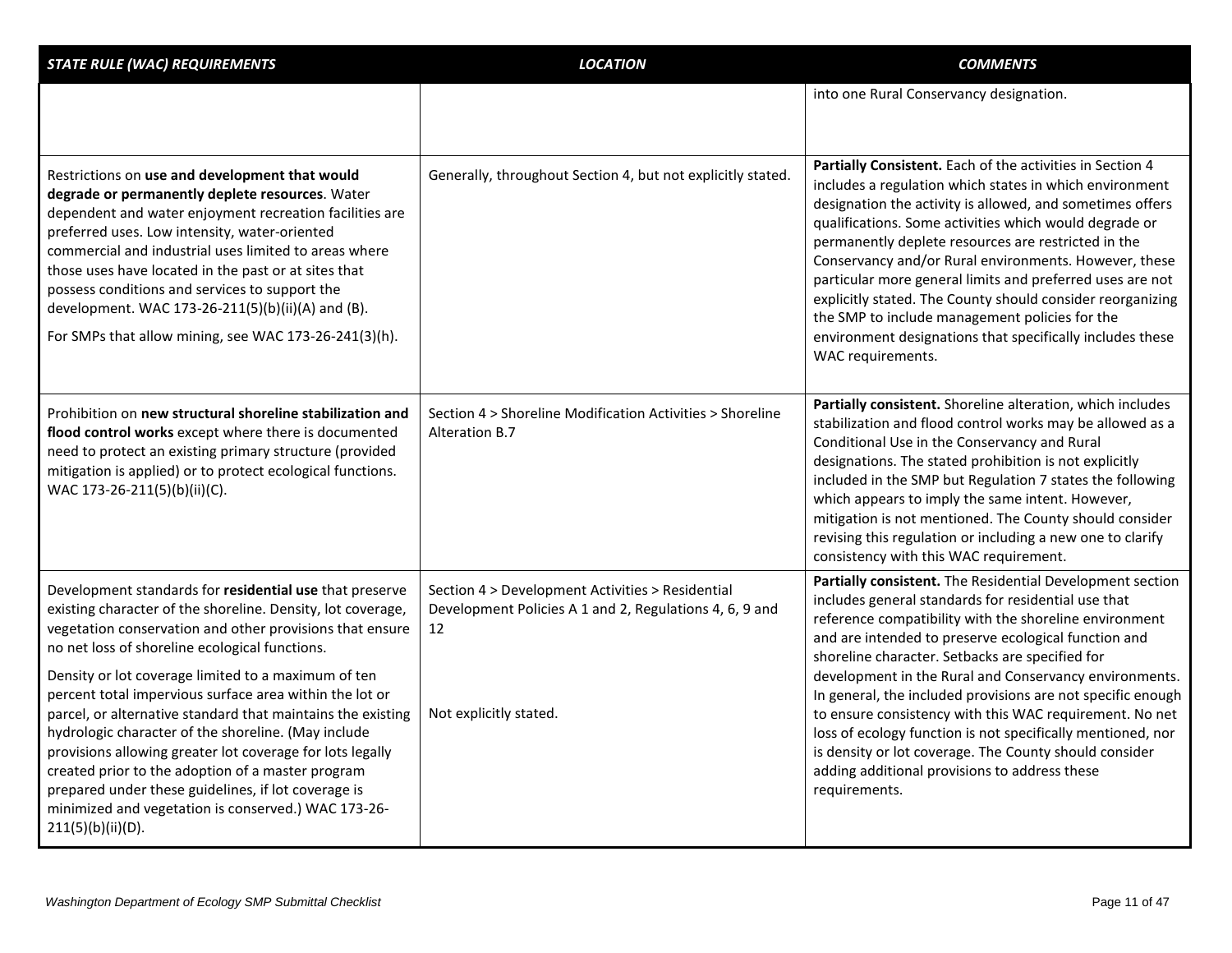| <b>STATE RULE (WAC) REQUIREMENTS</b>                                                                                                                                                                                                                                                                                                                                                                                                                  | <b>LOCATION</b>                                                                                                                                                                  | <b>COMMENTS</b>                                                                                                                                                                                                                                                                                                                                                                                                                         |
|-------------------------------------------------------------------------------------------------------------------------------------------------------------------------------------------------------------------------------------------------------------------------------------------------------------------------------------------------------------------------------------------------------------------------------------------------------|----------------------------------------------------------------------------------------------------------------------------------------------------------------------------------|-----------------------------------------------------------------------------------------------------------------------------------------------------------------------------------------------------------------------------------------------------------------------------------------------------------------------------------------------------------------------------------------------------------------------------------------|
| AQUATIC ENVIRONMENT WAC 173-26-211(5)(c)                                                                                                                                                                                                                                                                                                                                                                                                              |                                                                                                                                                                                  |                                                                                                                                                                                                                                                                                                                                                                                                                                         |
| Designation criteria: Areas waterward of the ordinary<br>high-water mark (OHWM). WAC 173-26-211(5)(c)(iii).                                                                                                                                                                                                                                                                                                                                           | There SMP has no Aquatic Environment designation.                                                                                                                                | Inconsistent. An Aquatic environment designation should<br>be added.                                                                                                                                                                                                                                                                                                                                                                    |
| New over-water structures:<br>Allowed only for water-dependent uses, public<br>access, or ecological restoration. WAC 173-26-<br>211(5)(c)(ii)(A).<br>Limited to the minimum necessary to support the<br>structure's intended use. WAC 173-26-<br>211(5)(c)(ii)(B).                                                                                                                                                                                   | Not explicitly stated.                                                                                                                                                           | Inconsistent. The SMP may have provisions consistent<br>with these statements for some individual activities<br>discussed in Section 4 but there is no overarching<br>statement for all new over-water structures. The County<br>should consider adding these statements to a new<br>management polices section for the Aquatic designation.                                                                                            |
| Multiple use of over-water facilities encouraged. WAC<br>173-26-211(5)(c)(ii)(C).                                                                                                                                                                                                                                                                                                                                                                     | Not explicitly stated.                                                                                                                                                           | Inconsistent. This statement should be added.                                                                                                                                                                                                                                                                                                                                                                                           |
| Location and design of all developments and uses<br>required to:<br>Minimize interference with surface navigation, to<br>consider impacts to public views, and to allow<br>for the safe, unobstructed passage of fish and<br>wildlife, particularly those species dependent on<br>migration. WAC 173-26-211(5)(c)(ii)(D).<br>Prevent water quality degradation and alteration of<br>natural hydrographic conditions. WAC 173-26-<br>211(5)(c)(ii)(F). | Not explicitly stated.                                                                                                                                                           | Inconsistent. The SMP may have provisions consistent<br>with these statements for some individual activities<br>discussed in Section 4 but there is no overarching<br>statement for all new developments in the Aquatic<br>environment. The County should consider adding these<br>statements to a new management polices section for the<br>Aquatic designation.                                                                       |
| Uses that adversely impact ecological functions of<br>critical saltwater and freshwater habitats limited (except<br>where necessary for other SMA objectives, and then only<br>when their impacts are mitigated). WAC 173-26-<br>211(5)(c)(ii)(E).                                                                                                                                                                                                    | Not explicitly stated.                                                                                                                                                           | Inconsistent. This statement should be added.                                                                                                                                                                                                                                                                                                                                                                                           |
| HIGH-INTENSITY ENVIRONMENT WAC 173-26-211(5)(d)                                                                                                                                                                                                                                                                                                                                                                                                       |                                                                                                                                                                                  |                                                                                                                                                                                                                                                                                                                                                                                                                                         |
| Designation criteria: Areas within incorporated<br>municipalities, "UGAs," and "rural areas of more intense<br>development" (see RCW 36.70A.070) that currently<br>support or are planned for high-intensity water-<br>dependent uses. WAC 173-26-211(5)(d)(iii).                                                                                                                                                                                     | The County has no High-Intensity environment.<br>The Urban/Industrial Environment described in Section 3<br>appears to be consistent with the intention for this<br>designation. | <b>Consistent.</b> The WAC allows for unique designations. The<br>SMP states that the "Urban/Industrial Environment is a<br>shoreline area characterized by high intensity and diverse<br>land uses such as commercial and industrial development,<br>as well as community facilities. The purpose of assigning<br>an area to an urban/industrial environment is to ensure<br>optimum utilization of shorelines occurring in industrial |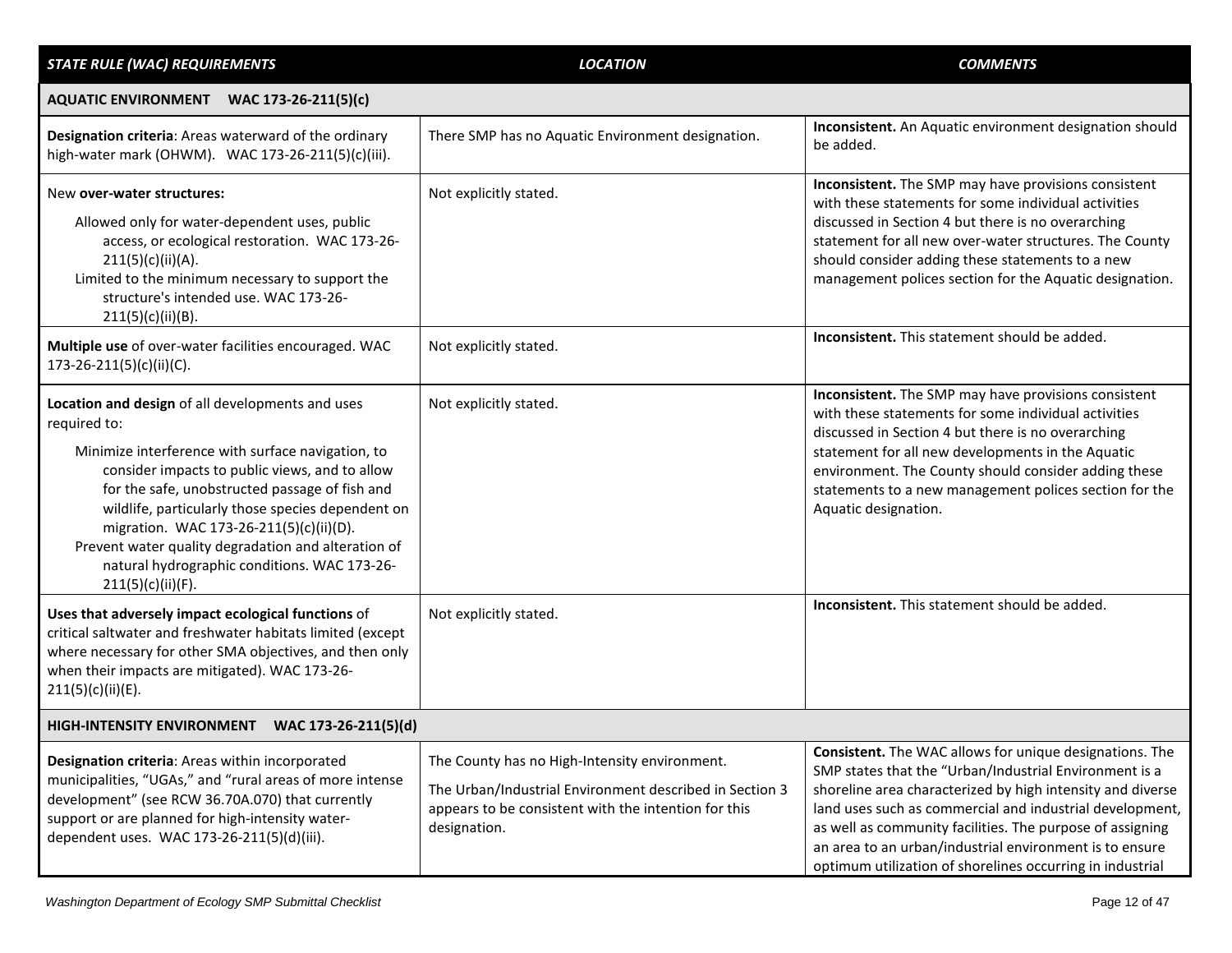| <b>STATE RULE (WAC) REQUIREMENTS</b>                                                                                                                                                                                                                                                                                                                                   | <b>LOCATION</b>                                  | <b>COMMENTS</b>                                                                                                                                                                                                                                                                                                                                                                                              |
|------------------------------------------------------------------------------------------------------------------------------------------------------------------------------------------------------------------------------------------------------------------------------------------------------------------------------------------------------------------------|--------------------------------------------------|--------------------------------------------------------------------------------------------------------------------------------------------------------------------------------------------------------------------------------------------------------------------------------------------------------------------------------------------------------------------------------------------------------------|
|                                                                                                                                                                                                                                                                                                                                                                        |                                                  | areas by providing for manufacturing, commercial, high<br>density residential and industrial uses, and providing for<br>orderly future development. The resources characteristic<br>of this environment are those necessary to the uses of<br>such an environment: (1) electrical, domestic water, and<br>sewage utilities, (2) shipping and transportation."                                                |
| Priority given first to water dependent uses, then to<br>water-related and water-enjoyment uses. New non-<br>water oriented uses prohibited except as part of mixed<br>use developments, or where they do not conflict with or<br>limit opportunities for water oriented uses or where<br>there is no direct access to the shoreline. WAC 173-26-<br>211(5)(d)(ii)(A). | Not explicitly stated.                           | Inconsistent. The SMP may have provisions consistent<br>with this statement for some individual activities allowed<br>within the Urban/Industrial environment but there is no<br>overarching statement that should apply to all new<br>development within this designation. The County should<br>consider adding this statement to a new management<br>polices section for the Urban/Industrial designation. |
| Full use of existing urban areas required before<br>expansion of intensive development allowed. WAC 173-<br>26-211(5)(d)(ii)(B).                                                                                                                                                                                                                                       | Not explicitly stated.                           | Inconsistent. The SMP may have provisions consistent<br>with this statement for some individual activities allowed<br>within the Urban/Industrial environment but there is no<br>overarching statement that should apply to all new<br>development within this designation. The County should<br>consider adding this statement to a new management<br>polices section for the Urban/Industrial designation. |
| New development does not cause net loss of shoreline<br>ecological functions. Environmental cleanup and<br>restoration of the shoreline to comply with relevant state<br>and federal laws assured. WAC 173-26-211(5)(d)(ii)(C).                                                                                                                                        | Not explicitly stated.                           | Inconsistent. The SMP has no specific discussion of net<br>loss of shoreline ecological functions. This statement<br>should be added.                                                                                                                                                                                                                                                                        |
| Visual and physical public access required where<br>feasible. Sign control regulations, appropriate<br>development siting, screening and architectural<br>standards, and maintenance of natural vegetative buffers<br>to achieve aesthetic objectives. WAC 173-26-<br>$211(5)(d)(ii)(D)$ and (E).                                                                      | Not explicitly stated.                           | Inconsistent. The SMP may have provisions consistent<br>with this statement for some individual activities allowed<br>within the Urban/Industrial environment but there is no<br>overarching statement that should apply to all new<br>development within this designation. The County should<br>consider adding this statement to a new management<br>polices section for the Urban/Industrial designation. |
| <b>URBAN CONSERVANCY ENVIRONMENT</b><br>WAC 173-26-211(5)(e)                                                                                                                                                                                                                                                                                                           |                                                  |                                                                                                                                                                                                                                                                                                                                                                                                              |
| Designation criteria: Areas within incorporated<br>municipalities, UGAs, and "rural areas of more intense<br>development" not suitable for water-dependent uses but<br>suitable for water-related or water-enjoyment uses, are                                                                                                                                         | The County has no Urban Conservancy environment. | Consistent. There are no incorporated areas or UGAs<br>covered under the County's SMP jurisdiction. This<br>designation is potentially not appropriate for County<br>shorelines. However, the County should review their<br>current designations and determine whether to keep or                                                                                                                            |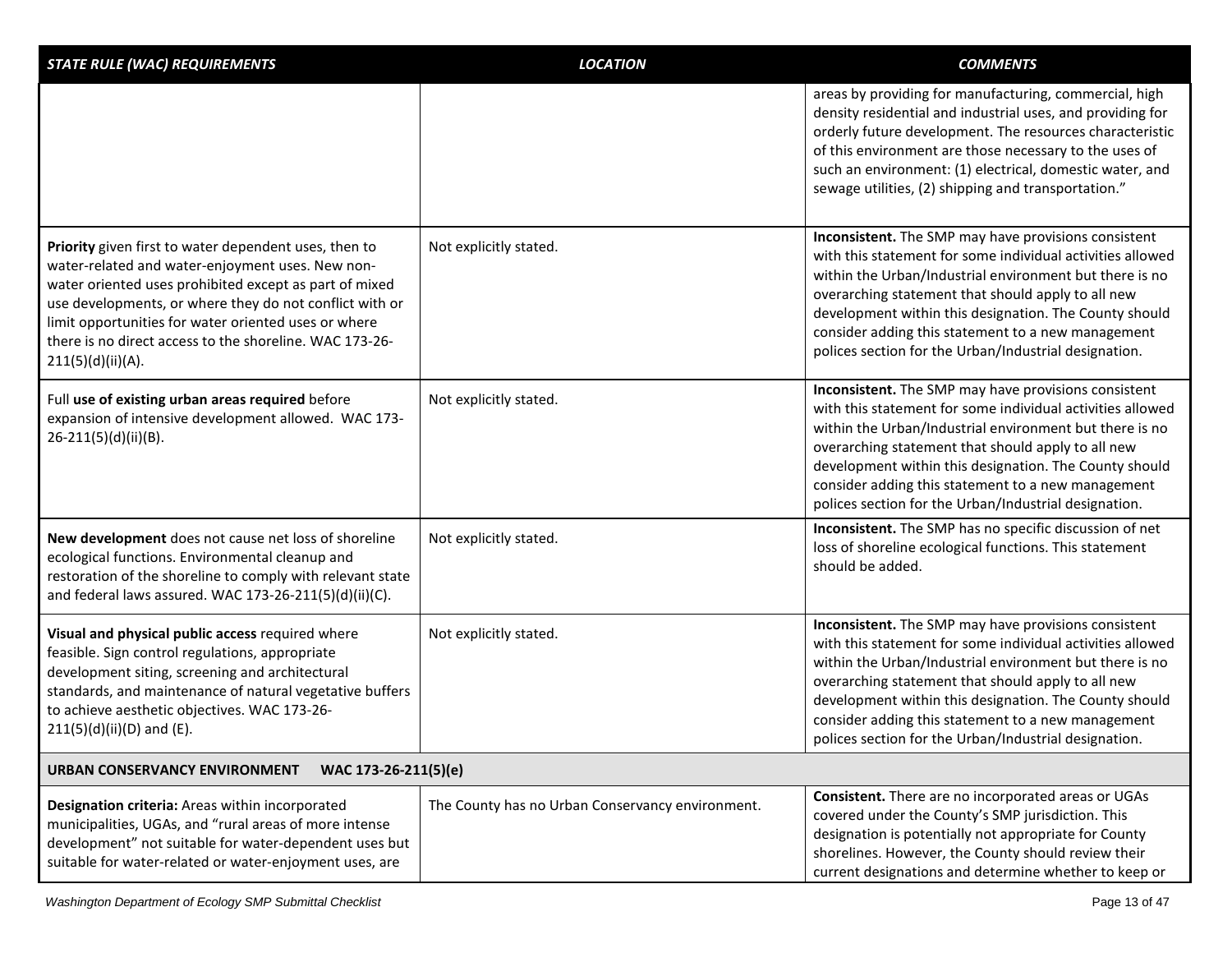| <b>STATE RULE (WAC) REQUIREMENTS</b>                                                                                                                                                                                                                                                                            | <b>LOCATION</b>                                                                                                                                                                          | <b>COMMENTS</b>                                                                                                                                                                                                                                                                                                                                                                                                                                                                                  |
|-----------------------------------------------------------------------------------------------------------------------------------------------------------------------------------------------------------------------------------------------------------------------------------------------------------------|------------------------------------------------------------------------------------------------------------------------------------------------------------------------------------------|--------------------------------------------------------------------------------------------------------------------------------------------------------------------------------------------------------------------------------------------------------------------------------------------------------------------------------------------------------------------------------------------------------------------------------------------------------------------------------------------------|
| flood plains, have potential for ecological restoration,<br>retain ecological functions, or have potential for                                                                                                                                                                                                  |                                                                                                                                                                                          | modify their current designation scheme or change to<br>Ecology's recommended system.                                                                                                                                                                                                                                                                                                                                                                                                            |
| development that incorporates ecological restoration.<br>WAC 173-26-211(5)(e)(iii).                                                                                                                                                                                                                             |                                                                                                                                                                                          | The County is not required to use the Urban Conservancy<br>designation if it is not appropriate for its shorelines. The<br>WAC also allows for unique designations, such as the<br>"Community Environment" discussed below.                                                                                                                                                                                                                                                                      |
| Allowed uses are primarily those that preserve natural<br>character of area, promote preservation of open space,<br>floodplain or sensitive lands, or are appropriate for<br>restoration. WAC 173-26-211(5)(e)(ii)(A).                                                                                          |                                                                                                                                                                                          |                                                                                                                                                                                                                                                                                                                                                                                                                                                                                                  |
| Priority given to water oriented uses over non-water<br>oriented uses. For shoreline areas adjacent to<br>commercially navigable waters, water dependent uses<br>given highest priority. WAC 173-26-211(5)(e)(ii)(D).                                                                                           |                                                                                                                                                                                          |                                                                                                                                                                                                                                                                                                                                                                                                                                                                                                  |
| For SMPs that allow mining, see WAC 173-26-241(3)(h).                                                                                                                                                                                                                                                           |                                                                                                                                                                                          |                                                                                                                                                                                                                                                                                                                                                                                                                                                                                                  |
| Standards for shoreline stabilization measures,<br>vegetation conservation, water quality, and shoreline<br>modifications that ensure new development does not<br>result in a net loss of shoreline ecological functions or<br>degrade other shoreline values. WAC 173-26-<br>211(5)(e)(ii)(B).                 |                                                                                                                                                                                          |                                                                                                                                                                                                                                                                                                                                                                                                                                                                                                  |
| Public access and recreation required where feasible and<br>ecological impacts are mitigated. WAC 173-26-<br>211(5)(e)(ii)(C).                                                                                                                                                                                  |                                                                                                                                                                                          |                                                                                                                                                                                                                                                                                                                                                                                                                                                                                                  |
| WAC 173-26-211(5)(f)<br>SHORELINE RESIDENTIAL ENVIRONMENT                                                                                                                                                                                                                                                       |                                                                                                                                                                                          |                                                                                                                                                                                                                                                                                                                                                                                                                                                                                                  |
| Designation criteria: Areas within incorporated<br>municipalities, UGAs, "rural areas of more intense<br>development", and "master planned resorts" (see RCW<br>36.70A.360) that are predominantly residential<br>development or planned and platted for residential<br>development. WAC 173-26-211(5)(f)(iii). | The County has no Shoreline Residential environment.<br>The Community Environment described in Section 3 is<br>intended to encourage residential development in<br>unincorporated areas. | Partially consistent. The WAC allows for unique<br>designations. The SMP states that the Community<br>Environment is characterized as an area of moderate<br>intensity land use including residential, recreational and<br>commercial development. The environment is intended<br>to encourage residential, recreational and commercial<br>development to locate within this environment. It is<br>particularly suitable to those areas presently planned to<br>accommodate Community expansion. |
|                                                                                                                                                                                                                                                                                                                 |                                                                                                                                                                                          | It is recommended that the description in the SMP be                                                                                                                                                                                                                                                                                                                                                                                                                                             |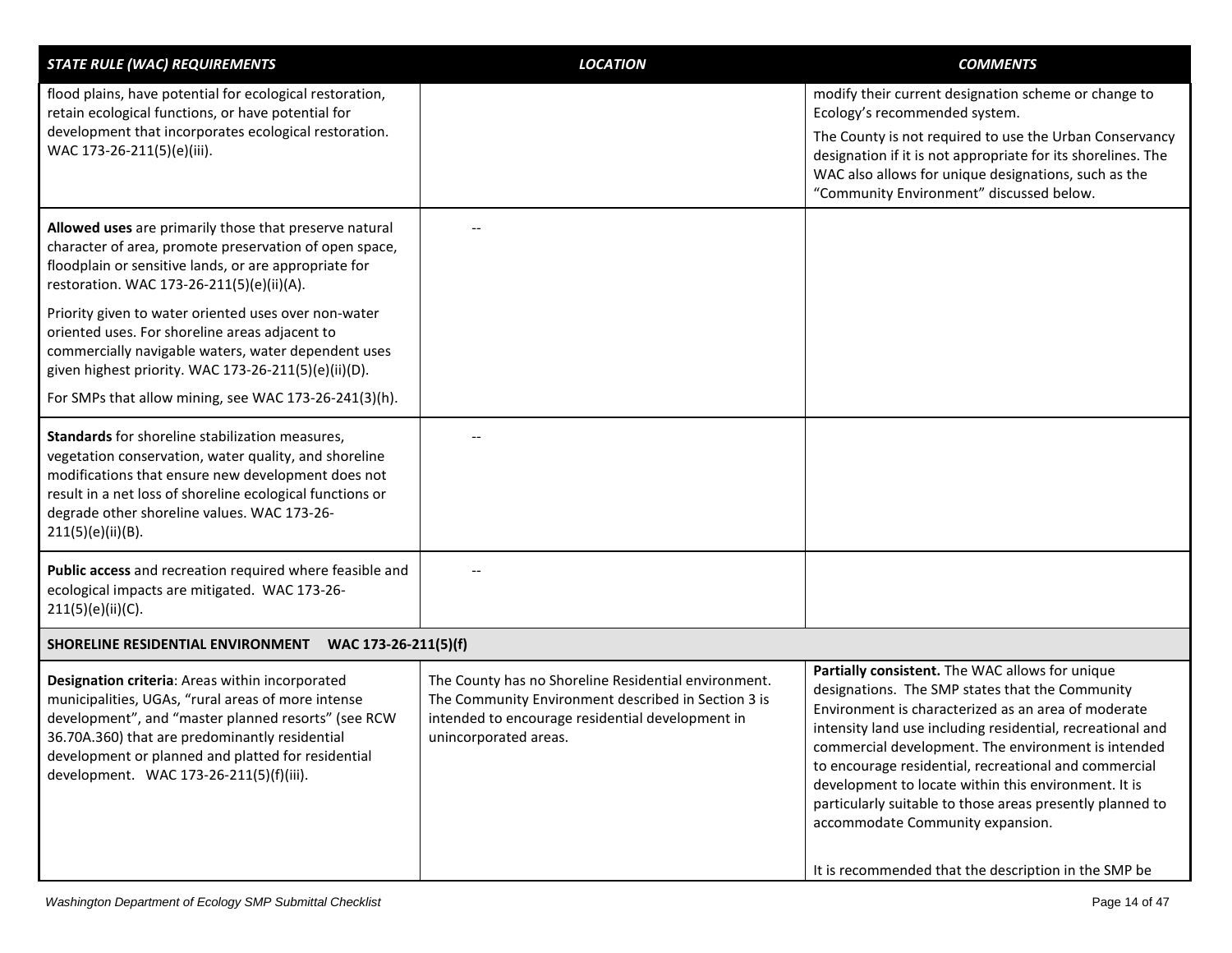| <b>STATE RULE (WAC) REQUIREMENTS</b>                                                                                                                                                                                                  | <b>LOCATION</b>                                                              | <b>COMMENTS</b>                                                                                                                                                                                                                                                                                                                                                                                                                                                                                                                                                                                                                                                                                                                    |
|---------------------------------------------------------------------------------------------------------------------------------------------------------------------------------------------------------------------------------------|------------------------------------------------------------------------------|------------------------------------------------------------------------------------------------------------------------------------------------------------------------------------------------------------------------------------------------------------------------------------------------------------------------------------------------------------------------------------------------------------------------------------------------------------------------------------------------------------------------------------------------------------------------------------------------------------------------------------------------------------------------------------------------------------------------------------|
|                                                                                                                                                                                                                                       |                                                                              | revised to include more specific designation criteria.<br>Currently the SMP states that, "Although somewhat<br>limited by the kind and quantity of services available, the<br>opportunities are related to characteristics of a small<br>community: 1) employment, 2) recreation, 3) business<br>and commerce, 4) manufacturing, and 5) low cost<br>retirement living.                                                                                                                                                                                                                                                                                                                                                             |
|                                                                                                                                                                                                                                       |                                                                              | The limitations are characteristic of a small community: 1)<br>available space, 2) remote location, 3) public<br>transportation, 4) school curriculum, 5) employment<br>variety, and 6) cultural variety." It is not clear exactly what<br>criteria would define these areas.                                                                                                                                                                                                                                                                                                                                                                                                                                                      |
| Standards for density or minimum frontage width,<br>setbacks, buffers, shoreline stabilization, critical areas<br>protection, and water quality protection assure no net<br>loss of ecological function. WAC 173-26-211(5)(f)(ii)(A). | Not explicitly stated.                                                       | Inconsistent. The SMP does include discussion of a<br>Natural Buffer Zone (NBZ) within each environment<br>designation. Some specific activity sections also include<br>setback widths particular to the environment designation<br>where the activity is happening. For example, the<br>Residential Development section specifies a minimum 50<br>foot setback in the Community designation and a 50 foot<br>setback and minimum 104 foot river frontage on a SSWS<br>in the Community designation. However, critical areas<br>protections and discussion of no net loss of ecological<br>function are lacking. The relationship between the NBZ<br>and other buffers required by critical areas provisions is<br>also not clear. |
|                                                                                                                                                                                                                                       |                                                                              | The County should consider a development standards<br>section specifying dimensional requirements. Critical<br>areas regulations will also need to be clearly incorporated<br>(see Critical Areas sections below for more discussion).                                                                                                                                                                                                                                                                                                                                                                                                                                                                                             |
| Multifamily and multi-lot residential and recreational<br>developments provide public access and joint use for<br>community recreational facilities. WAC 173-26-<br>211(5)(f)(ii)(B).                                                 | Section 4 > General Regulations > Public Access Policy 1<br>and Regulation 1 | Partially consistent. The SMPs public access section<br>states that "public access shall be required for all<br>shoreline development and uses" An exception may be<br>authorized in certain situations including residential<br>projects containing less than three dwelling units. Joint<br>use of community recreation facilities is not specifically<br>mentioned.                                                                                                                                                                                                                                                                                                                                                             |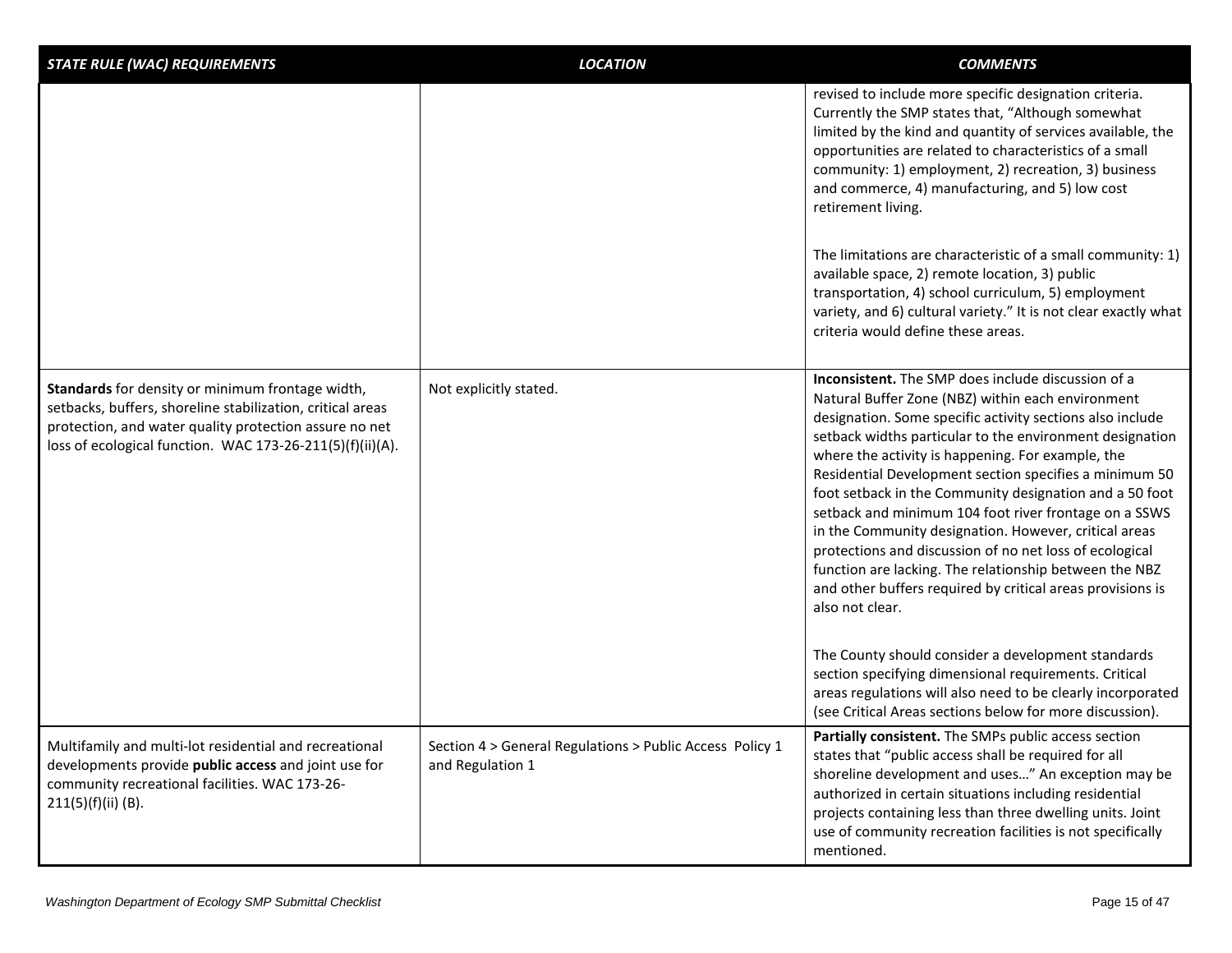| <b>STATE RULE (WAC) REQUIREMENTS</b>                                                                                                                                           | <b>LOCATION</b>                                                                                                                                                               | <b>COMMENTS</b>                                                                                                                                                                                                                                                                                                                                                                                                                                                                                                                                                                                                                                            |
|--------------------------------------------------------------------------------------------------------------------------------------------------------------------------------|-------------------------------------------------------------------------------------------------------------------------------------------------------------------------------|------------------------------------------------------------------------------------------------------------------------------------------------------------------------------------------------------------------------------------------------------------------------------------------------------------------------------------------------------------------------------------------------------------------------------------------------------------------------------------------------------------------------------------------------------------------------------------------------------------------------------------------------------------|
|                                                                                                                                                                                |                                                                                                                                                                               | The County should consider adding this statement to a<br>new management polices section for the Community<br>designation, and/or adding a provisions related to joint<br>use for community recreation facilities in the applicable<br>sections (recreation and residential development) of the<br>SMP.                                                                                                                                                                                                                                                                                                                                                     |
| Access, utilities, and public services required to be<br>available and adequate to serve existing needs and/or<br>planned future development. WAC 173-26-<br>211(5)(f)(ii)(C). | Not explicitly stated.                                                                                                                                                        | Inconsistent. This statement should be added.                                                                                                                                                                                                                                                                                                                                                                                                                                                                                                                                                                                                              |
| Commercial development limited to water oriented<br>uses. WAC 173-26-211(5)(f)(ii)(D).                                                                                         | Section 4 > Development Activities > Commercial<br>Development Regulation B.2                                                                                                 | Consistent. For all commercial development the SMP<br>states that "only those commercial developments that are<br>related to or dependent upon a shoreline location shall be<br>permitted;                                                                                                                                                                                                                                                                                                                                                                                                                                                                 |
|                                                                                                                                                                                |                                                                                                                                                                               | except, a non-water-related use may be allowed in those<br>environments where not expressly prohibited, upon<br>determination that: (1) a water dependent or water<br>related use is not reasonably expected to locate on a<br>proposed site due to topography, surrounding land uses,<br>physical features or due to a site's separation from the<br>water; (2) a proposed use does not usurp land currently<br>occupied by a water dependent use and will not interfere<br>with adjacent water dependent uses; and/or (3) a<br>proposed use will be of appreciable public benefit by<br>increasing public use, enjoyment or access to the<br>shoreline." |
|                                                                                                                                                                                | <b>GENERAL POLICIES AND REGULATIONS</b>                                                                                                                                       |                                                                                                                                                                                                                                                                                                                                                                                                                                                                                                                                                                                                                                                            |
| Moratoria. Under the authority of RCW 90.58.590, local<br>governments may adopt moratoria or other interim<br>official controls lasting up to six months. $\rightarrow$        | These controls may be extended twice. These official<br>controls are not adopted as part of a shoreline master<br>program. $\rightarrow$                                      | Public hearings, notice to Ecology, and other requirement<br>are set forth in RCW 90.58.590.                                                                                                                                                                                                                                                                                                                                                                                                                                                                                                                                                               |
| <b>ARCHAEOLOGICAL AND HISTORICAL RESOURCES</b>                                                                                                                                 | WAC 173-26-221(1)                                                                                                                                                             |                                                                                                                                                                                                                                                                                                                                                                                                                                                                                                                                                                                                                                                            |
| Developers and property owners required to stop work<br>and notify the local government, state office of<br>archaeology and historic preservation, and affected                | Section 4 has an Archeological and Historical Sites Section<br>however this statement is not explicitly addressed.<br>(NOTE: the SMP has no numbering system beyond the first | Inconsistent. The current SMP's archaeological and<br>historical resources section has policies and regulations<br>which are generally in line with the current Guidelines.<br>However, more specific regulations are required to enact                                                                                                                                                                                                                                                                                                                                                                                                                    |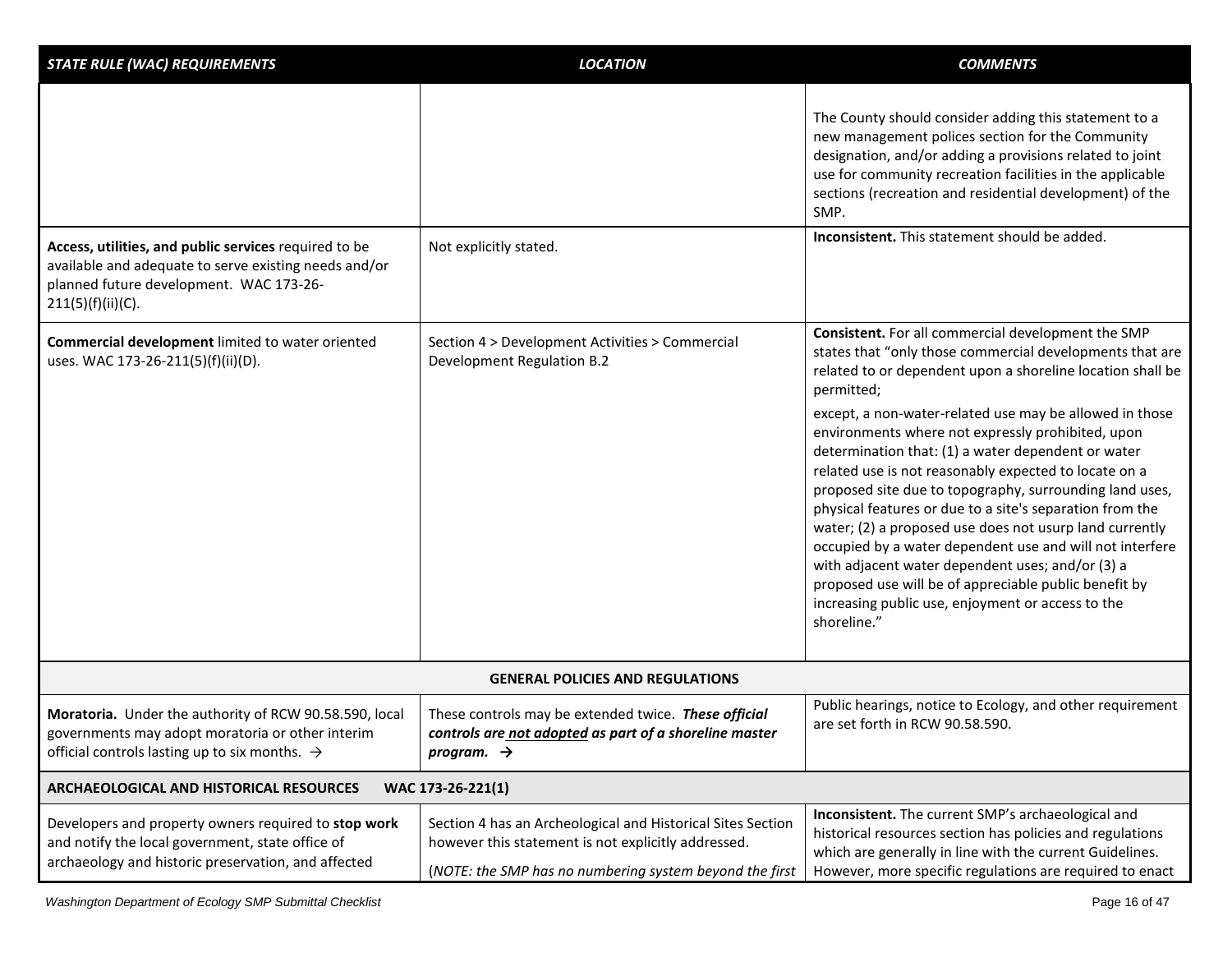| <b>STATE RULE (WAC) REQUIREMENTS</b>                                                                                                                                                                                                                                                                                                                                                                                                                                                                                                                                                                                                                                                                                                                                                                                                                                                                                                                                              | <b>LOCATION</b>                                                                                                                                                 | <b>COMMENTS</b>                                                                                                                                                                                                                                                                                                                                                                                                                                                                                                                                                                                                                                                                                                                                                                                                                                                                                                                                                                                                                                                                                                                                                                                                                                                                                                                                                                                                                                                                                                                                                                                                                                                                                                                                                                 |
|-----------------------------------------------------------------------------------------------------------------------------------------------------------------------------------------------------------------------------------------------------------------------------------------------------------------------------------------------------------------------------------------------------------------------------------------------------------------------------------------------------------------------------------------------------------------------------------------------------------------------------------------------------------------------------------------------------------------------------------------------------------------------------------------------------------------------------------------------------------------------------------------------------------------------------------------------------------------------------------|-----------------------------------------------------------------------------------------------------------------------------------------------------------------|---------------------------------------------------------------------------------------------------------------------------------------------------------------------------------------------------------------------------------------------------------------------------------------------------------------------------------------------------------------------------------------------------------------------------------------------------------------------------------------------------------------------------------------------------------------------------------------------------------------------------------------------------------------------------------------------------------------------------------------------------------------------------------------------------------------------------------------------------------------------------------------------------------------------------------------------------------------------------------------------------------------------------------------------------------------------------------------------------------------------------------------------------------------------------------------------------------------------------------------------------------------------------------------------------------------------------------------------------------------------------------------------------------------------------------------------------------------------------------------------------------------------------------------------------------------------------------------------------------------------------------------------------------------------------------------------------------------------------------------------------------------------------------|
| Indian tribes if archaeological resources are uncovered<br>during excavation. WAC 173-26-221(1)(c)(i).                                                                                                                                                                                                                                                                                                                                                                                                                                                                                                                                                                                                                                                                                                                                                                                                                                                                            | level section numbers. The County may consider adding<br>numbering for subsections to make references to<br>particular locations within the SMP easier to cite) | the policies that are currently written and meet the WAC<br>requirements noted.                                                                                                                                                                                                                                                                                                                                                                                                                                                                                                                                                                                                                                                                                                                                                                                                                                                                                                                                                                                                                                                                                                                                                                                                                                                                                                                                                                                                                                                                                                                                                                                                                                                                                                 |
| Permits issued in areas documented to contain<br>archaeological resources require site inspection or<br>evaluation by a professional archaeologist in<br>coordination with affected Indian tribes. WAC 173-26-<br>221(1)(c)(ii).                                                                                                                                                                                                                                                                                                                                                                                                                                                                                                                                                                                                                                                                                                                                                  | Not explicitly addressed.                                                                                                                                       |                                                                                                                                                                                                                                                                                                                                                                                                                                                                                                                                                                                                                                                                                                                                                                                                                                                                                                                                                                                                                                                                                                                                                                                                                                                                                                                                                                                                                                                                                                                                                                                                                                                                                                                                                                                 |
| <b>CRITICAL AREAS</b><br>WAC 173-26-221(2)                                                                                                                                                                                                                                                                                                                                                                                                                                                                                                                                                                                                                                                                                                                                                                                                                                                                                                                                        |                                                                                                                                                                 |                                                                                                                                                                                                                                                                                                                                                                                                                                                                                                                                                                                                                                                                                                                                                                                                                                                                                                                                                                                                                                                                                                                                                                                                                                                                                                                                                                                                                                                                                                                                                                                                                                                                                                                                                                                 |
| Policies and regulations for critical areas (designated<br>under GMA) located within shorelines of the state that<br>Are consistent with SMP guidelines<br>Provide a level of protection equal to critical<br>areas within shorelines that satisfy the no net<br>loss of ecological functions requirement, as<br>provided by the local government's existing<br>critical area regulations adopted pursuant to<br>the GMA for comparable areas other than<br>shorelines. WAC 173-26-221(2)(a) and (c).<br>Planning objectives are for protection and restoration of<br>degraded ecological functions and ecosystem-wide<br>processes. Regulatory provisions protect existing<br>ecological functions and ecosystem-wide processes. WAC<br>173-26-221(2)(b)(iv).<br>Critical area provisions promote human uses and values,<br>such as public access and aesthetic values, provided they<br>do not significantly adversely impact ecological functions.<br>WAC 173-26-221(2)(b)(v). | Section 4 > General Regulations > "Environmentally<br>Sensitive Areas" section                                                                                  | Inconsistent. The existing SMP is very limited in the<br>regulations specific to critical areas within shoreline<br>jurisdiction. The Environmentally Sensitive Areas chapter<br>of Section 4 briefly addresses development in wetlands<br>and floodplain areas, however this section would need<br>significant revisions to be in compliance with the current<br>SMP Guidelines. The Guidelines require policies and<br>regulations for critical areas that provide a level of<br>protection to critical areas within the shoreline area that<br>assures no net loss of shoreline ecological functions<br>necessary to sustain shoreline natural resources. The<br>County may use their existing critical area ordinance<br>(CAO) adopted pursuant to the GMA for comparable<br>areas other than shorelines if it meets the current SMP<br>Guidelines. However, some changes will be required as<br>the SMA has different requirements than the GMA. CAO<br>regulations that do not meet the standards of the SMP<br>Guidelines must be changed to meet those standards<br>before being incorporated into the SMP. The County<br>could also chose to write entirely or partially new critical<br>areas regulations specifically for the SMP.<br>There are several options to integrate existing CAO<br>provisions into the SMP. The County will need to consider<br>which method would work best or if they would prefer to<br>write new regulations for the SMP. Applicable sections of<br>the existing CAO can be incorporated by reference or can<br>be embedded directly into the body of the SMP.<br>Compliance of the existing CAO with the SMP Guidelines<br>is very briefly discussed in the sections below. A more<br>thorough review of the CAO would be required to |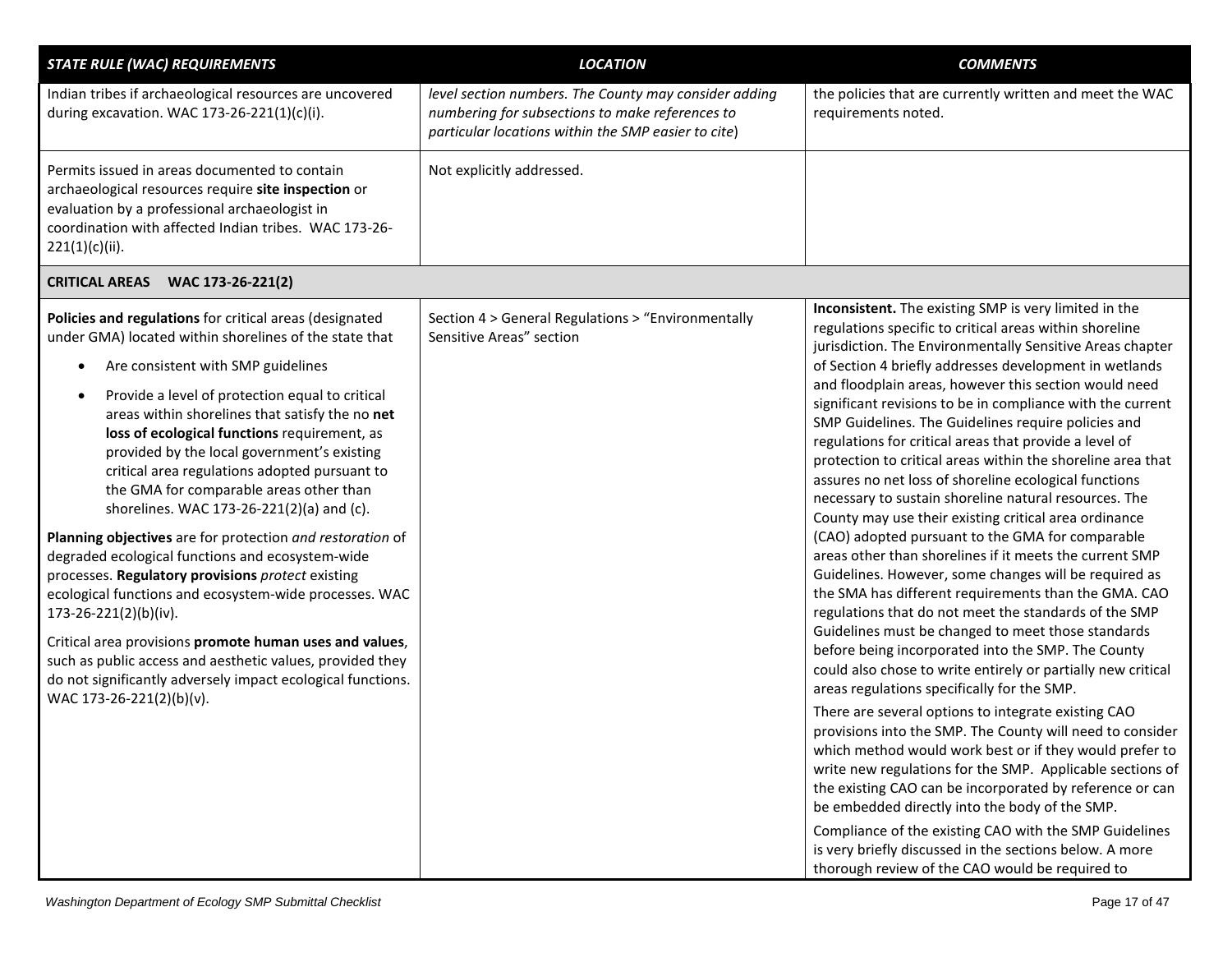| <b>STATE RULE (WAC) REQUIREMENTS</b>                                                                                                                                                                                                                                                                                 | <b>LOCATION</b>                                                                      | <b>COMMENTS</b>                                                                                                                                                                                                                                                                                                                          |
|----------------------------------------------------------------------------------------------------------------------------------------------------------------------------------------------------------------------------------------------------------------------------------------------------------------------|--------------------------------------------------------------------------------------|------------------------------------------------------------------------------------------------------------------------------------------------------------------------------------------------------------------------------------------------------------------------------------------------------------------------------------------|
|                                                                                                                                                                                                                                                                                                                      |                                                                                      | determine exact revisions necessary if the County were to<br>opt to use the CAO as the basis for their SMP critical areas<br>regulations.                                                                                                                                                                                                |
| If SMP includes optional expansion of jurisdiction: Clear<br>description of the inclusion of any land necessary for<br>buffers of critical areas that occur within shorelines of<br>the state, accurately depicting new SMP jurisdiction<br>consistent with RCW 90.58.030(2)(f)(ii) and WAC 173-26-<br>$221(2)(a)$ . | Not stated.                                                                          | The County will also need to decide if they want to opt for<br>an expansion of shoreline jurisdiction to include the land<br>necessary for buffers of critical areas that occur within<br>shoreline jurisdiction. This is not required but may be<br>preferable to simplify the regulation of critical areas<br>between the SMP and CAO. |
| WETLANDS WAC 173-26-221(2)(c)(i)                                                                                                                                                                                                                                                                                     |                                                                                      |                                                                                                                                                                                                                                                                                                                                          |
| Wetlands definition is consistent with WAC 173-22.                                                                                                                                                                                                                                                                   | SMP glossary                                                                         | Consistent.                                                                                                                                                                                                                                                                                                                              |
| Provisions requiring wetlands delineation method are<br>consistent with WAC 173-22-035.                                                                                                                                                                                                                              | Not included.                                                                        | Inconsistent. The SMP does not specify requirements for<br>wetland delineations.                                                                                                                                                                                                                                                         |
|                                                                                                                                                                                                                                                                                                                      |                                                                                      | Note: The current CAO has wetland delineation language<br>consistent with this WAC provision which could be<br>incorporated into the SMP.                                                                                                                                                                                                |
| Regulations address all uses and activities listed in WAC<br>173-26-221(2)(c)(i)(A) to achieve no net loss of wetland<br>area and functions, including lost time when the                                                                                                                                            | Not included.                                                                        | Inconsistent. The SMP does not address the specific uses<br>and activities mentioned.                                                                                                                                                                                                                                                    |
| restoration does not perform the functions. WAC 173-<br>$26-221(2)(c)(i)(A) + (C).$                                                                                                                                                                                                                                  |                                                                                      | Note: the current CAO also does not discuss this list of<br>activities. Revisions would be required to use the current<br>CAO wetlands section for the SMP.                                                                                                                                                                              |
| Wetlands rating or categorization system is based on<br>rarity, irreplaceability, and/or sensitivity to disturbance<br>of a wetland and the functions the wetland provides. Use                                                                                                                                      | Not included.                                                                        | Inconsistent. No rating or categorization system is used in<br>the SMP.                                                                                                                                                                                                                                                                  |
| Ecology Rating System or regionally specific, scientifically<br>based method. WAC 173-26-221(2)(c)(i)(B)]                                                                                                                                                                                                            |                                                                                      | Note: The current CAO is partially consistent with this<br>requirement. The CAO requires use of the 2004 rating<br>system with reference to revisions. This should be<br>updated to the 2014 Ecology rating system if the existing<br>CAO were to be used for the SMP wetlands section.                                                  |
| Wetland Buffer requirements are adequate to ensure<br>wetland functions are protected and maintained in the<br>long-term, taking into account ecological functions of the                                                                                                                                            | Section 4 > General Regulations > "Environmentally<br>Sensitive Areas" Regulation 17 | Inconsistent. The SMP requires an upland buffer area of<br>"at least 50 feet" around all wetland areas "unless a<br>greater distance is required by other provisions of this                                                                                                                                                             |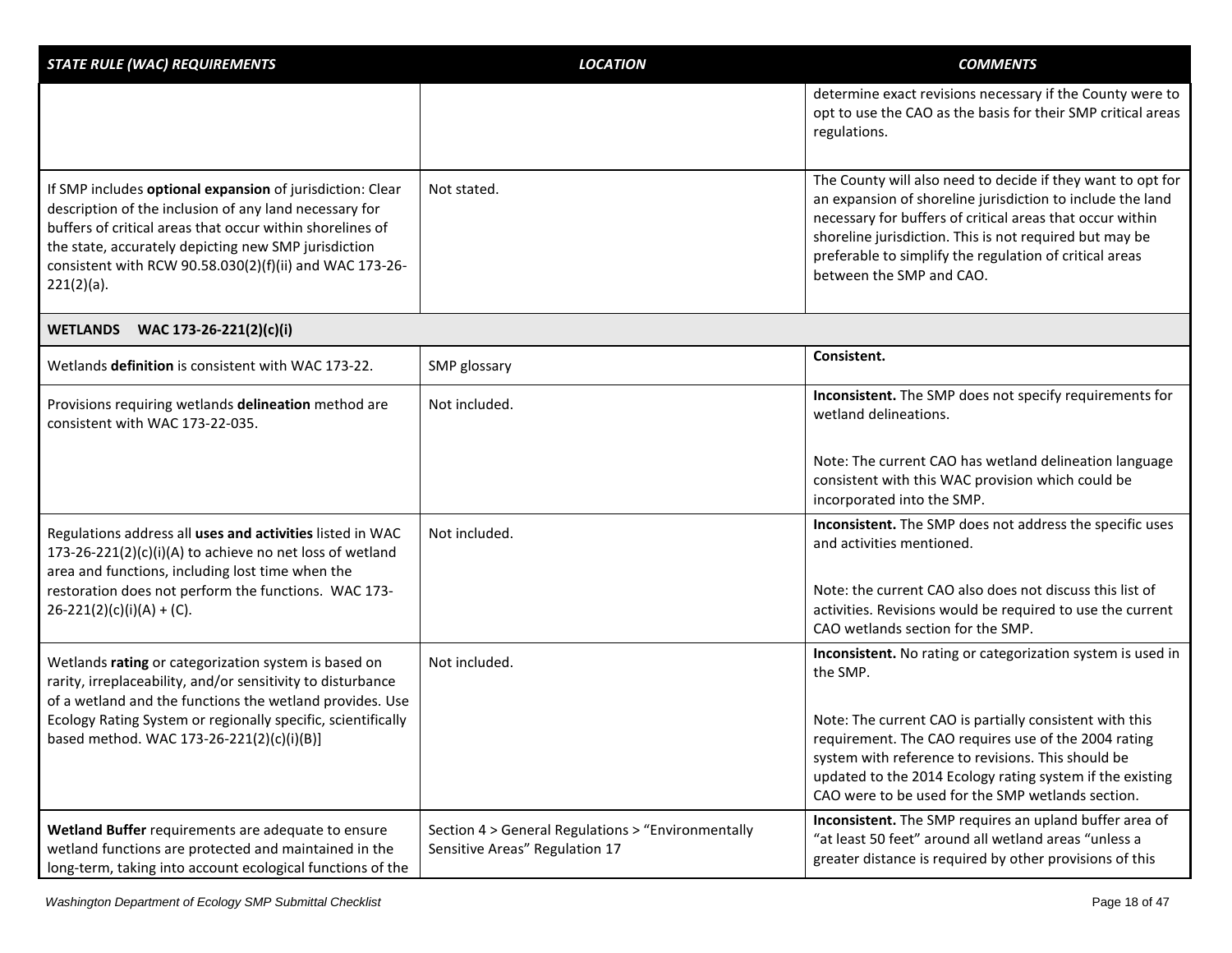| <b>STATE RULE (WAC) REQUIREMENTS</b>                                                                                                                                                                                                                                                                          | <b>LOCATION</b>                                                                          | <b>COMMENTS</b>                                                                                                                                                                                                                                                                                                                                                                                                                                                                                                                                                                                                                                                                                                                                                                                                                                                                                                                                                                                                                                                                                                                                                                                                                                                                                                                                                                                               |
|---------------------------------------------------------------------------------------------------------------------------------------------------------------------------------------------------------------------------------------------------------------------------------------------------------------|------------------------------------------------------------------------------------------|---------------------------------------------------------------------------------------------------------------------------------------------------------------------------------------------------------------------------------------------------------------------------------------------------------------------------------------------------------------------------------------------------------------------------------------------------------------------------------------------------------------------------------------------------------------------------------------------------------------------------------------------------------------------------------------------------------------------------------------------------------------------------------------------------------------------------------------------------------------------------------------------------------------------------------------------------------------------------------------------------------------------------------------------------------------------------------------------------------------------------------------------------------------------------------------------------------------------------------------------------------------------------------------------------------------------------------------------------------------------------------------------------------------|
| wetland, characteristics of the buffer, and potential<br>impacts associated with adjacent land uses. WAC 173-26-<br>$221(2)(c)(i)(B)$ . Wetland buffer widths assume a naturally<br>vegetated state; wider buffers or a revegetation plan<br>may be needed if buffer is unvegetated or sparsely<br>vegetated. |                                                                                          | program". This buffer width is likely too small for many<br>wetlands and would not be supported by the most<br>current, accurate and complete scientific and technical<br>information required by the SMA.<br>Note: The current CAO is partially consistent with this<br>requirement. The existing CAO bases the required<br>standard wetland buffer widths only on the wetland<br>category. Buffer widths are in line, and in some cases<br>larger, that Ecology's recommended widths for buffers<br>based solely on wetland category except in the case of<br>Category III wetlands. The 75 foot buffer for Category III<br>wetlands currently required is smaller than Ecology's<br>recommended 150 foot buffer. SMP guidelines state that<br>buffer widths and management shall take into account<br>the ecological functions of the wetland, the<br>characteristics and setting of the buffer, the potential<br>impacts associated with the adjacent land use, and other<br>relevant factors. To use the existing CAO for the SMP, the<br>County should consider revising the wetland buffer<br>provisions to be compliant with Ecology's latest buffer<br>guidance. This may include choosing an alternative buffer<br>scheme that determines widths based not only on<br>category, but also intensity of impacts from the proposed<br>land use, and/or wetland functions and other<br>characteristics. |
| Wetland mitigation requirements are consistent with<br>WAC 173-26-201(2)(e) and are based on the wetland<br>rating or other scientifically valid means demonstrating<br>replacement of all functions lost (hydrologic, habitat, and<br>water quality). WAC 173-26-221(2)(c)(i)(E) and (F).                    | Section 4 > General Regulations > "Environmentally<br>Sensitive Areas" Regulations 13-16 | Inconsistent. The SMP includes a mitigation requirement<br>for projects that propose wetland impacts. However, the<br>regulations are not specific enough to meet the WAC<br>mitigation requirements.<br>Note: The current CAO is partially consistent with the<br>WAC wetland mitigation requirements and could be<br>slightly revised for use in the SMP. The major gap noted<br>between the existing CAO and the SMP Guidelines is the<br>lack of mitigation sequencing language in the CAO.                                                                                                                                                                                                                                                                                                                                                                                                                                                                                                                                                                                                                                                                                                                                                                                                                                                                                                               |
| Compensatory mitigation allowed only after mitigation<br>sequencing is applied and higher priority means of<br>mitigation are determined to be infeasible.<br>Compensatory mitigation requirements include (I)                                                                                                | Section 4 > General Regulations > "Environmentally<br>Sensitive Areas" Regulations 13-16 | Partially consistent. The SMP includes discussion of<br>compensatory wetland mitigation requirements.<br>However, not all of the WAC provisions are included and<br>more specificity is needed to ensure compliance with the<br>Guidelines. For example, the SMP does not include                                                                                                                                                                                                                                                                                                                                                                                                                                                                                                                                                                                                                                                                                                                                                                                                                                                                                                                                                                                                                                                                                                                             |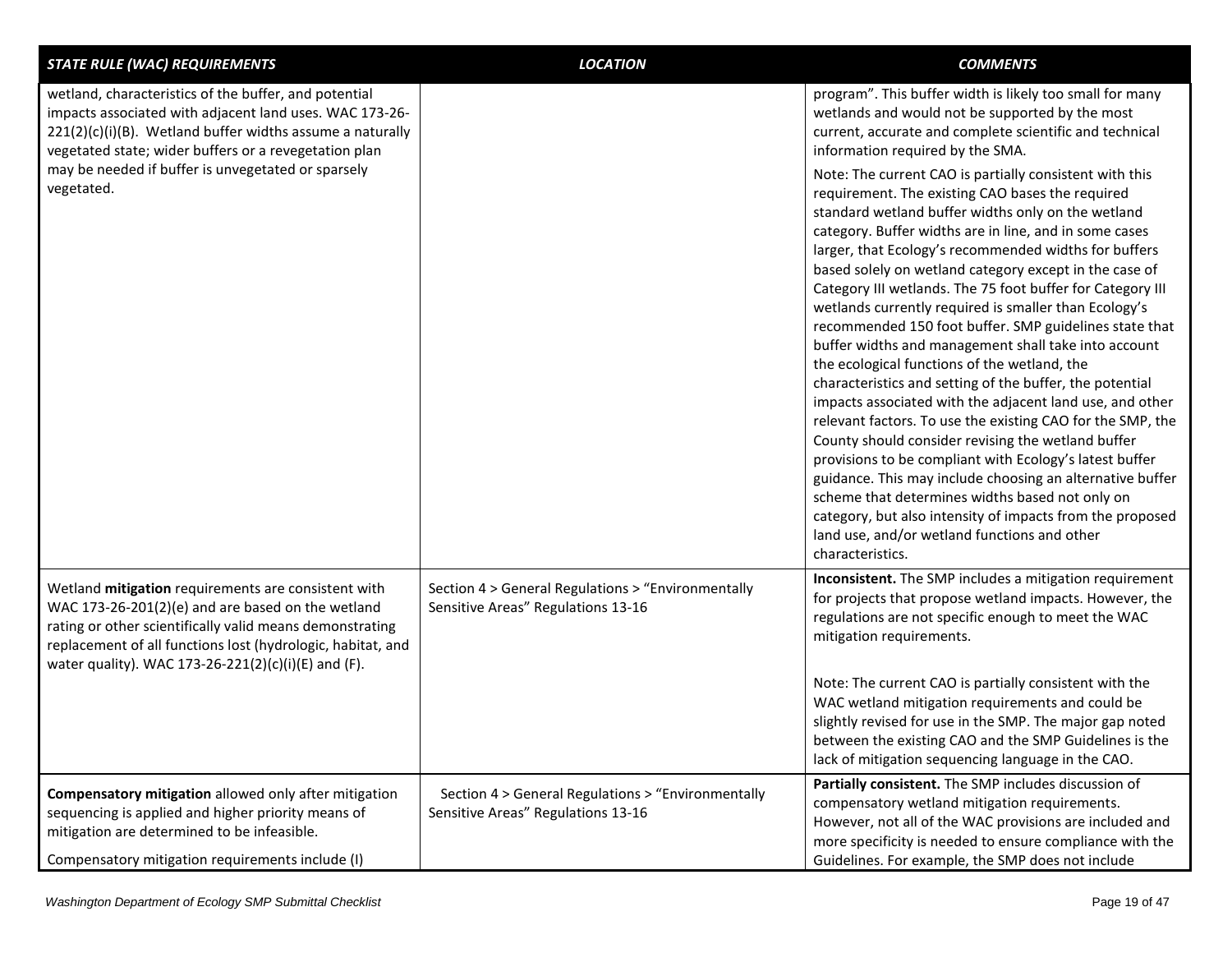| <b>STATE RULE (WAC) REQUIREMENTS</b>                                                                                                                                                                                                                                                                                                                                                                                                                                                                       | <b>LOCATION</b>        | <b>COMMENTS</b>                                                                                                                                                                                                                                                                                                                                                                                                                                                                                                                                                                   |
|------------------------------------------------------------------------------------------------------------------------------------------------------------------------------------------------------------------------------------------------------------------------------------------------------------------------------------------------------------------------------------------------------------------------------------------------------------------------------------------------------------|------------------------|-----------------------------------------------------------------------------------------------------------------------------------------------------------------------------------------------------------------------------------------------------------------------------------------------------------------------------------------------------------------------------------------------------------------------------------------------------------------------------------------------------------------------------------------------------------------------------------|
| replacement ratios; (II) Performance standards for<br>evaluating success; (III) long-term monitoring and<br>reporting procedures; and (IV) long-term protection and<br>management of compensatory mitigation sites. WAC<br>173-26-221(2)(c)(i)(F).<br>Compensatory mitigation requirements are consistent<br>with preference for "in-kind and nearby" replacement,<br>and include requirement for watershed plan if off-site<br>mitigation is proposed. WAC 173-173-26-201(2)(e)(B).                       |                        | reference to mitigation sequencing. Additionally, the SMP<br>states that "wetland functional values" shall be replaced<br>at a minimum of a 1.25 for 1 ratio. It appears this refers to<br>replacement of wetland acreage through wetland<br>creation, but the regulation is not clear as to how it would<br>apply if wetland restoration or enhancement were<br>proposed. The SMP does require monitoring but specific<br>requirements for performance standards and long-term<br>protection are missing. Preference for in-kind and nearby<br>mitigation is stated.             |
|                                                                                                                                                                                                                                                                                                                                                                                                                                                                                                            |                        | Note: As noted above, the current CAO is also partially<br>consistent with the WAC wetland mitigation<br>requirements. Replacement ratios would likely need to be<br>revised, and reference to mitigation sequencing and<br>specific requirements for performance standards,<br>monitoring and long-term protection standards added.<br>The CAO is consistent with the preference for in-kind and<br>nearby replacement.                                                                                                                                                          |
| GEOLOGICALLY HAZARDOUS AREAS WAC 173-26-221(2)(c)(ii)                                                                                                                                                                                                                                                                                                                                                                                                                                                      |                        |                                                                                                                                                                                                                                                                                                                                                                                                                                                                                                                                                                                   |
| Prohibition of new development and creation of new<br>lots that would:<br>Cause foreseeable risk from geological conditions<br>during the life of the development. WAC 173-26-<br>221(2)(c)(ii)(B);<br>Require structural shoreline stabilization over the life<br>of the development. (Exceptions allowed where<br>stabilization needed to protect allowed uses where<br>no alternative locations are available and no net loss<br>of ecological functions will result.) WAC 173-26-<br>221(2)(c)(ii)(C). | Not included.          | Inconsistent. The SMP does not include a geologically<br>hazardous areas section. Regulations for critical areas in<br>shoreline jurisdiction should include a new geologically<br>hazardous areas section. Additionally, the County could<br>consider adding some of these requirements to the<br>shorelines stabilization section of the SMP.<br>Note: The existing geological hazards section of the CAO<br>does not include sufficient detail to be in compliance with<br>the stated WAC sections. Revisions would be required to<br>use the current CAO section for the SMP. |
| New stabilization structures for existing primary<br>residential structures allowed only where no alternatives<br>(including relocation or reconstruction of existing<br>structures), are feasible, and less expensive than the<br>proposed stabilization measure, and then only if no net                                                                                                                                                                                                                 | Not explicitly stated. | Inconsistent. The County should consider adding this<br>language to the Shoreline Stabilization section of the<br>SMP.                                                                                                                                                                                                                                                                                                                                                                                                                                                            |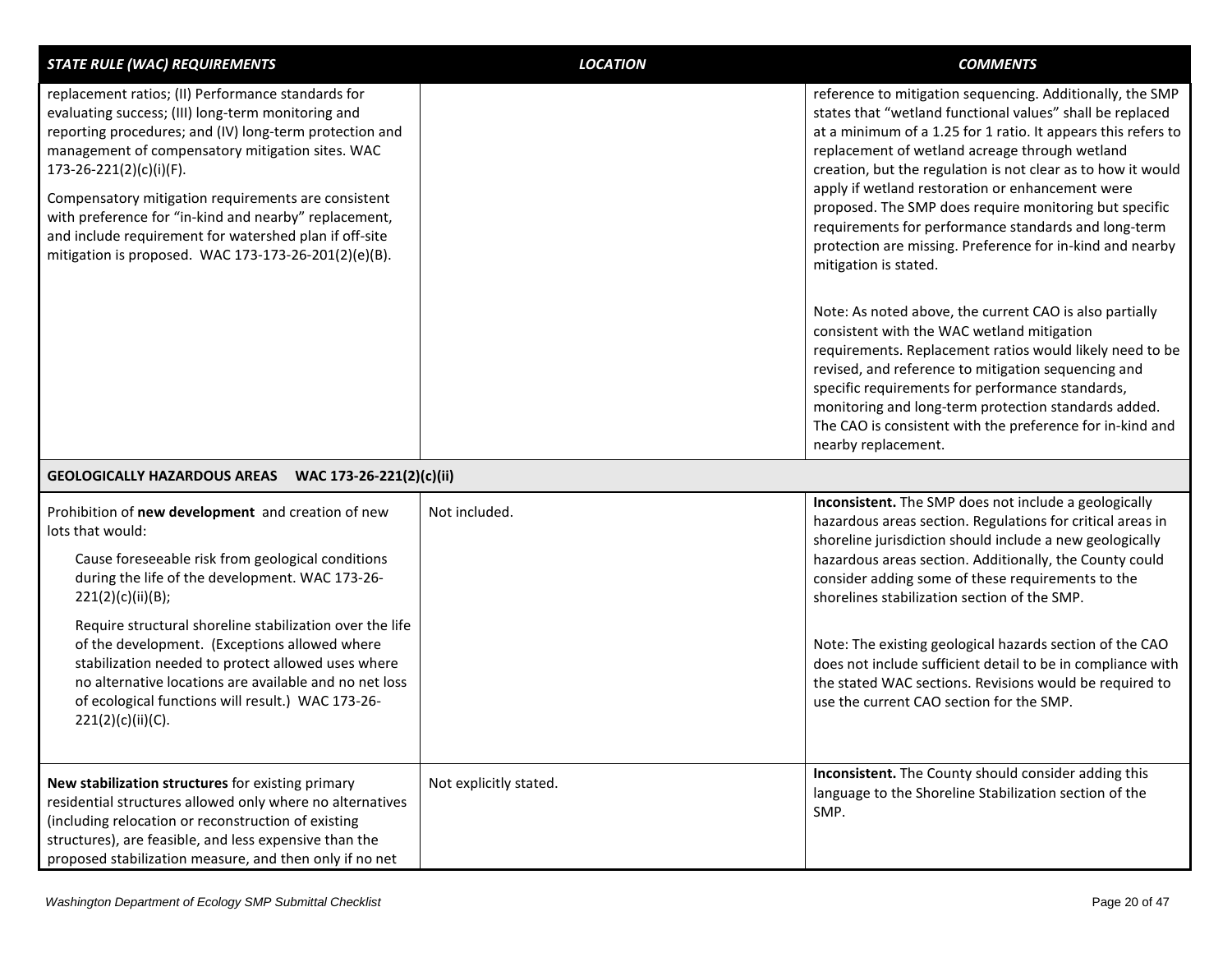| <b>STATE RULE (WAC) REQUIREMENTS</b>                                                                                                                                                                                                                                                                                                                                                                                                                                                                                             | <b>LOCATION</b>        | <b>COMMENTS</b>                                                                                                                                                                                                                                                                                                                                                                                                                                                                                  |
|----------------------------------------------------------------------------------------------------------------------------------------------------------------------------------------------------------------------------------------------------------------------------------------------------------------------------------------------------------------------------------------------------------------------------------------------------------------------------------------------------------------------------------|------------------------|--------------------------------------------------------------------------------------------------------------------------------------------------------------------------------------------------------------------------------------------------------------------------------------------------------------------------------------------------------------------------------------------------------------------------------------------------------------------------------------------------|
| loss of ecological functions will result. WAC 173-26-<br>221(2)(c)(ii)(D).                                                                                                                                                                                                                                                                                                                                                                                                                                                       |                        |                                                                                                                                                                                                                                                                                                                                                                                                                                                                                                  |
| CRITICAL SALTWATER HABITATS WAC 173-26-221(2)(c)(iii)                                                                                                                                                                                                                                                                                                                                                                                                                                                                            |                        |                                                                                                                                                                                                                                                                                                                                                                                                                                                                                                  |
| Prohibit new docks, bulkheads, bridges, fill, floats,<br>jetties, utility crossings and other structures in or over<br>critical saltwater habitats, except where:                                                                                                                                                                                                                                                                                                                                                                | <b>NA</b>              | This section is not applicable as the County has no critical<br>saltwater habitats.                                                                                                                                                                                                                                                                                                                                                                                                              |
| Public need is clearly demonstrated;<br>Avoidance of impacts is not feasible or would result<br>in unreasonable cost;<br>The project include appropriate mitigation; and<br>The project is consistent with resource protection<br>and species recovery.<br>Private, non-commercial docks for individual residential<br>or community use allowed if it is infeasible to avoid<br>impacts by alternative alignment or location and the<br>project results in no net loss of ecological functions.<br>WAC 173-26-221(2)(c)(iii)(C). |                        |                                                                                                                                                                                                                                                                                                                                                                                                                                                                                                  |
| Where inventory of critical saltwater habitat has not<br>been done, all over water and near-shore developments<br>in marine and estuarine waters require habitat<br>assessment of site and adjacent beach sections. WAC<br>173-26-221(2)(c)(iii)(C)                                                                                                                                                                                                                                                                              | <b>NA</b>              |                                                                                                                                                                                                                                                                                                                                                                                                                                                                                                  |
| CRITICAL FRESHWATER HABITATS WAC 173-26-221(2)(c)(iv)                                                                                                                                                                                                                                                                                                                                                                                                                                                                            |                        |                                                                                                                                                                                                                                                                                                                                                                                                                                                                                                  |
| Requirements that ensure new development within<br>stream channel, channel migration zone, wetlands,<br>floodplain, hyporheic zone, does not cause a net loss of<br>ecological functions. WAC 173-26-221(2)(c)(iv)(C)(I) and<br>WAC 173-26-221(2)(c)(iv)(B)(II).                                                                                                                                                                                                                                                                 | Not stated.            | Inconsistent. No specific mention of the requirement for<br>no net loss of ecological function is found in the current<br>SMP (or CAO).                                                                                                                                                                                                                                                                                                                                                          |
| Authorization of appropriate restoration projects is<br>facilitated. WAC 173-26-221(2)(c)(iv)(C)(III).                                                                                                                                                                                                                                                                                                                                                                                                                           | Not explicitly stated. | Partially consistent. Regulations pertaining to restoration<br>actions are addressed under several of the specific uses<br>and modifications subsections in Section 4, but there is no<br>separate restoration section or general authorization. The<br>County should consider adding a statement authorizing<br>restoration in the general regulations section and/or to a<br>new use and modifications table that lists all uses and<br>modifications discussed in the SMP and indicates which |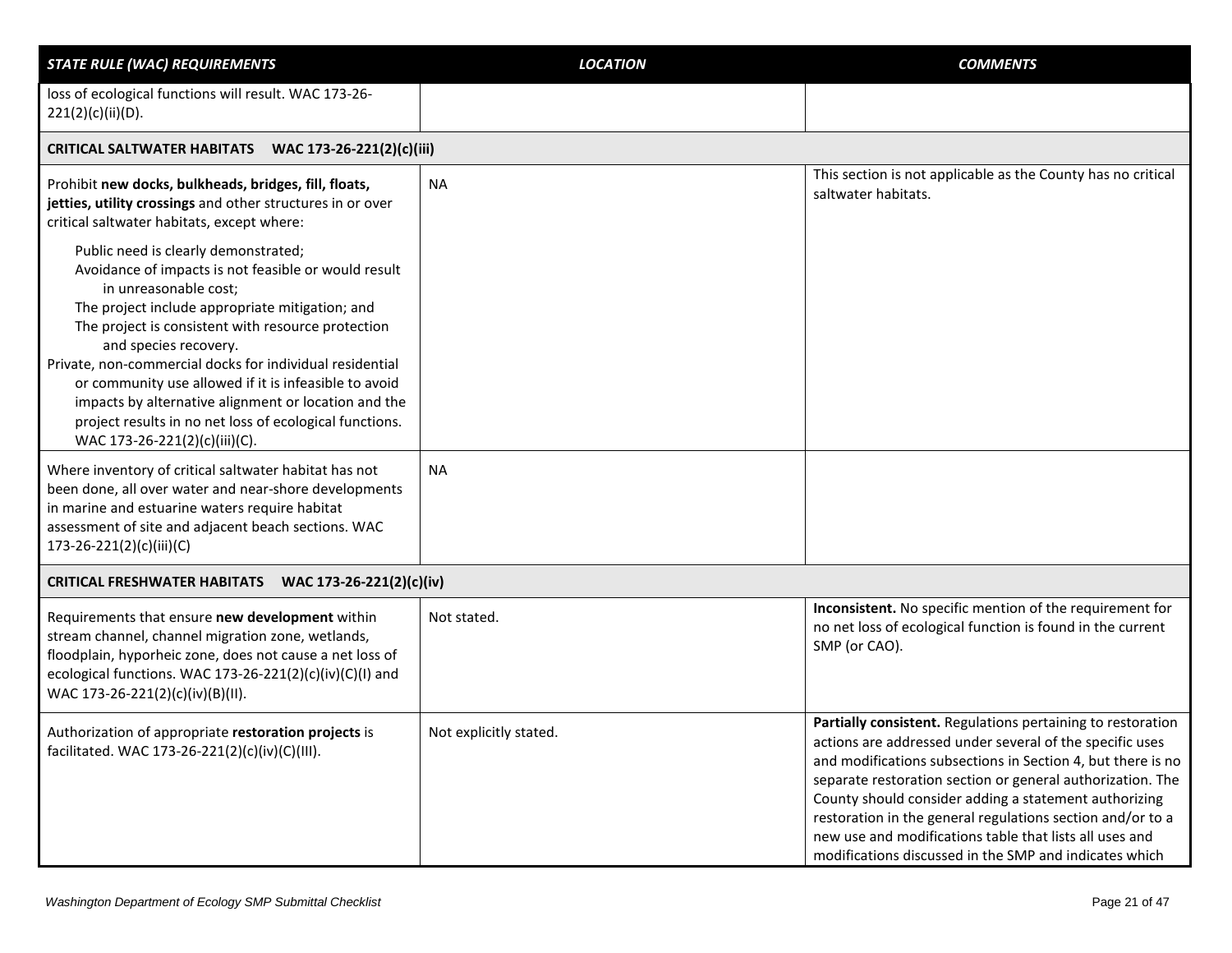| <b>STATE RULE (WAC) REQUIREMENTS</b>                                                                                                                                                                                                                                                                          | <b>LOCATION</b>                                                                                                          | <b>COMMENTS</b>                                                                                                                                                                                                                                                                                                                                                                                       |
|---------------------------------------------------------------------------------------------------------------------------------------------------------------------------------------------------------------------------------------------------------------------------------------------------------------|--------------------------------------------------------------------------------------------------------------------------|-------------------------------------------------------------------------------------------------------------------------------------------------------------------------------------------------------------------------------------------------------------------------------------------------------------------------------------------------------------------------------------------------------|
|                                                                                                                                                                                                                                                                                                               |                                                                                                                          | are allowed or prohibited in which environment<br>designation (as is suggested elsewhere in this checklist to<br>meet other requirements).                                                                                                                                                                                                                                                            |
| Regulations protect hydrologic connections between<br>water bodies, water courses, and associated wetlands.<br>WAC 173-26-221(2)(c)(iv)(C)(IV).                                                                                                                                                               | Generally, Section 4 > General Regulations ><br>"Environmental Impacts" and "Environmentally Sensitive<br>Areas" section | Partially consistent. The intention of this requirement<br>seems to be incorporated into the existing environmental<br>protections sections of the SMP and in particular use and<br>development regulations. However, this provision could<br>be strengthened with a more specific and thorough<br>Critical Areas section.                                                                            |
| FLOOD HAZARD REDUCTION WAC 173-26-221(3)                                                                                                                                                                                                                                                                      |                                                                                                                          |                                                                                                                                                                                                                                                                                                                                                                                                       |
| New development within the channel migration zone or<br>floodway limited to uses and activities listed in WAC 173-<br>$26-221(3)(b)$ and $(3)(c)(i)$ .                                                                                                                                                        | Not explicitly stated                                                                                                    | Inconsistent. The existing SMP has no section specific to<br>flood hazard reduction. Existing CAO regulations for<br>frequently flooded areas also do not include these WAC<br>requirements. The County should consider adding a new<br>flood protection section to the SMP which incorporates<br>these requirements and cross references existing County<br>flood code which may also be applicable. |
| New structural flood hazard reduction measures<br>allowed only:                                                                                                                                                                                                                                               | Not explicitly stated                                                                                                    |                                                                                                                                                                                                                                                                                                                                                                                                       |
| Where demonstrated to be necessary, and when<br>non-structural methods are infeasible and<br>mitigation is accomplished;<br>Landward of associated wetlands and buffer areas<br>except where no alternative exists as<br>documented in a geotechnical analysis. WAC<br>173-26-221(3)(c)(ii) & (iii).          |                                                                                                                          |                                                                                                                                                                                                                                                                                                                                                                                                       |
| New publicly funded dikes or levees required to<br>dedicate and improve public access (see exceptions).<br>WAC 173-26-221(3)(c)(iv).                                                                                                                                                                          | Not explicitly stated                                                                                                    |                                                                                                                                                                                                                                                                                                                                                                                                       |
| Removal of gravel for flood control allowed only if<br>biological and geomorphological study demonstrates a<br>long-term benefit to flood hazard reduction, no net loss<br>of ecological functions, and extraction is part of a<br>comprehensive flood management solution. WAC 173-<br>$26 - 221(3)(c)(v)$ . | Not explicitly stated                                                                                                    |                                                                                                                                                                                                                                                                                                                                                                                                       |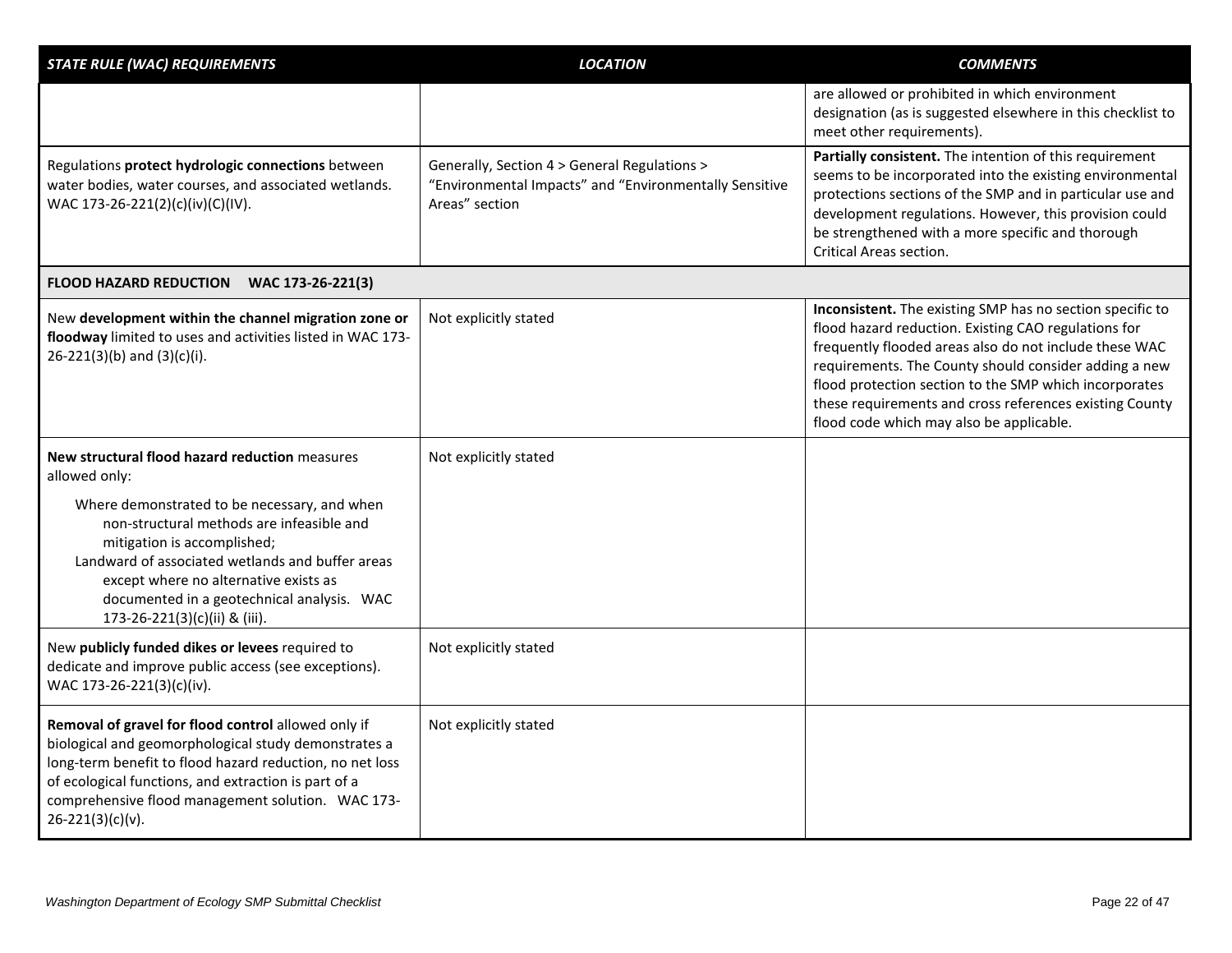| <b>STATE RULE (WAC) REQUIREMENTS</b>                                                                                                                                                                                                                                                                                                                                                                   | <b>LOCATION</b>                                                                        | <b>COMMENTS</b>                                                                                                                                                                                                                                                                                                                                                                                                                                                                                                                                                                                                                                                                                                                                                                          |
|--------------------------------------------------------------------------------------------------------------------------------------------------------------------------------------------------------------------------------------------------------------------------------------------------------------------------------------------------------------------------------------------------------|----------------------------------------------------------------------------------------|------------------------------------------------------------------------------------------------------------------------------------------------------------------------------------------------------------------------------------------------------------------------------------------------------------------------------------------------------------------------------------------------------------------------------------------------------------------------------------------------------------------------------------------------------------------------------------------------------------------------------------------------------------------------------------------------------------------------------------------------------------------------------------------|
| PUBLIC ACCESS WAC 173-26-221(4)                                                                                                                                                                                                                                                                                                                                                                        |                                                                                        |                                                                                                                                                                                                                                                                                                                                                                                                                                                                                                                                                                                                                                                                                                                                                                                          |
| Applicability: Public access includes the ability of the<br>general public to reach, touch, and enjoy the water's<br>edge, to travel on the waters of the state, and to view<br>the water and the shoreline from adjacent locations.<br>WAC 173-26-221(4)(d)(i). For S of SWS the SMP should<br>identify and evaluate all publicly owned shoreline parcels<br>and their suitability for public access. | Section 4 > General Regulations > Public Access                                        | Consistent. The existing SMP requires public access for all<br>shoreline development and uses with certain exceptions.<br>The exceptions noted are in accordance with the<br>Guidelines. Overall, the public access regulations are in<br>fact more stringent than the Guidelines require.                                                                                                                                                                                                                                                                                                                                                                                                                                                                                               |
| Policies and regulations protect and enhance both<br>physical and visual access. WAC 173-26-221(4)(d)(i).                                                                                                                                                                                                                                                                                              | Section 4 > General Regulations > Public Access Policy 2,<br>3, 4; Regulation 1 and 3  | Consistent.                                                                                                                                                                                                                                                                                                                                                                                                                                                                                                                                                                                                                                                                                                                                                                              |
| Public entities are required to incorporate public access<br>measures as part of each development project, unless<br>access is incompatible with safety, security, or<br>environmental protection. WAC 173-26-221(4)(d)(ii).                                                                                                                                                                           | Section 4 > General Regulations > Public Access Policy 1<br>and Regulation 1           | Partially Consistent. The SMP generally requires public<br>access for all private and public shoreline development<br>and uses, regardless of the project proponent, unless<br>certain provisions apply which include concerns for<br>safety, security or environmental protection. However,<br>exceptions are also stated for if the cost of providing the<br>access is unreasonably disproportionate to the total long-<br>term cost of the development, and for certain residential<br>projects. If these types of projects were proposed by a<br>public entity and were exempted from the public access<br>requirement, it would not be consistent with the WAC.<br>The County should consider adding text that separately<br>specifies the public entity public access requirement. |
| Provide standards for the dedication and improvement of<br>public access in developments for water-enjoyment,<br>water-related, and nonwater-dependent uses and for the<br>subdivision of land into more than four parcels. In these<br>cases, public access should be required [with certain<br>exceptions].                                                                                          | Section 4 > General Regulations > Public Access Policy 1<br>and Regulations 1, 6 and 7 | Consistent. The existing SMP requires public access for all<br>shoreline development and uses with certain exceptions,<br>as allowed by the WAC.                                                                                                                                                                                                                                                                                                                                                                                                                                                                                                                                                                                                                                         |
| Maximum height limits, setbacks, and view corridors<br>minimize impacts to existing views from public property<br>or substantial numbers of residences. WAC 173-26-<br>221(4)(d)(iv); RCW 90.58.320.                                                                                                                                                                                                   | Section 4 > General Regulations > Public Access Policy 2<br>and 3                      | <b>Partially consistent.</b> The Public Access section specifies<br>that uses and developments should not impact or detract<br>from the public's visual access to the water and that<br>views should be enhanced and preserved. However, as<br>noted above, dimensional standards such as height<br>limitations, setbacks etc. are not included for all uses and<br>developments. The County should add text specifying                                                                                                                                                                                                                                                                                                                                                                  |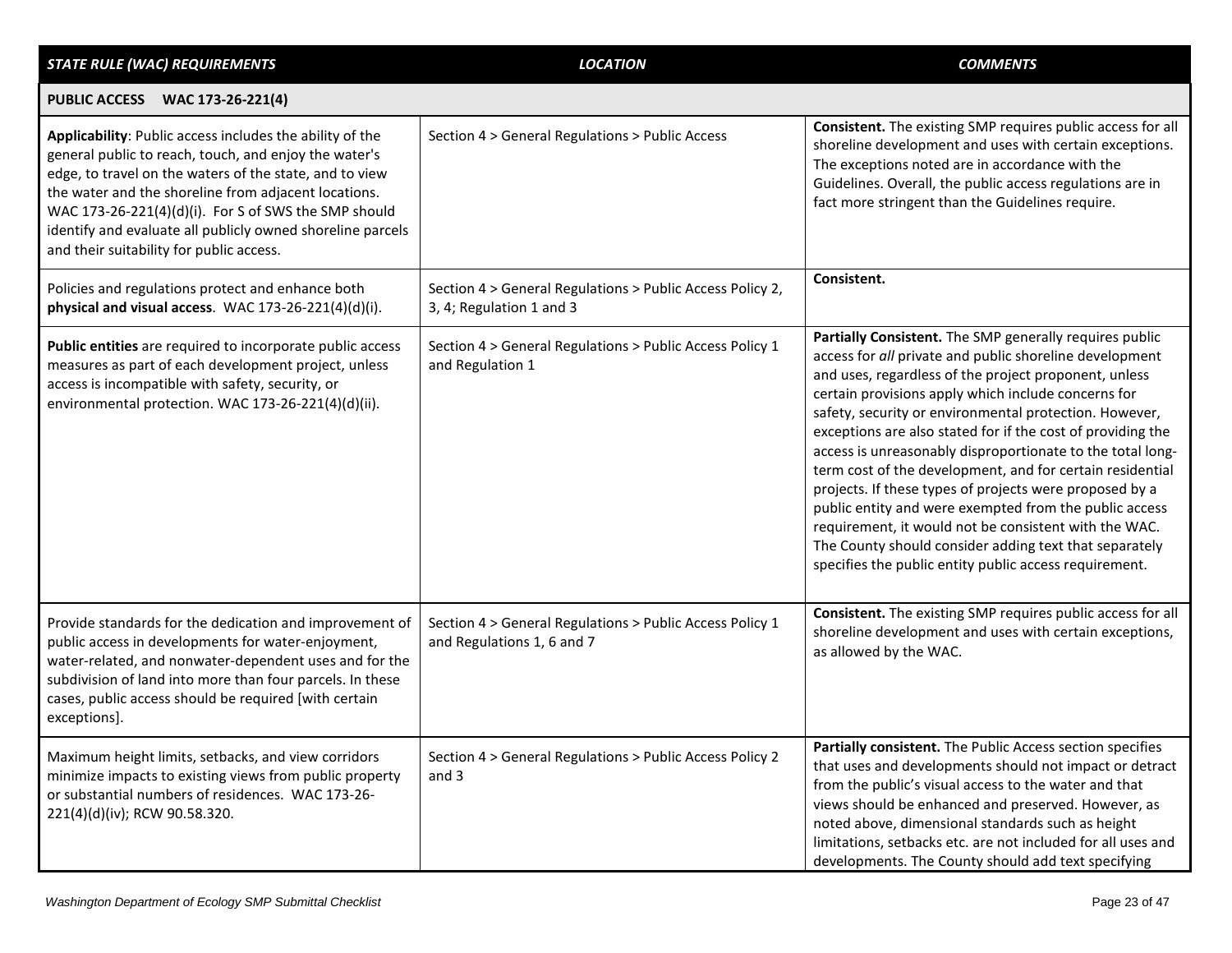| <b>STATE RULE (WAC) REQUIREMENTS</b>                                                                                                                                                                                                                                                                     | <b>LOCATION</b>                                                                                                                                           | <b>COMMENTS</b>                                                                                                                                                                                                                                                                                                                                                                                                                                                                                                                                                                                                                                                                                                                                                                                                                                                                                                                                                                                                                                                                                                        |
|----------------------------------------------------------------------------------------------------------------------------------------------------------------------------------------------------------------------------------------------------------------------------------------------------------|-----------------------------------------------------------------------------------------------------------------------------------------------------------|------------------------------------------------------------------------------------------------------------------------------------------------------------------------------------------------------------------------------------------------------------------------------------------------------------------------------------------------------------------------------------------------------------------------------------------------------------------------------------------------------------------------------------------------------------------------------------------------------------------------------------------------------------------------------------------------------------------------------------------------------------------------------------------------------------------------------------------------------------------------------------------------------------------------------------------------------------------------------------------------------------------------------------------------------------------------------------------------------------------------|
|                                                                                                                                                                                                                                                                                                          |                                                                                                                                                           | dimensional standards that apply to all projects and<br>which take into consideration the minimization of impacts<br>to existing views.                                                                                                                                                                                                                                                                                                                                                                                                                                                                                                                                                                                                                                                                                                                                                                                                                                                                                                                                                                                |
| <b>VEGETATION CONSERVATION (CLEARING AND GRADING)</b>                                                                                                                                                                                                                                                    | WAC 173-26-221(5)                                                                                                                                         |                                                                                                                                                                                                                                                                                                                                                                                                                                                                                                                                                                                                                                                                                                                                                                                                                                                                                                                                                                                                                                                                                                                        |
| Vegetation standards implement the principles in WAC<br>173-26-221(5)(b). Methods to do this may include<br>setback or buffer requirements, clearing and grading<br>standards, regulatory incentives, environment<br>designation standards, or other master program<br>provisions. WAC 173-26-221(5)(c). | Section 4 > General Regulation > Environmental impacts<br>and Environmentally Sensitive Area sections address<br>some vegetation conservation regulations | Partially Consistent. The existing SMP does not have a<br>specific Vegetation Conservation section. However,<br>vegetation protections are incorporated into the<br>Environmental Impacts and Environmental Sensitive areas<br>chapters, including a requirement that surfaces cleared of<br>vegetation, and not to be developed, must be replanted<br>as soon as possible. The County should consider<br>strengthening the clearing and grading standards and<br>adding standards specific to tree retention in shoreline<br>jurisdiction. Vegetation conservation is also addressed<br>through the Natural Buffer Zone established in the<br>Environment Designation section of the SMP. This 50 foot<br>buffer is intended to consist of natural, undisturbed<br>vegetation. The definition for "undisturbed" states that<br>only minor vegetative modification is allowed that does<br>not substantially alter visual character or adversely affect<br>riparian structure and function. The County should<br>consider adding more specific regulations detailing what<br>is and is not allowed in the buffer zone. |
| Selective pruning of trees for safety and view protection<br>is allowed and removal of noxious weeds is authorized.<br>WAC 173-26-221(5)(c).                                                                                                                                                             | Not explicitly stated.                                                                                                                                    | Inconsistent. Consider adding a statement to reflect this<br>specific provision.                                                                                                                                                                                                                                                                                                                                                                                                                                                                                                                                                                                                                                                                                                                                                                                                                                                                                                                                                                                                                                       |
| <b>WATER QUALITY WAC 173-26-221(6)</b>                                                                                                                                                                                                                                                                   |                                                                                                                                                           |                                                                                                                                                                                                                                                                                                                                                                                                                                                                                                                                                                                                                                                                                                                                                                                                                                                                                                                                                                                                                                                                                                                        |
| Provisions protect against adverse impacts to water<br>quality and storm water quantity and ensure mutual<br>consistency between SMP and other regulations<br>addressing water quality. WAC 173-26-221(6).                                                                                               | Section 4 > General Regulations > Environmental Impacts<br>includes some general discussion of water quality<br>regulations                               | Inconsistent. To ensure mutual consistency between the<br>SMP and other regulations, the County should consider<br>requiring new development and re-development to<br>manage short-term and long-term stormwater runoff to<br>avoid and minimize potential adverse effects on shoreline<br>ecological functions through compliance with the latest<br>County-adopted edition of the Stormwater Management<br>Manual. It may also be useful to add a specific Water<br>Quality Section to the SMP for clarity.                                                                                                                                                                                                                                                                                                                                                                                                                                                                                                                                                                                                          |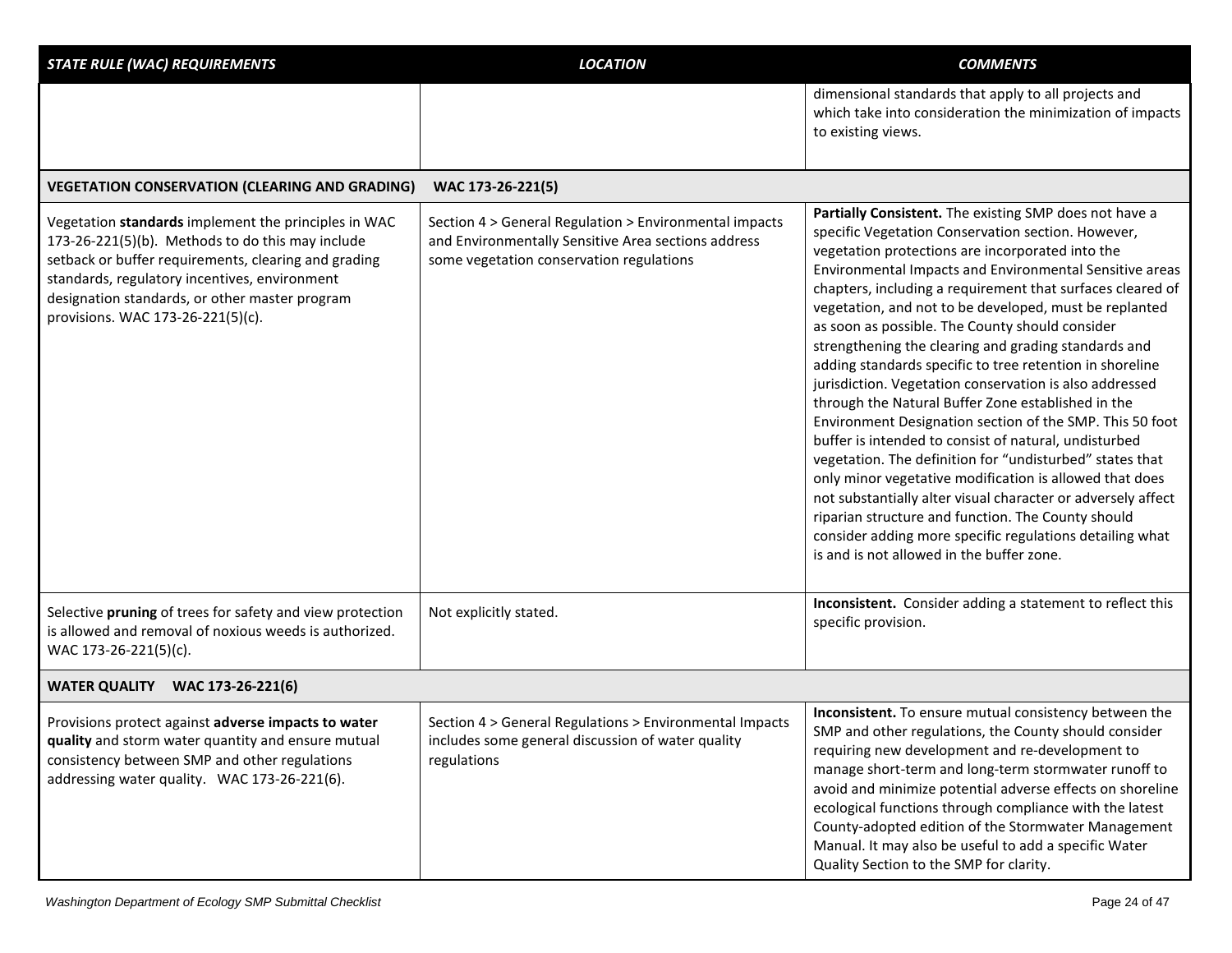| <b>STATE RULE (WAC) REQUIREMENTS</b>                                                                                                                                                                                                                                                                                                                                                                                                                                                                                                                                                                                                                                                                                                                                                                                                                                                                                                                                          | <b>LOCATION</b>        | <b>COMMENTS</b>                                                                                                                                                                                                                                                                                                                                                                                                                                                                                                                                                                                                                                                                                                                                                                                                                                                                                                                                                                                                                                                                                                                                                                                                                                                                                                                                                                                                                                                                                                                                                                                                                                                                                                                                              |
|-------------------------------------------------------------------------------------------------------------------------------------------------------------------------------------------------------------------------------------------------------------------------------------------------------------------------------------------------------------------------------------------------------------------------------------------------------------------------------------------------------------------------------------------------------------------------------------------------------------------------------------------------------------------------------------------------------------------------------------------------------------------------------------------------------------------------------------------------------------------------------------------------------------------------------------------------------------------------------|------------------------|--------------------------------------------------------------------------------------------------------------------------------------------------------------------------------------------------------------------------------------------------------------------------------------------------------------------------------------------------------------------------------------------------------------------------------------------------------------------------------------------------------------------------------------------------------------------------------------------------------------------------------------------------------------------------------------------------------------------------------------------------------------------------------------------------------------------------------------------------------------------------------------------------------------------------------------------------------------------------------------------------------------------------------------------------------------------------------------------------------------------------------------------------------------------------------------------------------------------------------------------------------------------------------------------------------------------------------------------------------------------------------------------------------------------------------------------------------------------------------------------------------------------------------------------------------------------------------------------------------------------------------------------------------------------------------------------------------------------------------------------------------------|
|                                                                                                                                                                                                                                                                                                                                                                                                                                                                                                                                                                                                                                                                                                                                                                                                                                                                                                                                                                               |                        |                                                                                                                                                                                                                                                                                                                                                                                                                                                                                                                                                                                                                                                                                                                                                                                                                                                                                                                                                                                                                                                                                                                                                                                                                                                                                                                                                                                                                                                                                                                                                                                                                                                                                                                                                              |
| <b>SHORELINE MODIFICATIONS</b>                                                                                                                                                                                                                                                                                                                                                                                                                                                                                                                                                                                                                                                                                                                                                                                                                                                                                                                                                |                        |                                                                                                                                                                                                                                                                                                                                                                                                                                                                                                                                                                                                                                                                                                                                                                                                                                                                                                                                                                                                                                                                                                                                                                                                                                                                                                                                                                                                                                                                                                                                                                                                                                                                                                                                                              |
| SMP: (a) allows structural shoreline modifications only<br>where demonstrated to be necessary to support or<br>protect an allowed primary structure or a legally existing<br>shoreline use that is in danger of loss or substantial<br>damage or are necessary for mitigation or enhancement;<br>(b) limits shoreline modifications in number and extent;<br>(c) allows only shoreline modifications that are<br>appropriate to the specific type of shoreline and<br>environmental conditions for which they are proposed;<br>(d) gives preference to those types of shoreline<br>modifications that have a lesser impact on ecological<br>functions. Policies promote "soft" over "hard" shoreline<br>modification measures<br>(f) incorporates all feasible measures to protect<br>ecological shoreline functions and ecosystem-wide<br>processes as modifications occur;<br>(g) requires mitigation sequencing.<br>WAC 173-26-231(2); WAC 173-26-231(3)(a)(ii) and (iii); | Not explicitly stated. | Inconsistent. Local governments are encouraged to<br>prepare master program provisions that distinguish<br>between shoreline modifications and shoreline uses. The<br>existing SMP does this by including modifications as a<br>subset of the Shoreline Use Activities section (Section 4).<br>Section 4 includes policies and regulations for seven<br>categories of shoreline modifications: breakwaters,<br>bulkheads, dredging, jetties and groins, landfilling,<br>clearing and grading, and shoreline alteration. While<br>Section 4 does currently have a General Policies and<br>Regulations section which presumably applies to all use<br>activities (including modifications) the section covers, the<br>County should consider adding a general requirements<br>section specific to the shoreline modifications subsection<br>which incorporates specific requirements of the<br>Guidelines that should apply to all modifications. These<br>would include a regulation stating that structural<br>shoreline modifications are allowed only where<br>demonstrated to be necessary to support or protect an<br>allowed primary structure or a legally existing shoreline<br>use that is in danger of loss or substantial damage or are<br>necessary for mitigation or enhancement (WAC 173-26-<br>231(2)). The Guidelines also require that all shoreline<br>modifications avoid and reduce significant ecological<br>impacts according to the mitigation sequence per WAC<br>173-26-201(2)(e). The SMP does not currently have<br>mitigation sequencing provisions. These will need to be<br>added and could be incorporated into the existing general<br>regulations of Section 4 which currently includes an<br>environmental impacts section. |
| SHORELINE STABILIZATION WAC 173-26-231(3)(a)                                                                                                                                                                                                                                                                                                                                                                                                                                                                                                                                                                                                                                                                                                                                                                                                                                                                                                                                  |                        |                                                                                                                                                                                                                                                                                                                                                                                                                                                                                                                                                                                                                                                                                                                                                                                                                                                                                                                                                                                                                                                                                                                                                                                                                                                                                                                                                                                                                                                                                                                                                                                                                                                                                                                                                              |
| <b>Definition:</b> structural and nonstructural methods to<br>address erosion impacts to property and dwellings,<br>businesses, or structures caused by natural processes,<br>such as current, flood, tides, wind, or wave action. WAC<br>$173 - 26 - 231(3)(a)(i).$                                                                                                                                                                                                                                                                                                                                                                                                                                                                                                                                                                                                                                                                                                          | Not included           | <b>Inconsistent.</b> The existing SMP's Shoreline Alteration<br>chapter of Section 4 describes circumstances under which<br>shoreline alteration is permitted and for the design and<br>type of protective measures allowed. The SMP has a<br>separate "bulkheads" section. Together these sections<br>appear intended to cover shoreline stabilization. The                                                                                                                                                                                                                                                                                                                                                                                                                                                                                                                                                                                                                                                                                                                                                                                                                                                                                                                                                                                                                                                                                                                                                                                                                                                                                                                                                                                                 |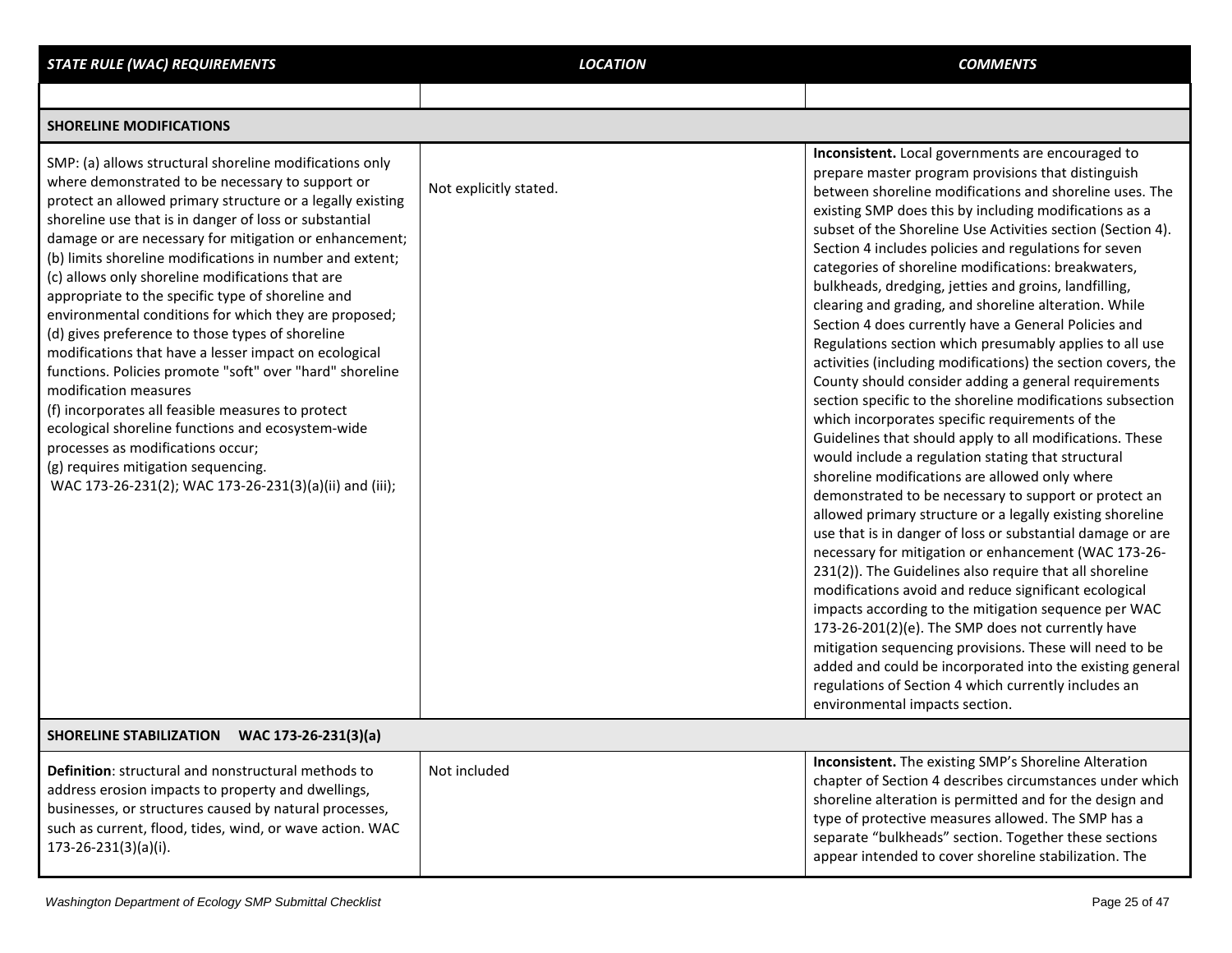| <b>STATE RULE (WAC) REQUIREMENTS</b>                                                                                                                                                                             | <b>LOCATION</b>                                                                     | <b>COMMENTS</b>                                                                                                                                                                                                                                                                                                                                                                                                                                                                                                                                                                                                                                                                                                                                                                     |
|------------------------------------------------------------------------------------------------------------------------------------------------------------------------------------------------------------------|-------------------------------------------------------------------------------------|-------------------------------------------------------------------------------------------------------------------------------------------------------------------------------------------------------------------------------------------------------------------------------------------------------------------------------------------------------------------------------------------------------------------------------------------------------------------------------------------------------------------------------------------------------------------------------------------------------------------------------------------------------------------------------------------------------------------------------------------------------------------------------------|
| Definition of new stabilization measures include<br>enlargement of existing structures. WAC 173-26-<br>231(3)(a)(iii)(C), last bullet; WAC 173-26-<br>$231(3)(a)(iii)(B)(I), 5th bullet).$                       |                                                                                     | County should consider combining these sections,<br>changing the title to "shoreline stabilization" and adding a<br>definition of shoreline stabilization that is consistent with<br>WAC 173-26-231(3)(a)(i).                                                                                                                                                                                                                                                                                                                                                                                                                                                                                                                                                                       |
| Standards setting forth circumstances under which<br>shoreline alteration is permitted, and for the design and<br>type of protective measures and devices. WAC 173-26-<br>231(3)(a)(ii).                         | Section 4 > Shoreline Alteration Activities > Shoreline<br>Alternation              | Partially consistent. The SMP does include some<br>provisions designed to protect against impacts from<br>shoreline stabilization and provisions are consistent with<br>the intent of WAC 173-26-231(3)(a)(ii), but do not provide<br>the level of specificity required in WAC 173-26-<br>$231(3)(a)(iii)$ .<br>Specifically, the SMP should specify regulations for the<br>replacement of existing stabilization structures and that<br>all proposals for shoreline stabilization structures, both<br>individually and cumulatively, must not result in a net loss<br>of ecological functions, and must be the minimum size<br>necessary. It should also be added that soft approaches<br>shall be used unless demonstrated not to be sufficient to<br>protect primary structures. |
| New development (including newly created parcels)<br>required to be designed and located to prevent the need<br>for future shoreline stabilization, based upon<br>geotechnical analysis.                         | Not explicitly stated                                                               | <b>Inconsistent.</b> These statements should be added.                                                                                                                                                                                                                                                                                                                                                                                                                                                                                                                                                                                                                                                                                                                              |
| New development on steep slopes and bluffs required to<br>be set back to prevent need for future shoreline<br>stabilization during life of the project, based upon<br>geotechnical analysis.                     | Not explicitly stated                                                               |                                                                                                                                                                                                                                                                                                                                                                                                                                                                                                                                                                                                                                                                                                                                                                                     |
| New development that would require shoreline<br>stabilization which causes significant impacts to adjacent<br>or down-current properties and shoreline areas is<br>prohibited. WAC 173-26-231(3)(a)(iii)(A).     | Not explicitly stated                                                               |                                                                                                                                                                                                                                                                                                                                                                                                                                                                                                                                                                                                                                                                                                                                                                                     |
| New structural stabilization measures are not allowed<br>except when necessity is demonstrated. Specific<br>requirements for how to demonstrate need are<br>established for:<br>(I) existing primary structures; | Section 4 > Shoreline Alteration Activities > Shoreline<br>Alternation Regulation 7 | Inconsistent. The SMP states certain purposes for which<br>stabilization and protection works shall be permitted<br>which are generally in line with these listed. However,<br>specific requirements for demonstrating need are not<br>discussed. Additional detail should be added to be                                                                                                                                                                                                                                                                                                                                                                                                                                                                                           |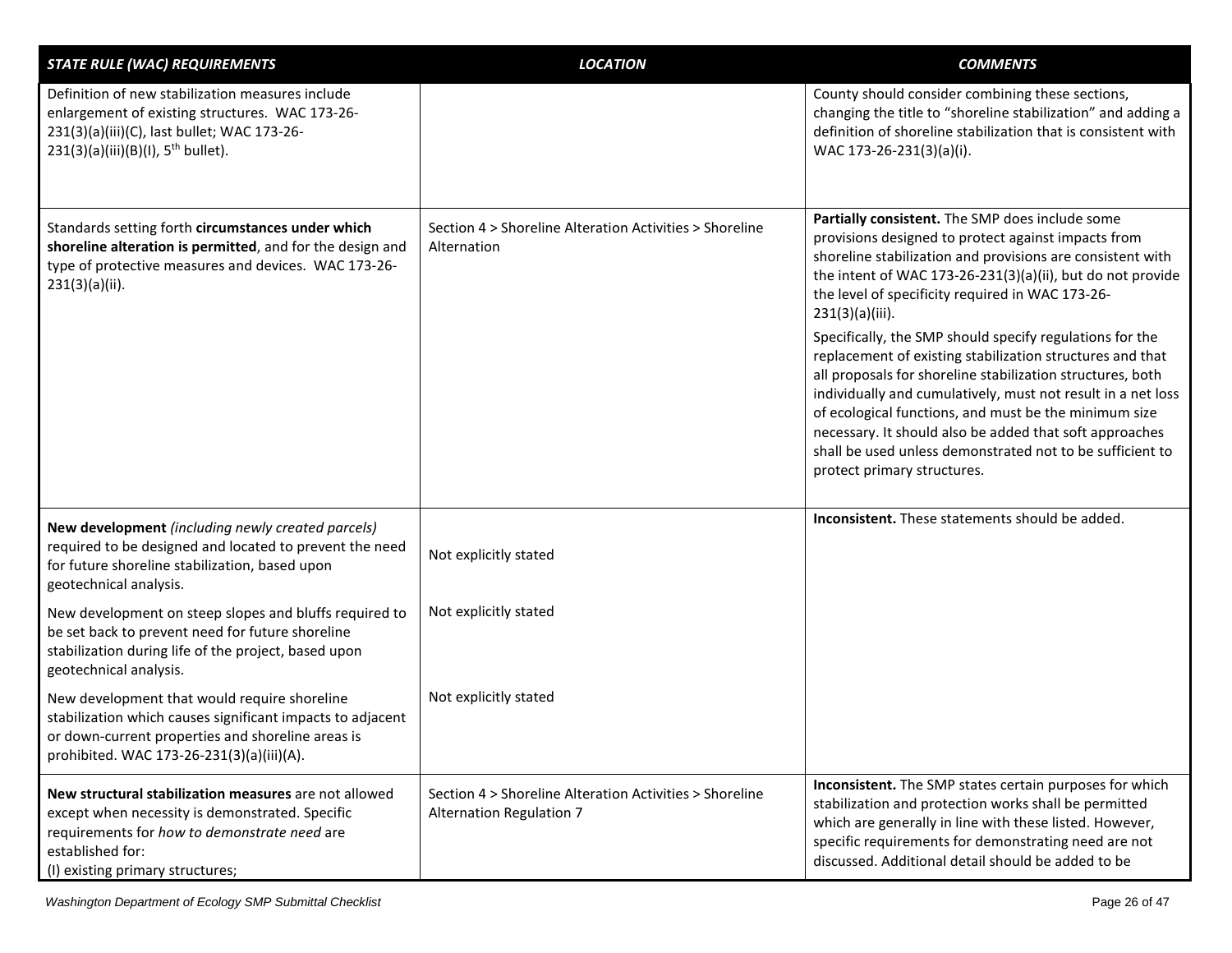| <b>STATE RULE (WAC) REQUIREMENTS</b>                                                                                                                                                                                                                                                                                                          | <b>LOCATION</b>                                                                                  | <b>COMMENTS</b>                                                                                                                                                                                                                                                                                                                                                                           |
|-----------------------------------------------------------------------------------------------------------------------------------------------------------------------------------------------------------------------------------------------------------------------------------------------------------------------------------------------|--------------------------------------------------------------------------------------------------|-------------------------------------------------------------------------------------------------------------------------------------------------------------------------------------------------------------------------------------------------------------------------------------------------------------------------------------------------------------------------------------------|
| (II) new non-water-dependent development including<br>single family residences;<br>(III) water-dependent development; and<br>(IV) ecological restoration/toxic clean-up remediation<br>projects. WAC 173-26-231(3)(a)(iii)(B)                                                                                                                 |                                                                                                  | consistent with this WAC requirement.                                                                                                                                                                                                                                                                                                                                                     |
| Replacement of existing stabilization structures is based<br>on demonstrated need. Waterward encroachment of<br>replacement structure is allowed only for residences<br>occupied prior to January 1, 1992, Or for soft shoreline<br>stabilization measures that provide restoration of<br>ecological functions. WAC 173-26-231(3)(a)(iii)(C). | Not explicitly stated.                                                                           | Inconsistent. These provisions should be added.                                                                                                                                                                                                                                                                                                                                           |
| Geotechnical reports prepared to demonstrate need<br>include estimates of rate of erosion and urgency<br>(damage within 3 years) and evaluate alternative<br>solutions. WAC 173-26-231(3)(a)(iii)(D).                                                                                                                                         | Not explicitly stated.                                                                           | Inconsistent. These provisions should be added.                                                                                                                                                                                                                                                                                                                                           |
| Shoreline stabilization structures are limited to the<br>minimum size necessary. WAC 173-26-231(3)(a)(iii)(E).                                                                                                                                                                                                                                | Section 4 > Shoreline Alteration Activities > Shoreline<br><b>Alternation Regulation 2</b>       | Partially consistent. The SMP seems to imply this is the<br>intention, such as through Regulation 2. However, the<br>wording "minimize size" is not found. The County should<br>consider adding this language for clarity.                                                                                                                                                                |
| Public access required as part of publicly financed<br>shoreline erosion control measures. WAC 173-26-<br>231(3)(a)(iii)(E).                                                                                                                                                                                                                  | Not explicitly stated.                                                                           | Partially consistent. The existing SMP requires public<br>access for all shoreline development and uses with<br>certain exceptions. However, no specific mention is given<br>to public financing or shoreline erosion control measures.<br>The County should consider clarifying this intention by<br>adding a regulation to the shoreline stabilization and/or<br>public access section. |
| Impacts to sediment transport required to be avoided or<br>minimized. WAC 173-26-231(3)(a)(iii)(E).                                                                                                                                                                                                                                           | Not explicitly stated.                                                                           | Inconsistent. This provision should be added.                                                                                                                                                                                                                                                                                                                                             |
| PIERS AND DOCKS WAC 173-26-231(3)(b)                                                                                                                                                                                                                                                                                                          |                                                                                                  |                                                                                                                                                                                                                                                                                                                                                                                           |
| New piers and docks:<br>Allowed only for water-dependent uses or public<br>access<br>Restricted to the minimum size necessary to serve a<br>proposed water-dependent use.                                                                                                                                                                     | Section 4 > Development Activities > Piers and Docks:<br>Not explicitly stated<br>Regulation B.6 | Partially Consistent. The existing Piers and Docks section<br>specifies minimum application information, and requires<br>minimization of size and adverse environmental impact.<br>Regulation 6 states that "the length, width, number, and<br>types of docks or piers shall be limited to that which is<br>actually needed to fulfill its purpose". However, several                     |
| Permitted only when specific need is demonstrated<br>(except for docks accessory to single-family                                                                                                                                                                                                                                             |                                                                                                  | WAC requirements are not specifically addressed<br>including restriction to water-dependent uses or public                                                                                                                                                                                                                                                                                |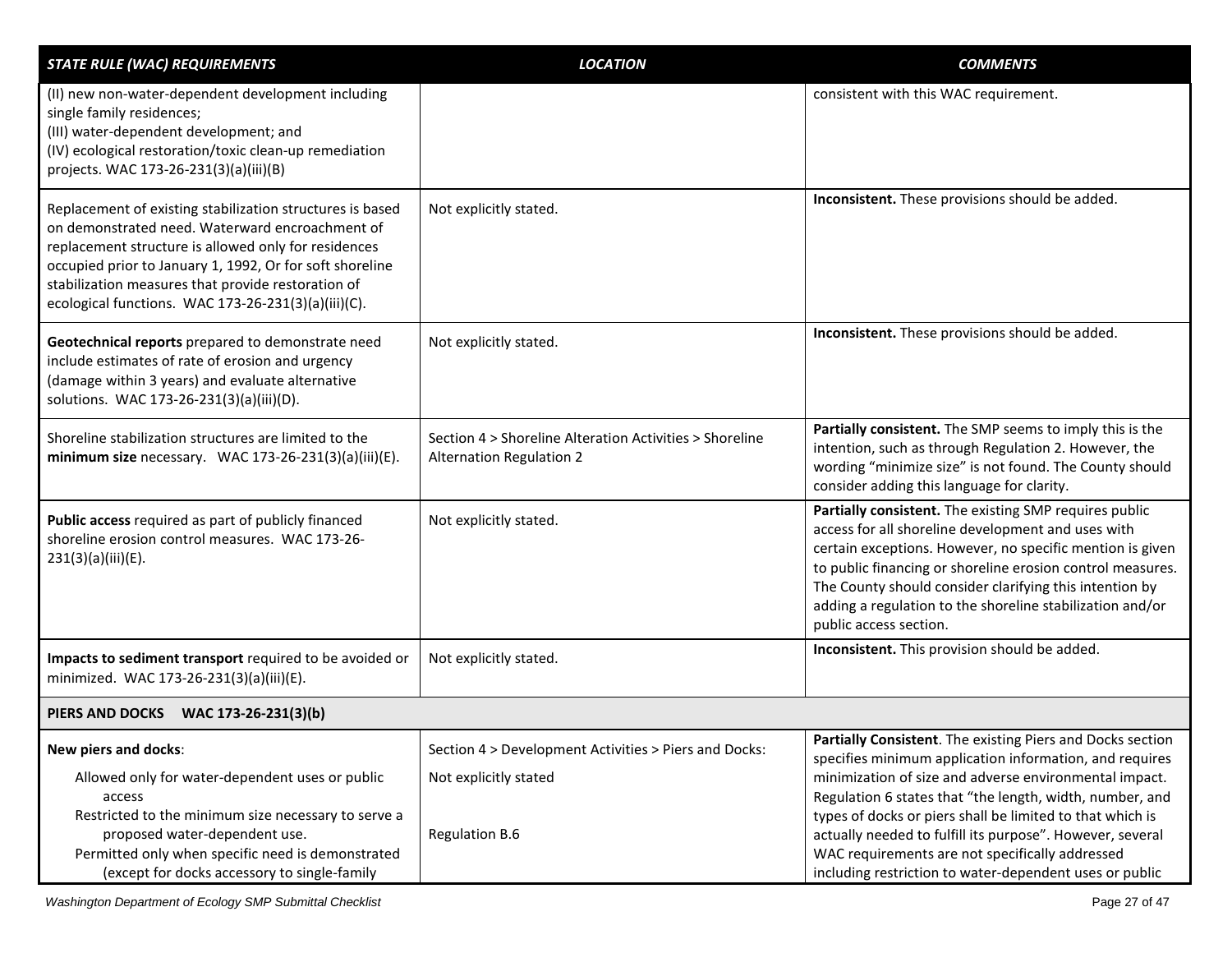| <b>STATE RULE (WAC) REQUIREMENTS</b>                                                                                                                                                                                                                                                                                                                                                                                                                                                                           | <b>LOCATION</b>                                                                                                                                                                              | <b>COMMENTS</b>                                                                                                                                                                                                                                                                                                                                                                                                                                     |
|----------------------------------------------------------------------------------------------------------------------------------------------------------------------------------------------------------------------------------------------------------------------------------------------------------------------------------------------------------------------------------------------------------------------------------------------------------------------------------------------------------------|----------------------------------------------------------------------------------------------------------------------------------------------------------------------------------------------|-----------------------------------------------------------------------------------------------------------------------------------------------------------------------------------------------------------------------------------------------------------------------------------------------------------------------------------------------------------------------------------------------------------------------------------------------------|
| residences).<br>Note: Docks associated with single family residences are<br>defined as water dependent uses provided they are<br>designed and intended as a facility for access to<br>watercraft. WAC 173-26-231(3)(b).                                                                                                                                                                                                                                                                                        | Not explicitly stated                                                                                                                                                                        | access, and the requirements that specific need be<br>demonstrated. In general more specificity is needed in<br>this section.                                                                                                                                                                                                                                                                                                                       |
| When permitted, new residential development of more<br>than two dwellings is required to provide joint use or<br>community docks, rather than individual docks. WAC<br>$173 - 26 - 231(3)(b)$                                                                                                                                                                                                                                                                                                                  | Not explicitly stated.                                                                                                                                                                       | Inconsistent. While the current policies mention that<br>priority should be given to the use of community piers<br>and docks, no regulation specifically addresses the use of<br>community docks.                                                                                                                                                                                                                                                   |
| Design, construction & placement of piers, docks,<br>mooring buoys, boat lifts, boat ramps, marine railways,<br>and float plane facilities are required to avoid, minimize<br>and mitigate for impacts to ecological processes and<br>functions and be constructed of approved materials.<br>WAC 173-26-231(3)(b).                                                                                                                                                                                             | Section 4 > Development Activities > Piers and Docks > 5.a                                                                                                                                   | Partially Consistent. Regulation 5.a states that piers and<br>docks should be "sited and designed to minimize all<br>possible adverse environment impacts, including<br>potential impacts on littoral drift, sand movement, water<br>circulation and quality, and fish and wildlife habitat".<br>However, no specific reference to approved materials or<br>mitigation is provided. Additional language is needed to<br>be consistent with the WAC. |
| WAC 173-26-231(3)(c)<br><b>FILL</b>                                                                                                                                                                                                                                                                                                                                                                                                                                                                            |                                                                                                                                                                                              |                                                                                                                                                                                                                                                                                                                                                                                                                                                     |
| Definition of "fill" consistent with WAC 173-26-020(14).                                                                                                                                                                                                                                                                                                                                                                                                                                                       | Not included.                                                                                                                                                                                | Inconsistent. A definition of "fill" consistent with WAC<br>173-26-020(15) should be added to the glossary.                                                                                                                                                                                                                                                                                                                                         |
| Location, design, and construction of all fills protect<br>ecological processes and functions, including channel<br>migration. WAC 173-26-231(3)(c).                                                                                                                                                                                                                                                                                                                                                           | Section 4 > Shoreline Modification Activities > Landfilling<br>B.5 and 7 generally address protection of ecological<br>processes, though channel migration is not specifically<br>addressed. | Partially Consistent. Additional specificity should be<br>added including reference to protection of channel<br>mitigation.                                                                                                                                                                                                                                                                                                                         |
| Fill waterward of the OHWM allowed only by shoreline<br>conditional use permit, for:<br>Water-dependent use;<br>Public access;<br>Cleanup and disposal of contaminated sediments as<br>part of an interagency environmental clean-up<br>plan;<br>Disposal of dredged material in accordance with DNR<br>Dredged Material Management Program;<br>Expansion or alteration of transportation facilities of<br>statewide significance currently located on the<br>shoreline (if alternatives to fill are shown not | Not included                                                                                                                                                                                 | Inconsistent. Fill is allowed only by a conditional use<br>permit in all environment designations except Natural,<br>where it is prohibited, and Urban/Industrial, where it is<br>permitted. Specific language for fill waterward of the<br>OHWM must be added.                                                                                                                                                                                     |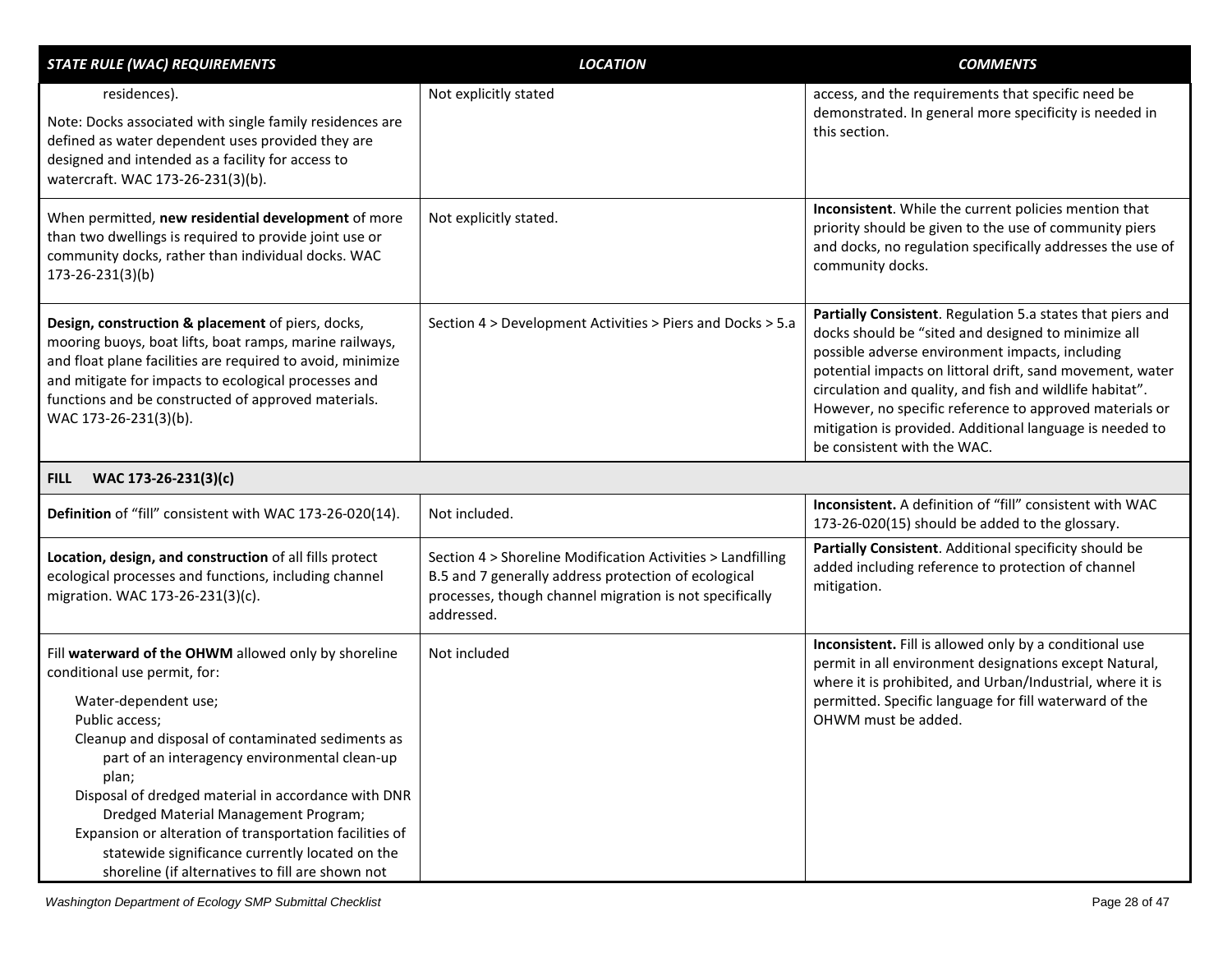| <b>STATE RULE (WAC) REQUIREMENTS</b>                                                                                                                                                                 | <b>LOCATION</b>                                                                                                         | <b>COMMENTS</b>                                                                                                                                                                                                                                                                                                                                                                                                                                 |
|------------------------------------------------------------------------------------------------------------------------------------------------------------------------------------------------------|-------------------------------------------------------------------------------------------------------------------------|-------------------------------------------------------------------------------------------------------------------------------------------------------------------------------------------------------------------------------------------------------------------------------------------------------------------------------------------------------------------------------------------------------------------------------------------------|
| feasible);<br>Mitigation action, environmental restoration, beach<br>nourishment or enhancement project. WAC<br>$173 - 26 - 231(3)(c)$ .                                                             |                                                                                                                         |                                                                                                                                                                                                                                                                                                                                                                                                                                                 |
| BREAKWATERS, JETTIES, AND WEIRS WAC 173-26-231(3)(d)                                                                                                                                                 |                                                                                                                         |                                                                                                                                                                                                                                                                                                                                                                                                                                                 |
| Structures waterward of the ordinary high-water mark<br>allowed only for water-dependent uses, public access,<br>shoreline stabilization, or other specific public purpose.<br>WAC 173-26-231(3)(d). | Section 4 > Shoreline Modification Activities ><br>"Breakwaters", and "Jetties and Groins" sections                     | Partially consistent. In the current SMP breakwaters are<br>addressed in a separate section from jetties and groins. As<br>the Guidelines include breakwaters, jetties and weirs<br>under one category, it may be more concise to match this<br>format with the SMP. While the SMP currently states<br>limited instances that these structures may be permitted,<br>additional specificity would help ensure compliance with<br>the Guidelines. |
|                                                                                                                                                                                                      |                                                                                                                         | The current SMP states jetties and groins may be<br>permitted for industrial activity which may not be in<br>compliance with the WAC unless it is specifically a water-<br>dependent industrial use.                                                                                                                                                                                                                                            |
| Shoreline conditional use permit required for all<br>structures except protection/restoration projects. WAC<br>173-26-231(3)(d).                                                                     | Section 4 > Shoreline Modification Activities ><br>"Breakwaters" Regulation 7, and "Jetties and Groins"<br>Regulation 7 | Consistent. Currently breakwaters, jetties and groins are<br>only allowed by conditional use permit in all designations<br>where they are not prohibited. The County may consider<br>providing an exception to this and allowing a substantial<br>development permit for protection/restoration projects<br>only.                                                                                                                               |
| Protection of critical areas and appropriate mitigation<br>required. WAC 173-26-231(3)(d).                                                                                                           | Not explicitly stated.                                                                                                  | Inconsistent. Language should be added to protect critical<br>areas and require appropriate mitigation.                                                                                                                                                                                                                                                                                                                                         |
| DUNES MANAGEMENT WAC 173-26-231(3)(e)                                                                                                                                                                |                                                                                                                         |                                                                                                                                                                                                                                                                                                                                                                                                                                                 |
| Development setbacks from dunes prevent impacts to<br>the natural, functional, ecological, and aesthetic qualities<br>of the dunes. WAC 173-26-231(3)(e).                                            | <b>NA</b>                                                                                                               | No dunes are present in Klickitat County. Therefore, this<br>section of the SMP checklist is not applicable to the<br>County's SMP.                                                                                                                                                                                                                                                                                                             |
| Dune modifications allowed only when consistent with<br>state and federal flood protection standards and result in<br>no net loss of ecological processes and functions. WAC<br>173-26-231(3)(e).    | <b>NA</b>                                                                                                               |                                                                                                                                                                                                                                                                                                                                                                                                                                                 |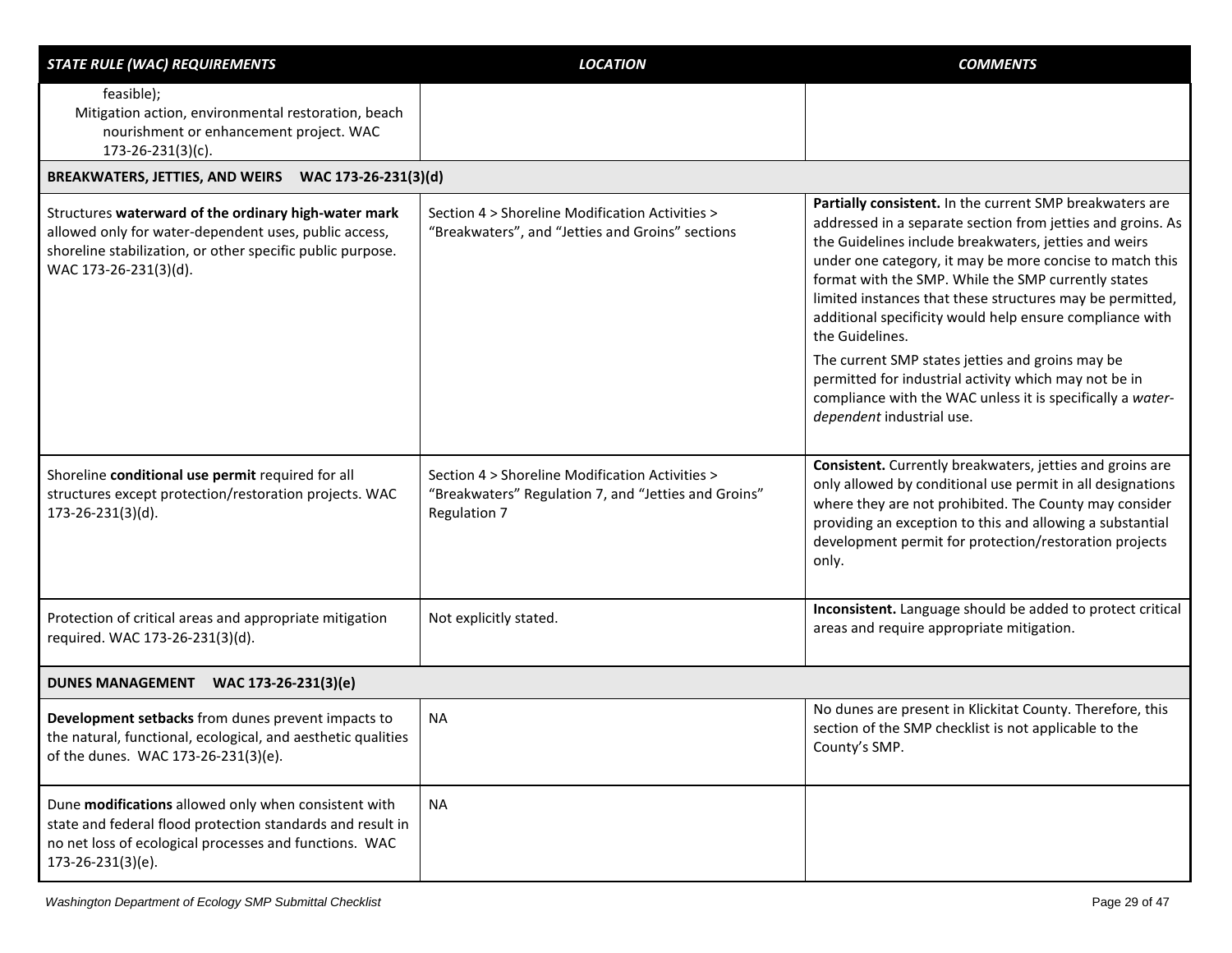| <b>STATE RULE (WAC) REQUIREMENTS</b>                                                                                                                                                                                                                                                                                                                                                          | <b>LOCATION</b>                                                                           | <b>COMMENTS</b>                                                                                                                                                                                                                                                                                                                                            |
|-----------------------------------------------------------------------------------------------------------------------------------------------------------------------------------------------------------------------------------------------------------------------------------------------------------------------------------------------------------------------------------------------|-------------------------------------------------------------------------------------------|------------------------------------------------------------------------------------------------------------------------------------------------------------------------------------------------------------------------------------------------------------------------------------------------------------------------------------------------------------|
| Dune modification to protect views of the water shall be<br>allowed only on properties subdivided and developed<br>prior to the adoption of the master program and where<br>the view is completely obstructed for residences or<br>water-enjoyment uses and where it can be demonstrated<br>that the dunes did not obstruct views at the time of<br>original occupancy. WAC 173-26-231(3)(e). | NA                                                                                        |                                                                                                                                                                                                                                                                                                                                                            |
| DREDGING WAC 173-26-231(3)(f)                                                                                                                                                                                                                                                                                                                                                                 |                                                                                           |                                                                                                                                                                                                                                                                                                                                                            |
| Dredging and dredge material disposal avoids or<br>minimizes significant ecological impacts. Impacts which<br>cannot be avoided are mitigated. WAC 173-26-231(3)(f).                                                                                                                                                                                                                          | Section 4 > Shoreline Modification Activities > Dredging<br>Policy A.2, Regulations B.1-5 | Consistent.                                                                                                                                                                                                                                                                                                                                                |
| New development siting and design avoids the need for<br>new and maintenance dredging. WAC 173-26-231(3)(f).                                                                                                                                                                                                                                                                                  | Not explicitly stated.                                                                    | Inconsistent. This statement should be added.                                                                                                                                                                                                                                                                                                              |
| Dredging to establish, expand, relocate or reconfigure<br>navigation channels allowed only where needed to<br>accommodate existing navigational uses and then only<br>when significant ecological impacts are minimized and<br>when mitigation is provided. WAC 173-26-231(3)(f).                                                                                                             | Not explicitly stated.                                                                    | Inconsistent. This statement should be added.                                                                                                                                                                                                                                                                                                              |
| Maintenance dredging of established navigation<br>channels and basins restricted to maintaining previously<br>dredged and/or existing authorized location, depth, and<br>width. WAC 173-26-231(3)(f).                                                                                                                                                                                         | Not explicitly stated.                                                                    | <b>Inconsistent.</b> This statement should be added.                                                                                                                                                                                                                                                                                                       |
| Dredging for fill materials prohibited except for projects<br>associated with MTCA or CERCLA habitat restoration, or<br>any other significant restoration effort approved by a<br>shoreline CUP. Placement of fill must be waterward of<br>OHWM. WAC 173-26-231(3)(f).                                                                                                                        | Section 4 > Shoreline Modification Activities > Dredging<br><b>Regulation 8</b>           | Partially consistent. The SMP states that dredging for the<br>purpose of obtaining material for landfill is not permitted<br>except for emergency shoreline stabilization and flood<br>protection measures. The County should consider revising<br>this regulation to include additional detail that would<br>make it compliant with WAC 173-26-231(3)(f). |
| Uses of dredge material that benefits shoreline<br>resources are addressed. If applicable, addressed<br>through implementation of regional interagency dredge<br>material management plans or watershed plan. WAC<br>173-26-231(3)(f).                                                                                                                                                        | Section 4 > Shoreline Modification Activities > Dredging<br><b>Regulation 9</b>           | Consistent.                                                                                                                                                                                                                                                                                                                                                |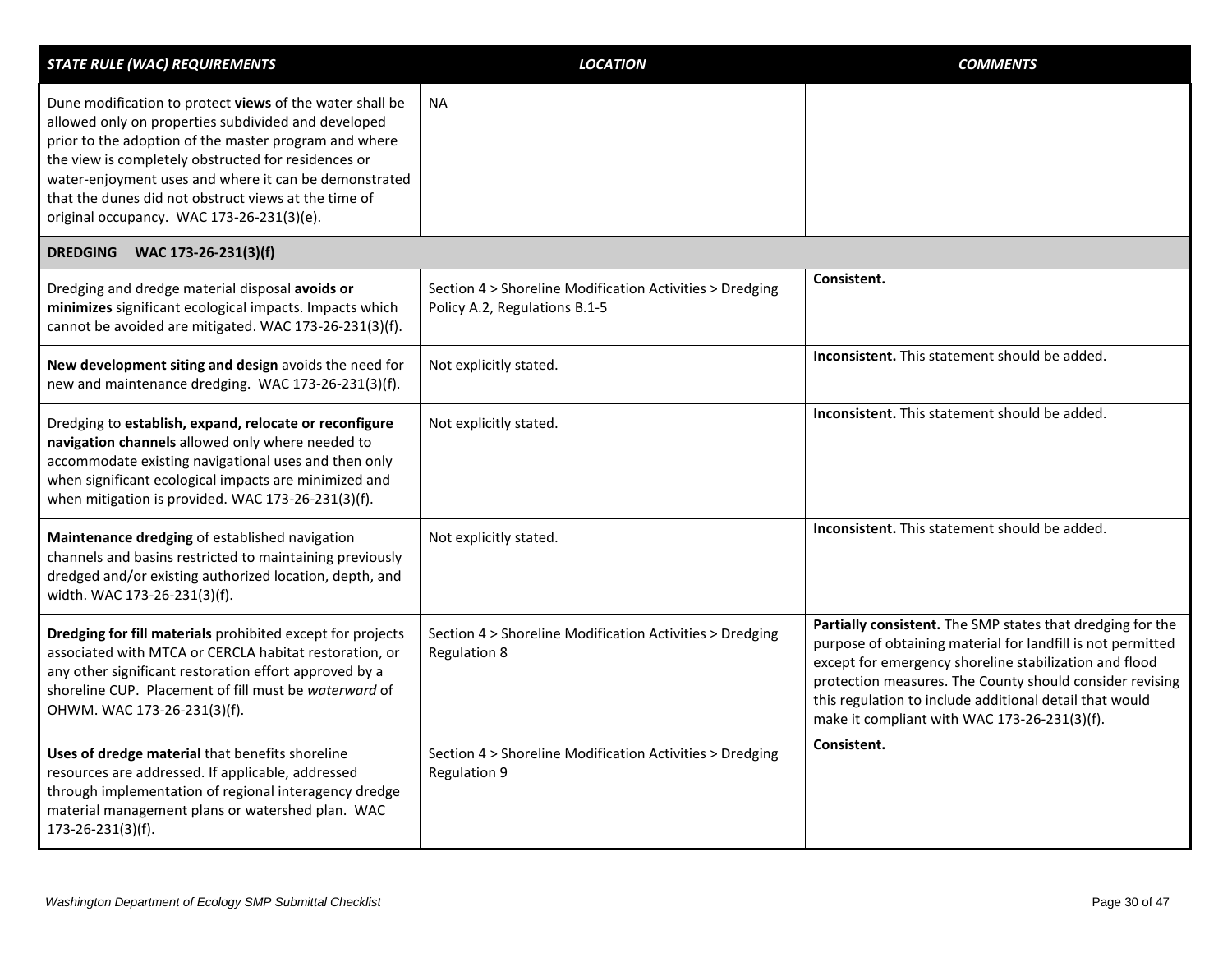| <b>STATE RULE (WAC) REQUIREMENTS</b>                                                                                                                                                                                                                                                                                                                                                             | <b>LOCATION</b>                                                   | <b>COMMENTS</b>                                                                                                                                                                                                                                                                                                                                                                                                                                                                                                                                                                                                                                                                                                                |
|--------------------------------------------------------------------------------------------------------------------------------------------------------------------------------------------------------------------------------------------------------------------------------------------------------------------------------------------------------------------------------------------------|-------------------------------------------------------------------|--------------------------------------------------------------------------------------------------------------------------------------------------------------------------------------------------------------------------------------------------------------------------------------------------------------------------------------------------------------------------------------------------------------------------------------------------------------------------------------------------------------------------------------------------------------------------------------------------------------------------------------------------------------------------------------------------------------------------------|
| Disposal within river channel migration zones<br>discouraged, and in limited instances when allowed,<br>require CUP. (Note: not intended to address discharge of<br>dredge material into the flowing current of the river or in<br>deep water within the channel where it does not<br>substantially affect the geo-hydrologic character of the<br>channel migration zone). WAC 173-26-231(3)(f). | Not explicitly stated.                                            | Inconsistent. This statement should be added.                                                                                                                                                                                                                                                                                                                                                                                                                                                                                                                                                                                                                                                                                  |
| SHORELINE HABITAT AND NATURAL SYSTEMS ENHANCEMENT                                                                                                                                                                                                                                                                                                                                                | WAC 173-26-231(3)(g)                                              |                                                                                                                                                                                                                                                                                                                                                                                                                                                                                                                                                                                                                                                                                                                                |
| Provisions that foster habitat and natural system<br>enhancement projects, provided the primary purpose is<br>restoration of the natural character and functions of the<br>shoreline, and only when consistent with<br>implementation of the restoration plan developed<br>pursuant to WAC 173-26-201(2)(f).                                                                                     | Not explicitly included.                                          | <b>Inconsistent.</b> The current SMP does not have a section<br>specific to shoreline enhancement or restoration, though<br>regulations pertaining to restoration actions are<br>addressed under several of the uses and modifications.<br>The County should consider adding a shoreline<br>restoration section which specifically details provisions<br>that foster habitat and natural system enhancement<br>projects in general.<br>A Shoreline Restoration section could be added under the<br>Shoreline Modifications subsection of Section 4.                                                                                                                                                                            |
| Application For Relief option from expansion of SMA<br>jurisdiction by shoreline restoration projects. RCW<br>90.58.580.                                                                                                                                                                                                                                                                         | Not included.                                                     | Inconsistent. This provision should be added. It may be<br>most appropriate in a new Shoreline Restoration section.                                                                                                                                                                                                                                                                                                                                                                                                                                                                                                                                                                                                            |
|                                                                                                                                                                                                                                                                                                                                                                                                  | <b>SPECIFIC SHORELINE USES</b>                                    |                                                                                                                                                                                                                                                                                                                                                                                                                                                                                                                                                                                                                                                                                                                                |
| AGRICULTURE WAC 173-26-241(3)(a)                                                                                                                                                                                                                                                                                                                                                                 |                                                                   |                                                                                                                                                                                                                                                                                                                                                                                                                                                                                                                                                                                                                                                                                                                                |
| Use of agriculture related terms is consistent with the<br>specific meanings provided in RCW 90.58.030 and .065.                                                                                                                                                                                                                                                                                 | Section 4 > Resource Based Activities > Agricultural<br>Practices | Partially consistent. On-going agricultural activities on<br>existing agricultural land are not subject to the SMP.<br>Therefore, SMP provisions should not limit or require<br>modification to ongoing agricultural activities. However,<br>SMP provisions do apply to new or expanded agricultural<br>activities, as well as expansion of such activities on land<br>not meeting the definition of agricultural land and<br>conversion of agricultural lands to non-agricultural uses.<br>Additionally, some new agriculture-related activities<br>which are subject to the SMP may still be exempt from a<br>permit requirement, but the SMP standards still apply.<br>The current SMP includes a description of exemptions |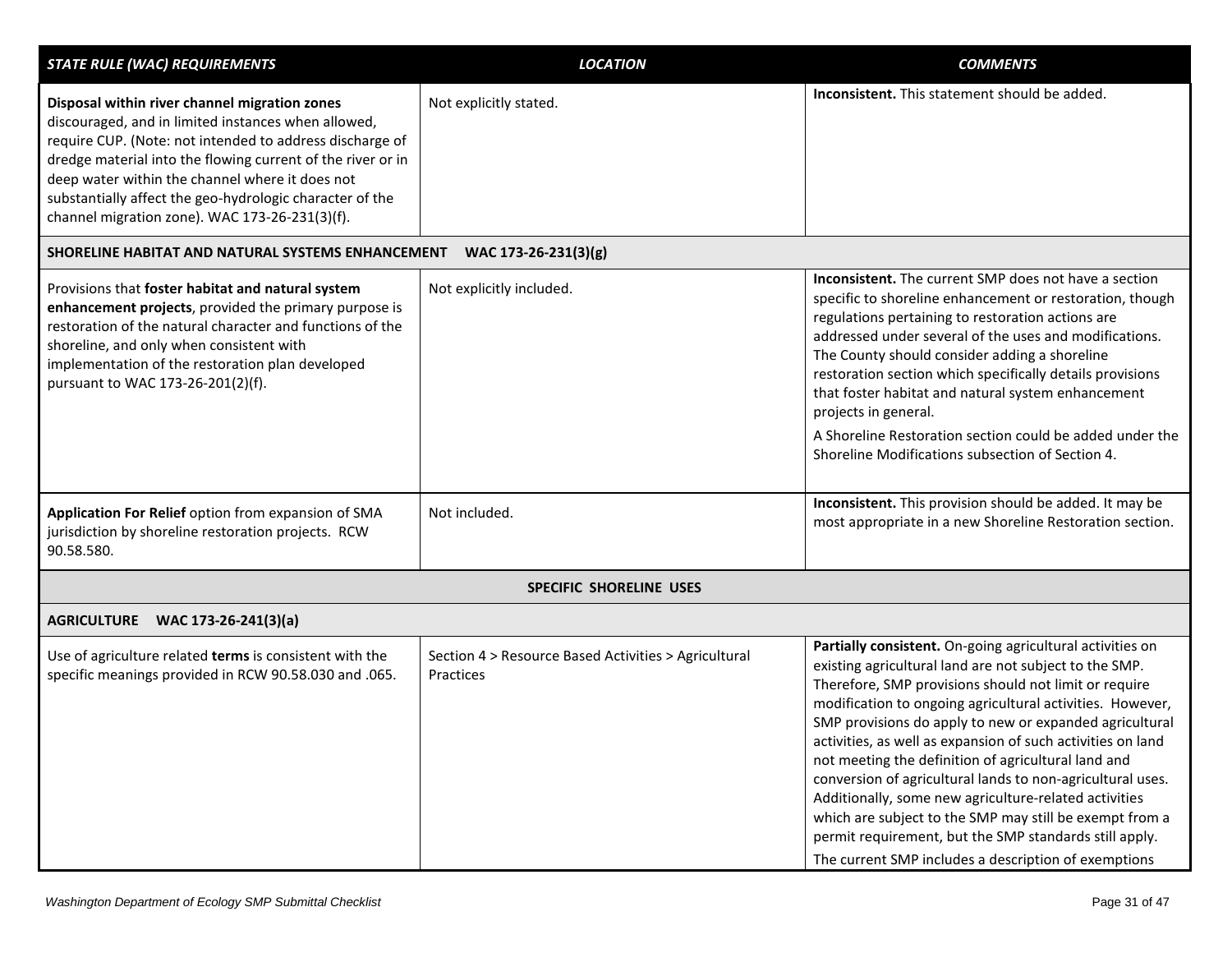| <b>STATE RULE (WAC) REQUIREMENTS</b>                                                                                                                                                                                                                                                                                                 | <b>LOCATION</b>                                                                   | <b>COMMENTS</b>                                                                                                                                                                                                                                                                                                                                                                                                                                                                                                                                                                                                                                                                       |
|--------------------------------------------------------------------------------------------------------------------------------------------------------------------------------------------------------------------------------------------------------------------------------------------------------------------------------------|-----------------------------------------------------------------------------------|---------------------------------------------------------------------------------------------------------------------------------------------------------------------------------------------------------------------------------------------------------------------------------------------------------------------------------------------------------------------------------------------------------------------------------------------------------------------------------------------------------------------------------------------------------------------------------------------------------------------------------------------------------------------------------------|
|                                                                                                                                                                                                                                                                                                                                      |                                                                                   | from the substantial development permit requirement for<br>certain agriculture activities, however, the regulations<br>themselves could be revised to clarify applicability. The<br>introduction to the Agricultural Practices section<br>describes applicability and exemptions and includes some<br>definition of what agricultural practices involve. Specific<br>definitions, consistent with the WAC, of all agricultural<br>related terms should be added to the glossary for<br>consistency. Such terms should include: agricultural<br>activities, agricultural equipment and agricultural<br>facilities, agricultural land, agricultural products, and<br>agricultural uses. |
| Provisions address new agricultural activities, conversion<br>of agricultural lands to other uses, and other<br>development not meeting the definition of agricultural<br>activities.                                                                                                                                                | Section 4 > Resource Based Activities > Agricultural<br>Practices                 | Partially consistent. On-going agricultural activities on<br>existing agricultural land are not subject to the SMP.<br>Therefore, SMP provisions should not limit or require<br>modification to ongoing agricultural activities. However,<br>SMP provisions do apply to new or expanded agricultural                                                                                                                                                                                                                                                                                                                                                                                  |
| Provisions assure that development in support of<br>agricultural uses is: (A) consistent with the environment<br>designation; and (B) located and designed to assure no<br>net loss of ecological functions and not have a significant<br>adverse impact on other shoreline resources and values.<br>WAC 173-26-241(3)(a)(ii) & (v). | Not explicitly stated.                                                            | activities.<br>Language that agriculture uses shall assure no net loss of<br>ecological functions should be added.                                                                                                                                                                                                                                                                                                                                                                                                                                                                                                                                                                    |
| Shoreline substantial development permit is required for<br>all agricultural development not specifically exempted by<br>the provisions of RCW 90.58.030(3)(e)(iv).                                                                                                                                                                  | Section 4 > Resource Based Activities > Agricultural<br>Practices Regulation B.17 | Consistent.                                                                                                                                                                                                                                                                                                                                                                                                                                                                                                                                                                                                                                                                           |
| Conversion of agricultural land to non-agricultural uses is<br>consistent with the environment designation, and<br>regulations applicable to the proposed use do not result<br>in a net loss of ecological functions. WAC 173-26-<br>241(3)(a)(vi).                                                                                  | Not explicitly stated.                                                            | Inconsistent. Specific discussion of conversion of<br>agricultural land to non-agricultural uses was not found in<br>the SMP. Clarification should be added that this activity is<br>governed by the SMP. As mentioned elsewhere,<br>discussion of no net loss of ecological functions for all<br>new uses and developments also needs to be added.                                                                                                                                                                                                                                                                                                                                   |
| AQUACULTURE WAC 173-26-241(3)(b)                                                                                                                                                                                                                                                                                                     |                                                                                   |                                                                                                                                                                                                                                                                                                                                                                                                                                                                                                                                                                                                                                                                                       |
| <b>General Provisions</b>                                                                                                                                                                                                                                                                                                            | Section 4 > Resource Based Activities > Aquaculture                               | Partially consistent. In the current SMP aquaculture is<br>addressed in Section 4 under the Resource Based<br>Activities subsection. Regulations are generally in line<br>with the Guidelines by requiring aquaculture                                                                                                                                                                                                                                                                                                                                                                                                                                                                |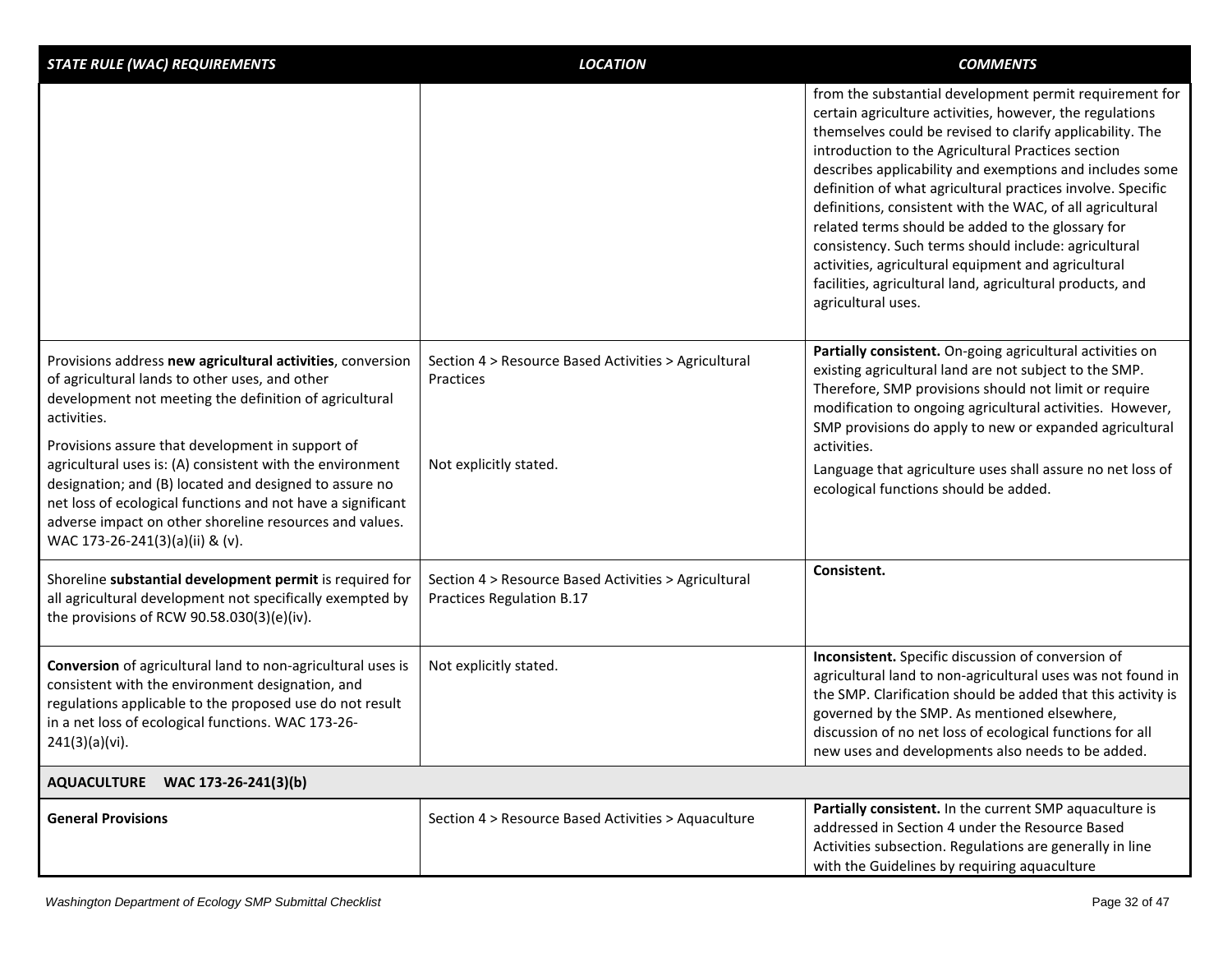| <b>STATE RULE (WAC) REQUIREMENTS</b>                                                                                                                                                                                                                                                                                                                                                           | <b>LOCATION</b>                                                                | <b>COMMENTS</b>                                                                                                                                                                                                                                                                                                                                                                                                                                                                                                                                                                                                                                                                                                 |
|------------------------------------------------------------------------------------------------------------------------------------------------------------------------------------------------------------------------------------------------------------------------------------------------------------------------------------------------------------------------------------------------|--------------------------------------------------------------------------------|-----------------------------------------------------------------------------------------------------------------------------------------------------------------------------------------------------------------------------------------------------------------------------------------------------------------------------------------------------------------------------------------------------------------------------------------------------------------------------------------------------------------------------------------------------------------------------------------------------------------------------------------------------------------------------------------------------------------|
|                                                                                                                                                                                                                                                                                                                                                                                                |                                                                                | development to avoid conflict with navigational uses,<br>minimize aesthetic impacts, and requiring that non water<br>dependent components be located upland of the<br>shorelines. The County should consider adding specific<br>reference to prohibiting aquaculture in areas where it<br>would result in a net loss of ecological functions. Impacts<br>to ecological functions must be mitigated consistent with<br>mitigation sequencing. Regulations should also state that<br>aquaculture facilities must be designed and located so as<br>not to spread disease to native aquatic life, or establish<br>new nonnative species which cause significant ecological<br>impacts (WAC 173-26-241(3)(b)(i)(C)). |
| Definition of aquaculture consistent with WAC 173-26-<br>020(6) and -241(3)(b)(i)(A).                                                                                                                                                                                                                                                                                                          | Section 4 > Resource Based Activities > Aquaculture                            | Consistent. The definition of aquaculture presented in the<br>introductory paragraph to the Aquaculture section is<br>consistent with the WAC definitions. However, there is<br>currently no definition of Aquaculture in the SMP<br>glossary. A definition, consistent with the WAC definition,<br>should be added to the glossary for consistency and ease<br>of use.                                                                                                                                                                                                                                                                                                                                         |
| Aquaculture is defined as dependent on the use of the<br>water area and, when consistent with control of<br>pollution and prevention of damage to the environment,<br>is a preferred use of the water area. WAC 173-26-<br>241(3)(b)(i)(A).                                                                                                                                                    | Not included.                                                                  | Inconsistent. This language should be added to the new<br>aquaculture definition suggested above.                                                                                                                                                                                                                                                                                                                                                                                                                                                                                                                                                                                                               |
| SMP recognizes that potential locations for aquaculture<br>are restricted, technology associated with some forms of<br>present-day aquaculture is still in its formative stages and<br>experimental, and recognizes the need for some latitude<br>in the development of this use as well as its potential<br>impact on existing uses and natural systems. WAC 173-<br>$26 - 241(3)(b)(i)(B)$ . | Section 4 > Resource Based Activities > Aquaculture,<br>Introductory paragraph | Consistent.                                                                                                                                                                                                                                                                                                                                                                                                                                                                                                                                                                                                                                                                                                     |
| General ecological siting considerations: Provisions<br>require consideration of local ecological conditions and<br>providing limits and conditions to assure appropriate<br>compatible types of aquaculture for the local conditions<br>as necessary to assure no net loss of ecological functions.<br>WAC 173-26-241(3)(b)(i)(A).                                                            | Section 4 > Resource Based Activities > Aquaculture, A.4-<br>6, B.9            | Partially consistent. Existing policies and regulations<br>seem to meet the intention of this requirement. However,<br>specific language regarding no net loss of ecological<br>functions should be added for full compliance.<br>Additionally, aquaculture policies and regulations make                                                                                                                                                                                                                                                                                                                                                                                                                       |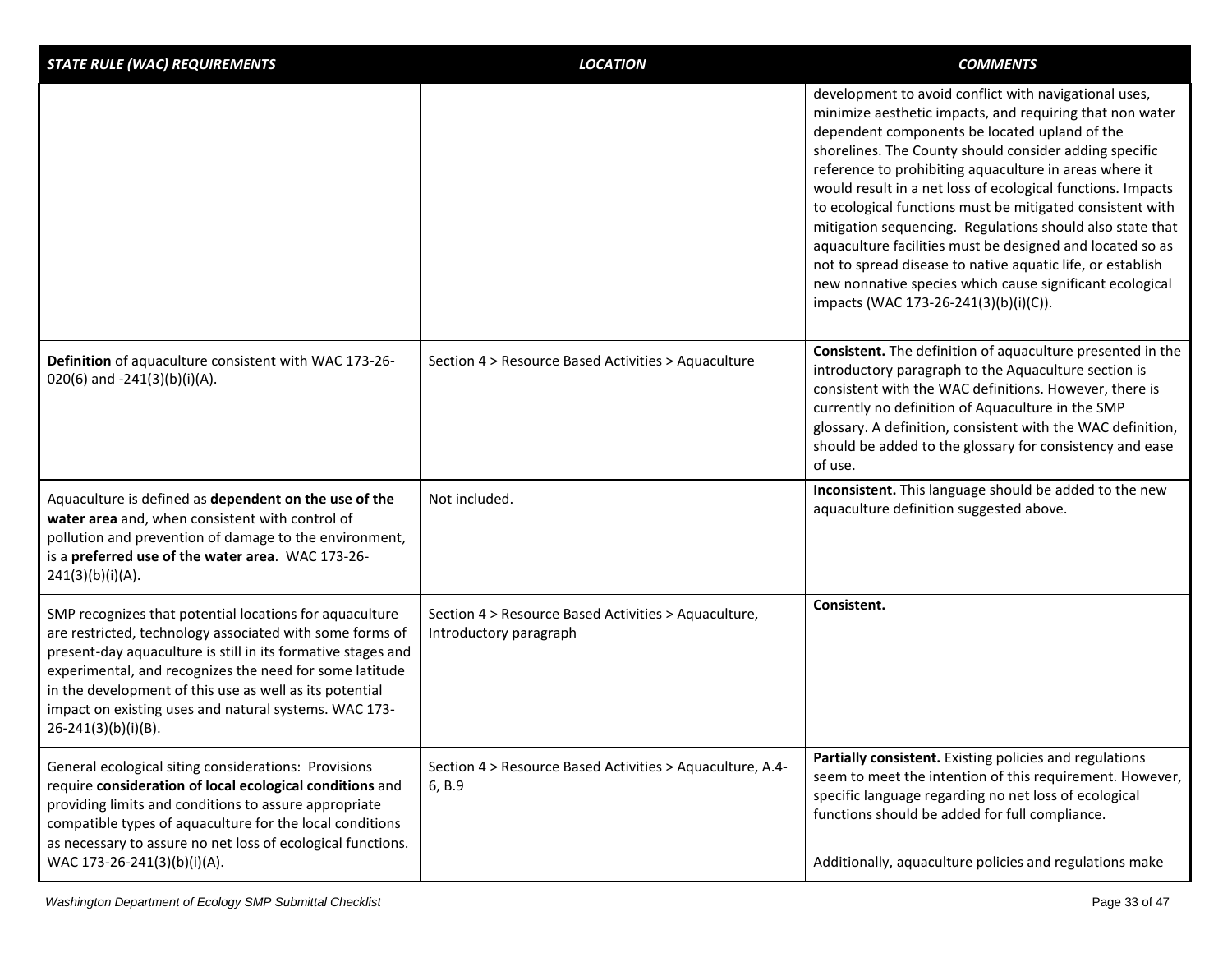| <b>STATE RULE (WAC) REQUIREMENTS</b>                                                                                                                                                                                                                                                                                                                                                                                                                                                            | <b>LOCATION</b>                                            | <b>COMMENTS</b>                                                                                        |
|-------------------------------------------------------------------------------------------------------------------------------------------------------------------------------------------------------------------------------------------------------------------------------------------------------------------------------------------------------------------------------------------------------------------------------------------------------------------------------------------------|------------------------------------------------------------|--------------------------------------------------------------------------------------------------------|
| Aquaculture is not permitted in areas where it would<br>result in a net loss of ecological functions or adversely<br>impact eelgrass and/or macroalgae. Impacts to<br>ecological functions shall be mitigated consistent with<br>the mitigation sequence. Aquacultural facilities should<br>be designed and located so as not to spread disease to<br>native aquatic life, or establish new nonnative species<br>which cause significant ecological impacts. WAC 173-26-<br>$241(3)(b)(i)(C)$ . |                                                            | no mention of mitigation, nonnative species of spread of<br>disease. These provisions should be added. |
| Aquaculture is not permitted in areas where it would<br>significantly conflict with navigation and other water-<br>dependent uses. WAC 173-26-241(3)(b)(i)(C).                                                                                                                                                                                                                                                                                                                                  | Section 4 > Resource Based Activities > Aquaculture, B.3,4 | Consistent.                                                                                            |
| Aquacultural facilities should not significantly impact the<br>aesthetic qualities of the shoreline. WAC 173-26-<br>$241(3)(b)(i)(C)$ .                                                                                                                                                                                                                                                                                                                                                         | Section 4 > Resource Based Activities > Aquaculture, A.3   | Consistent.                                                                                            |
| Provisions must ensure proper management of upland<br>uses to avoid degradation of water quality of existing<br>shellfish areas. WAC 173-26-241(3)(b)(i)(D).                                                                                                                                                                                                                                                                                                                                    | <b>NA</b>                                                  | Klickitat County does not have any aquatic areas suitable<br>for shellfish.                            |
| Inventory and characterization must include information<br>specific to siting in-water uses and development,<br>including intertidal property ownership, aquaculture<br>operations, shellfish beds, shellfish protection districts,<br>and areas that meet health shellfish water quality<br>certification requirements. WAC 173-26-201(3)(c)(xi).                                                                                                                                              |                                                            |                                                                                                        |
| Review of data and information specific to shellfish areas<br>must also be done as part of the inventory and<br>characterization. WAC 173-26-201(3)(d)(vii).                                                                                                                                                                                                                                                                                                                                    |                                                            |                                                                                                        |
| Provisions require reserve of shoreline space for<br>shoreline preferred uses, specifically existing shellfish<br>protection districts and critical habitats. WAC 173-26-<br>211(5)(c)(ii)(G).                                                                                                                                                                                                                                                                                                  | NA.                                                        |                                                                                                        |
| Subsistence, commercial and recreational shellfish beds<br>are included in the definition of critical saltwater<br>habitats. The inclusion of commercial aquaculture does<br>not limit its regulation as a use. Reserving shoreline areas                                                                                                                                                                                                                                                       | <b>NA</b>                                                  |                                                                                                        |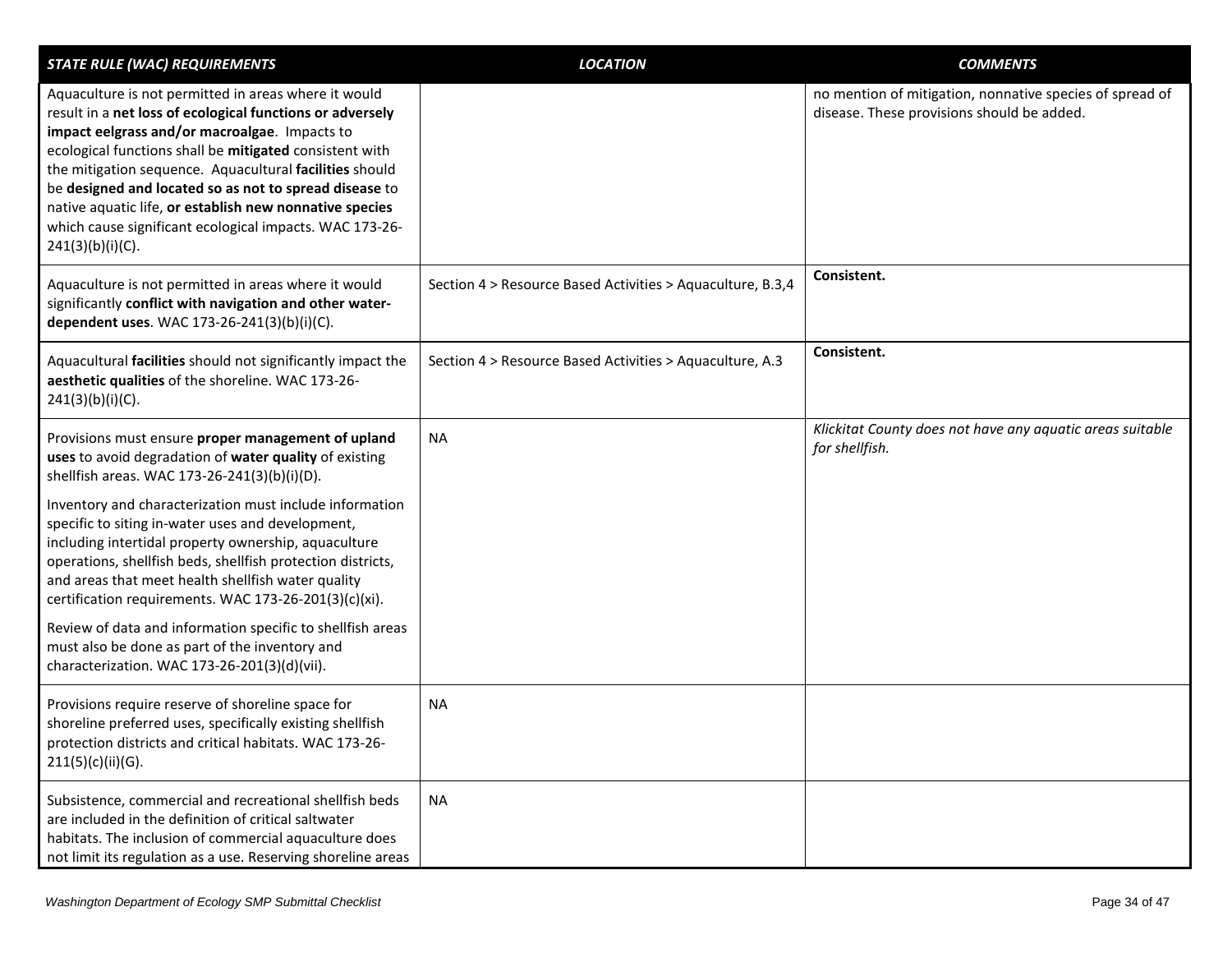| <b>STATE RULE (WAC) REQUIREMENTS</b>                                                                                                                                                                                                                                                                                                                                                                                                                                   | <b>LOCATION</b>                                                                        | <b>COMMENTS</b>                                                                                                                                                                                                                                                                                                                                                                                                                                                                                                                   |
|------------------------------------------------------------------------------------------------------------------------------------------------------------------------------------------------------------------------------------------------------------------------------------------------------------------------------------------------------------------------------------------------------------------------------------------------------------------------|----------------------------------------------------------------------------------------|-----------------------------------------------------------------------------------------------------------------------------------------------------------------------------------------------------------------------------------------------------------------------------------------------------------------------------------------------------------------------------------------------------------------------------------------------------------------------------------------------------------------------------------|
| for protecting and restoring ecological functions should<br>be done prior to reserving shoreline areas for uses. WAC<br>173-26-221(2)(c)(iii).                                                                                                                                                                                                                                                                                                                         |                                                                                        |                                                                                                                                                                                                                                                                                                                                                                                                                                                                                                                                   |
| <b>Commercial geoduck aquaculture siting considerations</b>                                                                                                                                                                                                                                                                                                                                                                                                            | <b>NA</b>                                                                              |                                                                                                                                                                                                                                                                                                                                                                                                                                                                                                                                   |
| Commercial geoduck aquaculture should only be allowed<br>where sediments, topography, land and water access<br>support geoduck aquaculture operations without<br>significant clearing or grading. WAC 173-26-241(b)(ii)                                                                                                                                                                                                                                                | <b>NA</b>                                                                              |                                                                                                                                                                                                                                                                                                                                                                                                                                                                                                                                   |
| As determined by Attorney General Opinion 2007 No. 1,<br>the planting, growing, and harvesting of farm-raised<br>geoduck clams requires a substantial development<br>permit if a specific product or practice causes substantial<br>interference with normal public use of the surface<br>waters, but not otherwise. WAC 173-26-241(b)(iii)                                                                                                                            | <b>NA</b>                                                                              |                                                                                                                                                                                                                                                                                                                                                                                                                                                                                                                                   |
| Conditional use permits are required for new<br>commercial geoduck aquaculture only. Where the<br>applicant proposes to convert existing nongeoduck<br>aquaculture to geoduck aquaculture, the requirement for<br>a conditional use permit is at the discretion of local<br>government. Public notice must be provided to tribes<br>and adjacent property owners. Limits and conditions to<br>achieve no net loss must be used. WAC 173-26-<br>$241(b)(iv)(A) - (L)$ . | <b>NA</b>                                                                              |                                                                                                                                                                                                                                                                                                                                                                                                                                                                                                                                   |
| BOATING FACILITIES WAC 173-26-241(3)(c)                                                                                                                                                                                                                                                                                                                                                                                                                                |                                                                                        |                                                                                                                                                                                                                                                                                                                                                                                                                                                                                                                                   |
| Definition: Boating facility standards do not apply to<br>docks serving four or fewer SFRs. WAC 173-26-241(3)(c).                                                                                                                                                                                                                                                                                                                                                      | Section 4 > Development Activities > Marinas and Boating<br>Facilities, A.3            | Inconsistent. In the current SMP boating facilities are<br>addressed along with "marinas" in Section 4 under the<br>Development Activities subsection. The introductory<br>paragraph defines marinas as having 10 or more moorage<br>slips and "boating facilities" as having 9 or fewer moorage<br>slips. There is no definition of boating facilities in the<br>glossary and no other indication that standards would not<br>apply to docks serving four of fewer single family<br>residences. This definition should be added. |
| Boating facilities restricted to suitable locations. WAC<br>$173 - 26 - 241(3)(c)(i).$                                                                                                                                                                                                                                                                                                                                                                                 | Section 4 > Development Activities > Marinas and Boating<br>Facilities, A.5, 7-8., B.3 | Consistent.                                                                                                                                                                                                                                                                                                                                                                                                                                                                                                                       |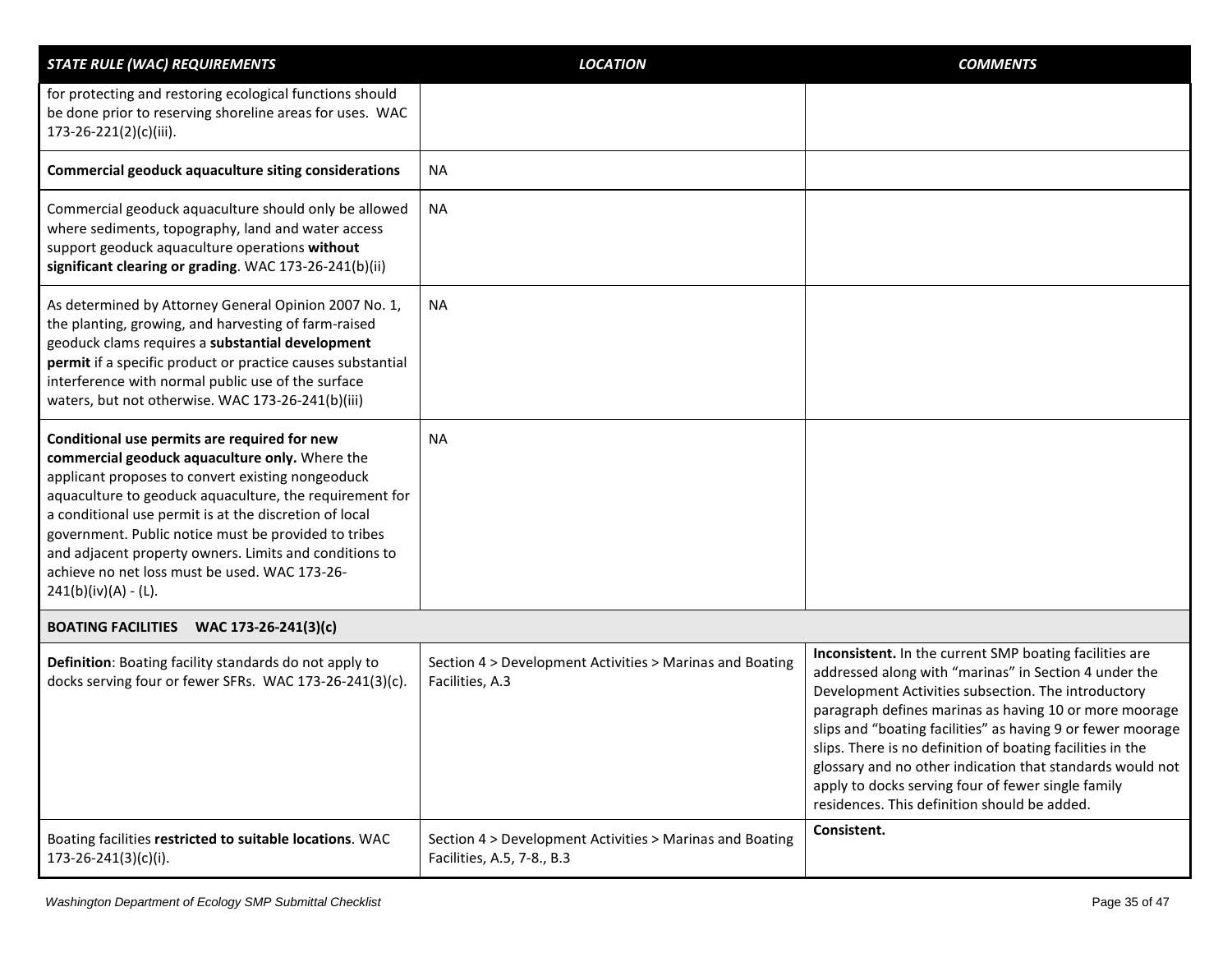| <b>STATE RULE (WAC) REQUIREMENTS</b>                                                                                                                                                            | <b>LOCATION</b>                                                               | <b>COMMENTS</b>                                                                                                                                                                                                                                                                                                                                                     |
|-------------------------------------------------------------------------------------------------------------------------------------------------------------------------------------------------|-------------------------------------------------------------------------------|---------------------------------------------------------------------------------------------------------------------------------------------------------------------------------------------------------------------------------------------------------------------------------------------------------------------------------------------------------------------|
|                                                                                                                                                                                                 |                                                                               |                                                                                                                                                                                                                                                                                                                                                                     |
| Provisions ensuring health, safety, and welfare<br>requirements are met. WAC 173-26-241(3)(c)(ii)                                                                                               | Section 4 > Development Activities > Marinas and Boating<br>Facilities, B.2   | Consistent.                                                                                                                                                                                                                                                                                                                                                         |
| Provisions to avoid or mitigate aesthetic impacts. See<br>WAC 173-26-241(3)(c)(iii).                                                                                                            | Section 4 > Development Activities > Marinas and Boating<br>Facilities, B.2   | Consistent.                                                                                                                                                                                                                                                                                                                                                         |
| Public access required in new boating facilities. WAC<br>$173 - 26 - 241(3)(c)(iv).$                                                                                                            | Section 4 > General Regulations > Public Access Policy 1<br>and Regulation 1  | Consistent. The existing SMP requires public access for all<br>shoreline development and uses (with certain<br>exceptions).                                                                                                                                                                                                                                         |
| Impacts of live-aboard vessels are limited. WAC 173-26-<br>241(3)(c)(v).                                                                                                                        | Section 4 > Development Activities > Marinas and Boating<br>Facilities, B.6   | Consistent.                                                                                                                                                                                                                                                                                                                                                         |
| Provisions assuring no net loss of ecological functions as<br>a result of development of boating facilities while<br>providing public recreational opportunities. WAC 173-26-<br>241(3)(c)(vi). | Section 4 > Development Activities > Marinas and Boating<br>Facilities, A.1,6 | Partially consistent. The SMP includes some language<br>ensuring public recreational opportunities for boating<br>facilities. However, there is no requirement for no net loss<br>of ecological functions mentioned. As in other SMP<br>sections, noted throughout this checklist, a no net loss<br>provision should be added to ensure compliance with the<br>WAC. |
| Navigation rights are protected. WAC 173-26-<br>241(3)(c)(vii).                                                                                                                                 | Not found.                                                                    | Inconsistent. This language should be added.                                                                                                                                                                                                                                                                                                                        |
| Extended moorage on waters of the state without a<br>lease or permission is restricted, and mitigation of<br>impacts to navigation and access is required. WAC 173-<br>26-241(3)(c)(viii).      | Not found.                                                                    | Inconsistent. This language should be added.                                                                                                                                                                                                                                                                                                                        |
| COMMERCIAL DEVELOPMENT WAC 173-26-241(3)(d)                                                                                                                                                     |                                                                               |                                                                                                                                                                                                                                                                                                                                                                     |
| Preference given first to water-dependent uses, then to<br>water-oriented commercial uses. WAC 173-26-241(3)(d).                                                                                | Section 4 > Development Activities > Commercial<br>Development                | Consistent. In the current SMP commercial development<br>is addressed in Section 4 under the Development<br>Activities subsection. Existing regulations are generally in<br>compliance with the current Guidelines. Regulations only<br>permit commercial developments that are related to or<br>dependent upon a shoreline location, with a few                    |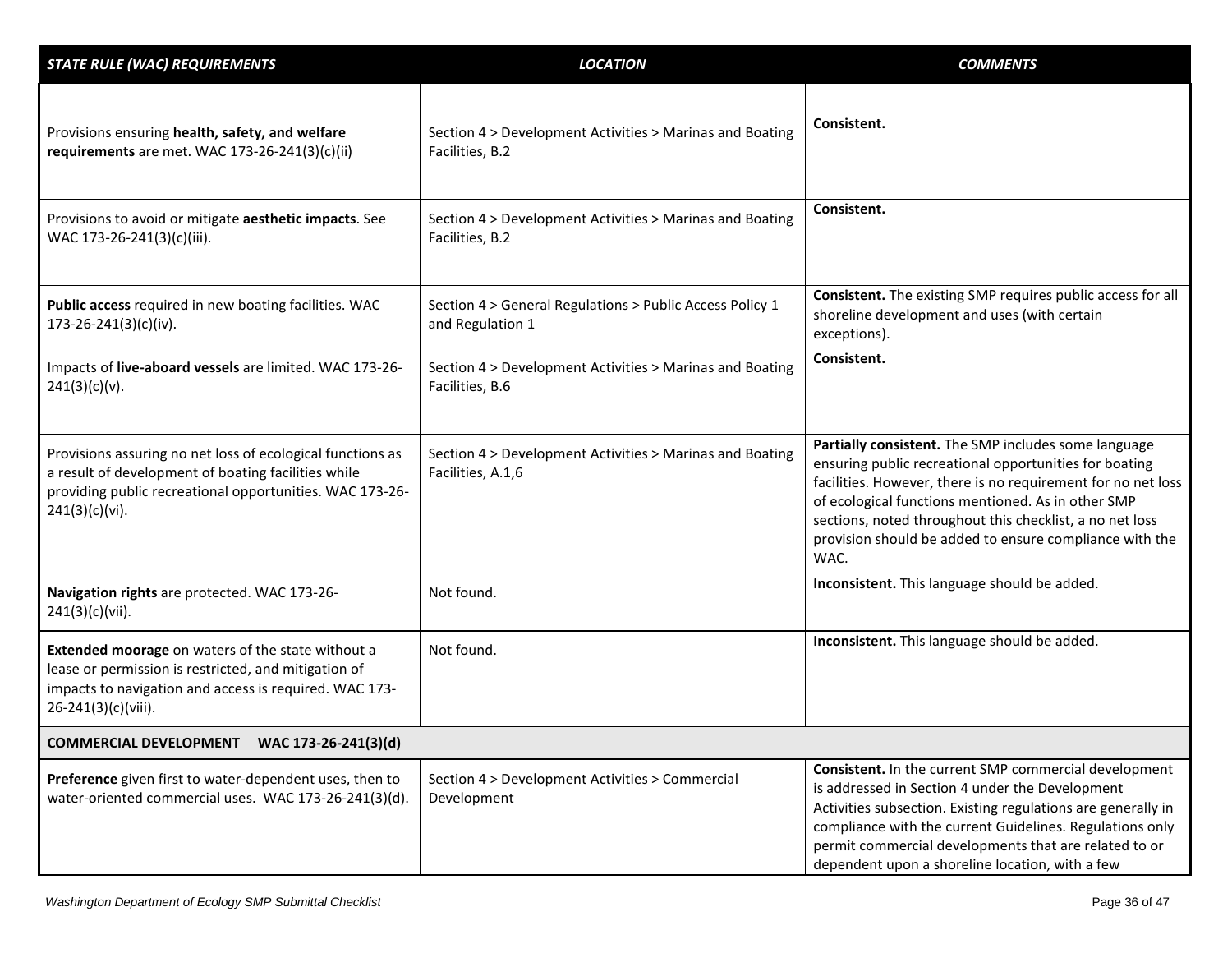| <b>STATE RULE (WAC) REQUIREMENTS</b>                                                                                                                                                                                                                                                          | <b>LOCATION</b>                                                               | <b>COMMENTS</b>                                                                                                                                                                                                                                                                                                                                                                                                                                                                                                                                                                                                                                                                                                                  |
|-----------------------------------------------------------------------------------------------------------------------------------------------------------------------------------------------------------------------------------------------------------------------------------------------|-------------------------------------------------------------------------------|----------------------------------------------------------------------------------------------------------------------------------------------------------------------------------------------------------------------------------------------------------------------------------------------------------------------------------------------------------------------------------------------------------------------------------------------------------------------------------------------------------------------------------------------------------------------------------------------------------------------------------------------------------------------------------------------------------------------------------|
|                                                                                                                                                                                                                                                                                               |                                                                               | exceptions. Non-water dependent uses over water are<br>specifically prohibited. The County may consider revising<br>the exceptions for when non-water-related uses may be<br>allowed to include when they are a part of a mixed-use<br>project or when navigation is severely limited (WAC 173-<br>$26 - 241(3)(d)$ ).                                                                                                                                                                                                                                                                                                                                                                                                           |
| Water-enjoyment and water-related commercial uses<br>required to provide public access and ecological<br>restoration where feasible and avoid impacts to existing<br>navigation, recreation, and public access. WAC 173-26-<br>$241(3)(d)$ .                                                  | Section 4 > Development Activities > Commercial<br>Development                | Partially consistent. While the regulations currently state<br>that all resorts and commercial recreational development<br>must provide public access, the County should strengthen<br>and expand this regulation to require all water-enjoyment<br>and water-related commercial uses to provide public<br>access and ecological restoration where feasible and to<br>avoid impacts to existing navigation, recreation, and<br>public access per WAC 173-26-241(3)(d).                                                                                                                                                                                                                                                           |
| New non-water-oriented commercial uses prohibited<br>unless they are part of a mixed-use project, navigation is<br>severely limited, and the use provides a significant public<br>benefit with respect to SMA objectives. WAC 173-26-<br>$241(3)(d)$ .                                        | Section 4 > Development Activities > Commercial<br>Development B.2            | Consistent.                                                                                                                                                                                                                                                                                                                                                                                                                                                                                                                                                                                                                                                                                                                      |
| Non-water-dependent commercial uses over water<br>prohibited except in existing structures, and where<br>necessary to support water-dependent uses. WAC 173-<br>$26 - 241(3)(d)$ .                                                                                                            | Section 4 > Development Activities > Commercial<br>Development B.3            | Consistent. The SMP prohibits all non-water dependent<br>uses over water.                                                                                                                                                                                                                                                                                                                                                                                                                                                                                                                                                                                                                                                        |
| <b>FOREST PRACTICES</b><br>WAC 173-26-241(3)(e)                                                                                                                                                                                                                                               |                                                                               |                                                                                                                                                                                                                                                                                                                                                                                                                                                                                                                                                                                                                                                                                                                                  |
| Forest practices not covered by the Forest Practices Act,<br>especially Class IV-General forest practices involving<br>conversions to non-forest use result in no net loss of<br>ecological functions and avoid impacts to navigation,<br>recreation and public access. WAC 173-26-241(3)(e). | Section 4 > Resource Based Activities > Forest<br><b>Management Practices</b> | Partially consistent. In the current SMP forest practices<br>are addressed in Section 4 under the Resource Based<br>Activities subsection. Regulations state that all forest<br>management practices shall be done in compliance with<br>the Forest Practices Act of 1974, WA Forest Practices<br>Rules and Regulations and the current version of the<br>Timer/Fish/Wildlife Agreement of 1986. This section<br>should also include that forest practices not covered by<br>the Forest Practices Act, especially Class IV-General forest<br>practices involving conversions to non-forest use result in<br>no net loss of ecological functions and avoid impacts to<br>navigation, recreation and public access per WAC 173-26- |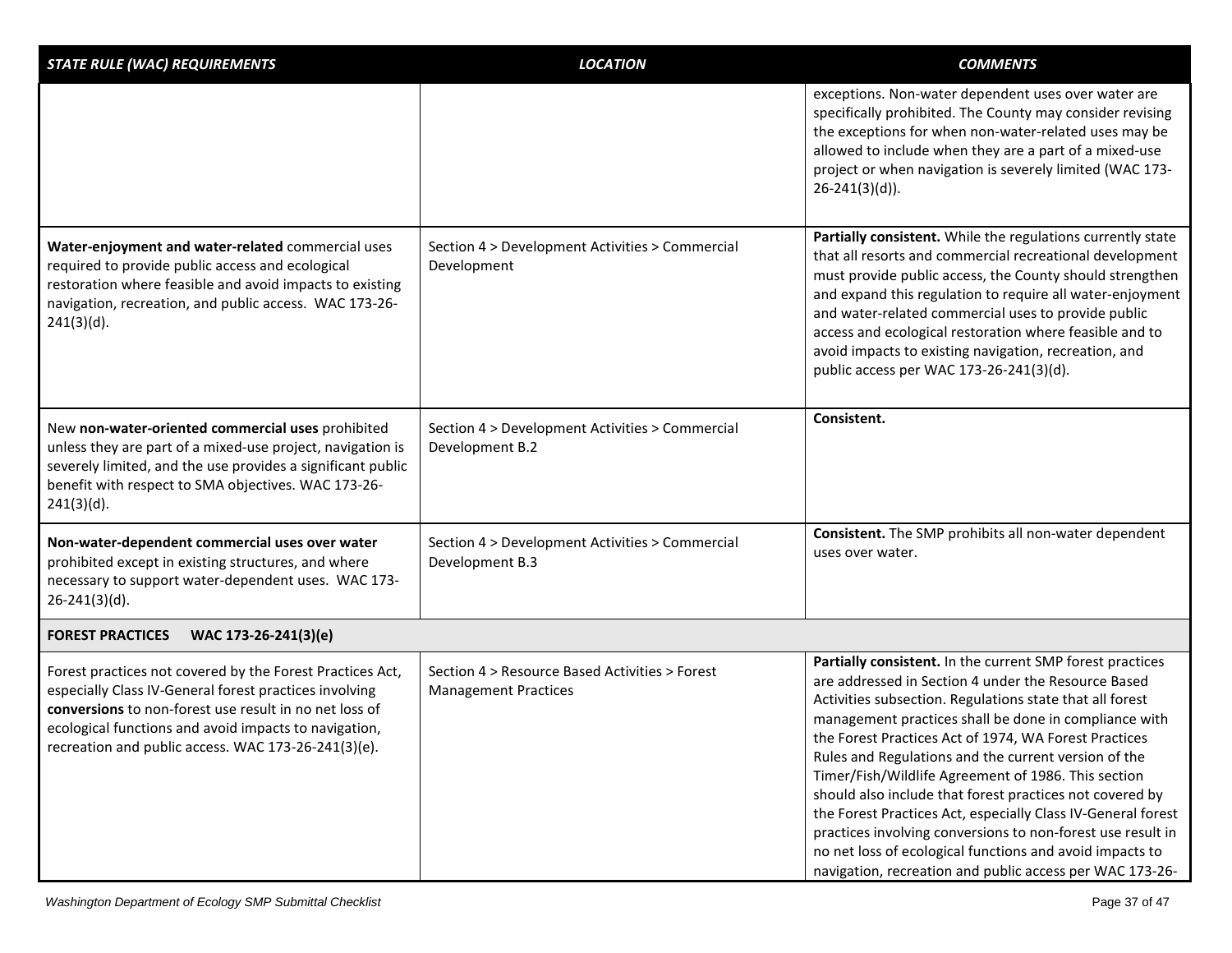| <b>STATE RULE (WAC) REQUIREMENTS</b>                                                                                                                                                                                                  | <b>LOCATION</b>                                                                     | <b>COMMENTS</b>                                                                                                                                                                                                                                                                                                                                                                                                                                                                                                                                                                                                                                  |
|---------------------------------------------------------------------------------------------------------------------------------------------------------------------------------------------------------------------------------------|-------------------------------------------------------------------------------------|--------------------------------------------------------------------------------------------------------------------------------------------------------------------------------------------------------------------------------------------------------------------------------------------------------------------------------------------------------------------------------------------------------------------------------------------------------------------------------------------------------------------------------------------------------------------------------------------------------------------------------------------------|
|                                                                                                                                                                                                                                       |                                                                                     | $241(3)(e)$ .                                                                                                                                                                                                                                                                                                                                                                                                                                                                                                                                                                                                                                    |
| SMP limits removal of trees on shorelines of statewide<br>significance (RCW 90.58.150). Exceptions to this<br>standard require shorelines conditional use permit. WAC<br>173-26-241(3)(e).                                            | Section 4 > Resource Based Activities > Forest<br>Management Practices B.4, B.10.d  | Partially consistent. The current regulations have several<br>provisions which limit removal of trees on Shorelines of<br>Statewide Significance, including prohibiting logging on<br>Shorelines of Statewide Significance. The SMP currently<br>states in which shoreline environments forest practices for<br>Shorelines of State-Wide Significance are allowed, but<br>does not include such determinations for other shorelines.<br>A statement should be added indicating in which shoreline<br>environments forest practices are allowed for non<br>shorelines of statewide significance and when a<br>conditional use permit is required. |
| INDUSTRY WAC 173-26-241(3)(f)                                                                                                                                                                                                         |                                                                                     |                                                                                                                                                                                                                                                                                                                                                                                                                                                                                                                                                                                                                                                  |
| Preference given first to water-dependent uses, then to<br>water-oriented industrial uses. WAC 173-26-241(3)(f).                                                                                                                      | Section 4 > Development Activities > Ports and Water-<br>Related Industry A.1, B.14 | Consistent. The only section in the current SMP which<br>addresses industry is the Ports and water-related industry<br>subsection under the Development Activities portion of<br>Section 4. The title of this subsection leads the reader to<br>believe it only addresses water-related industry, though it<br>is not clear if all non-water related industry is prohibited<br>(see below). Preference is stated for water-dependent<br>uses.                                                                                                                                                                                                    |
| Location, design, and construction of industrial uses and<br>redevelopment required to assure no net loss of<br>ecological functions. WAC 173-26-241(3)(f).                                                                           | Not stated.                                                                         | Inconsistent. This language should be added.                                                                                                                                                                                                                                                                                                                                                                                                                                                                                                                                                                                                     |
| Industrial uses and redevelopment encouraged to locate<br>where environmental cleanup and restoration can be<br>accomplished. WAC 173-26-241(3)(f).                                                                                   | Not stated.                                                                         | Inconsistent. This language should be added.                                                                                                                                                                                                                                                                                                                                                                                                                                                                                                                                                                                                     |
| Public access required unless such a requirement would<br>interfere with operations or create hazards to life or<br>property. WAC 173-26-241(3)(f).                                                                                   | Section 4 > General Regulations > Public Access Policy 1<br>and Regulation 1        | Consistent. The existing SMP requires public access for all<br>shoreline development and uses with exception for<br>situation where such a requirement would cause safety<br>concerns.                                                                                                                                                                                                                                                                                                                                                                                                                                                           |
| New non-water-oriented industrial uses prohibited<br>unless they are part of a mixed-use project, navigation is<br>severely limited, and the use provides a significant public<br>benefit with respect to SMA objectives. WAC 173-26- | Not explicitly stated.                                                              | Potentially consistent. The only section in the current<br>SMP which addresses industry is the Ports and water-<br>related industry subsection. The title of this subsection<br>leads the reader to believe it only addresses water-                                                                                                                                                                                                                                                                                                                                                                                                             |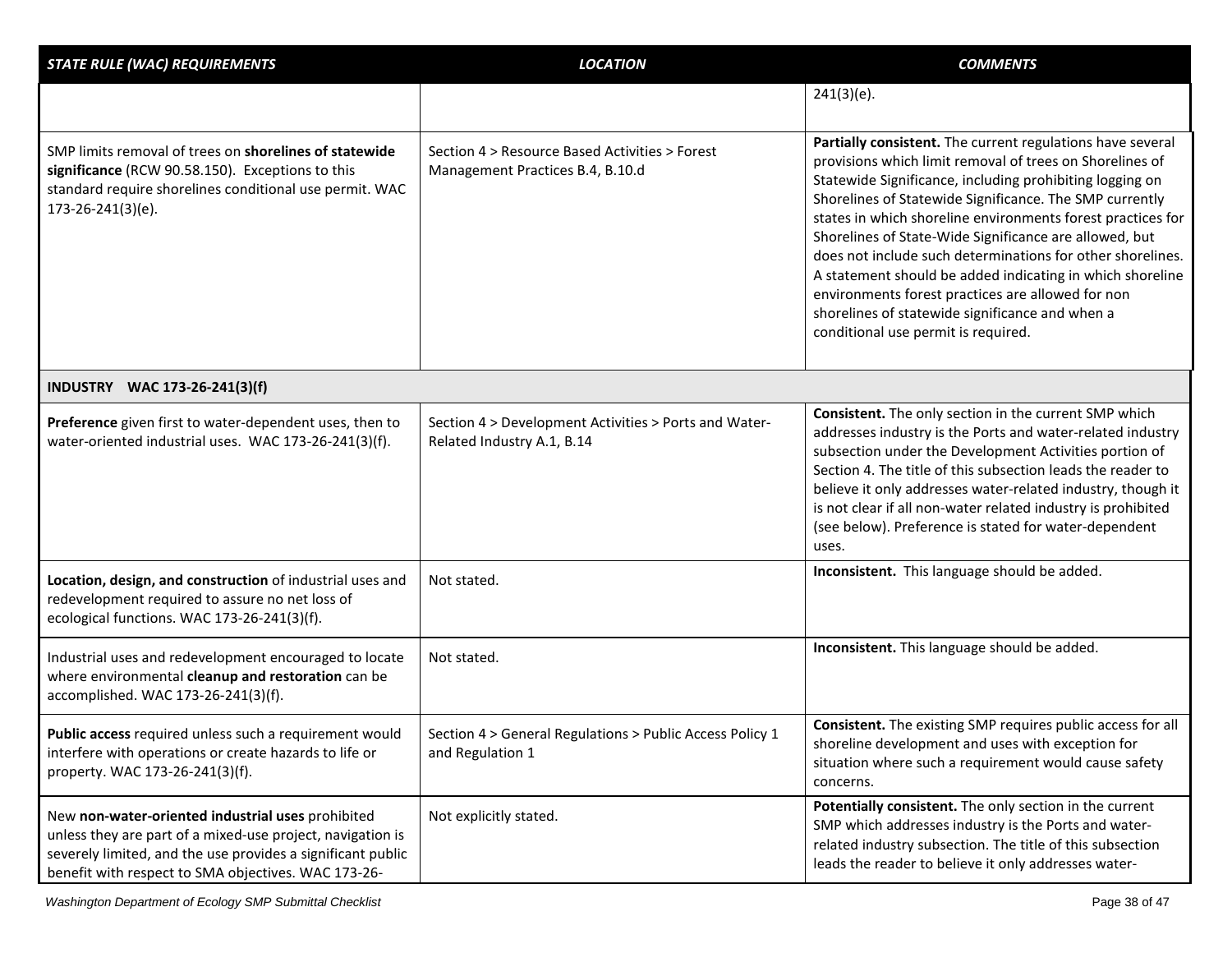| <b>STATE RULE (WAC) REQUIREMENTS</b>                                                                                                                                                                                                                                                                                                                                                                                                                                                                      | <b>LOCATION</b>                                | <b>COMMENTS</b>                                                                                                                                                                                                                                                                                                                                                                                                                                                                                                                                                                                                                                                      |
|-----------------------------------------------------------------------------------------------------------------------------------------------------------------------------------------------------------------------------------------------------------------------------------------------------------------------------------------------------------------------------------------------------------------------------------------------------------------------------------------------------------|------------------------------------------------|----------------------------------------------------------------------------------------------------------------------------------------------------------------------------------------------------------------------------------------------------------------------------------------------------------------------------------------------------------------------------------------------------------------------------------------------------------------------------------------------------------------------------------------------------------------------------------------------------------------------------------------------------------------------|
| 241(3)(f).                                                                                                                                                                                                                                                                                                                                                                                                                                                                                                |                                                | related industry. The County should consider changing<br>this to include reference to all industrial development. All<br>non water-oriented industrial uses must be prohibited<br>unless they are part of a mixed-use project, navigation is<br>severely limited, and the use provides a significant public<br>benefit with respect to SMA objectives (WAC 173-26-<br>241(3)(f)). The County could also choose to prohibit all<br>non water-realted industry, but this should be specifically<br>stated if that is the intent. Uses and activities not<br>specifically prohibited or otherwise discussed in the SMP<br>could be allowed by a Conditional Use permit. |
| IN-STREAM STRUCTURES WAC 173-26-241(3)(g)                                                                                                                                                                                                                                                                                                                                                                                                                                                                 |                                                |                                                                                                                                                                                                                                                                                                                                                                                                                                                                                                                                                                                                                                                                      |
| Definition: structure is waterward of the ordinary high<br>water mark and either causes or has the potential to<br>cause water impoundment or the diversion, obstruction,<br>or modification of water flow. WAC 173-26-241(3)(g).                                                                                                                                                                                                                                                                         | This language is not found in the current SMP. | Inconsistent. The current SMP does not have a section<br>specific to in-stream structures, nor is a definition for in-<br>stream structure included in the glossary. The County<br>should add a definition for in-stream structure consistent<br>with WAC 173-26-241(3)(g), and should consider adding a<br>separate in-stream structures section.                                                                                                                                                                                                                                                                                                                   |
| In-stream structures protect and preserve ecosystem-<br>wide processes, ecological functions, and cultural<br>resources, including, fish and fish passage, wildlife and<br>water resources, shoreline critical areas, hydrogeological<br>processes, and natural scenic vistas. WAC 173-26-<br>$241(3)(g)$ .                                                                                                                                                                                               | This language is not found in the current SMP. | Inconsistent. This language should be added to the SMP.<br>The County should consider a new section of the SMP<br>specific to "in-stream structures".                                                                                                                                                                                                                                                                                                                                                                                                                                                                                                                |
| WAC 173-26-241(3)(h)<br><b>MINING</b>                                                                                                                                                                                                                                                                                                                                                                                                                                                                     |                                                |                                                                                                                                                                                                                                                                                                                                                                                                                                                                                                                                                                                                                                                                      |
| Policies and regulations for new mining projects:<br>Require design and operation to avoid and mitigate<br>for adverse impacts during the course of mining<br>and reclamation;<br>Achieve no net loss of ecological functions based on<br>required final reclamation;<br>Give preference to proposals that create, restore or<br>enhance habitat for priority species<br>are coordinated with state Surface Mining<br><b>Reclamation</b> Act requirements;<br>Assure subsequent use of reclaimed sites is | Section 4 > Resource Based Activities > Mining | Partially consistent. In the current SMP, mining<br>regulations are contained in the Resource Based Activities<br>subsection of Section 4. Mining is prohibited in the<br>Natural shoreline environment and is a conditional use in<br>all other shoreline environments. While the mining<br>regulations are extensive and include several provisions<br>to protect shoreline and habitat function, the County<br>should add several provisions to be in compliance with<br>WAC 173-26-241(3)(h) including the following:<br>Require design and operation to avoid and mitigate<br>$\bullet$<br>for adverse impacts during the course of mining and<br>reclamation;  |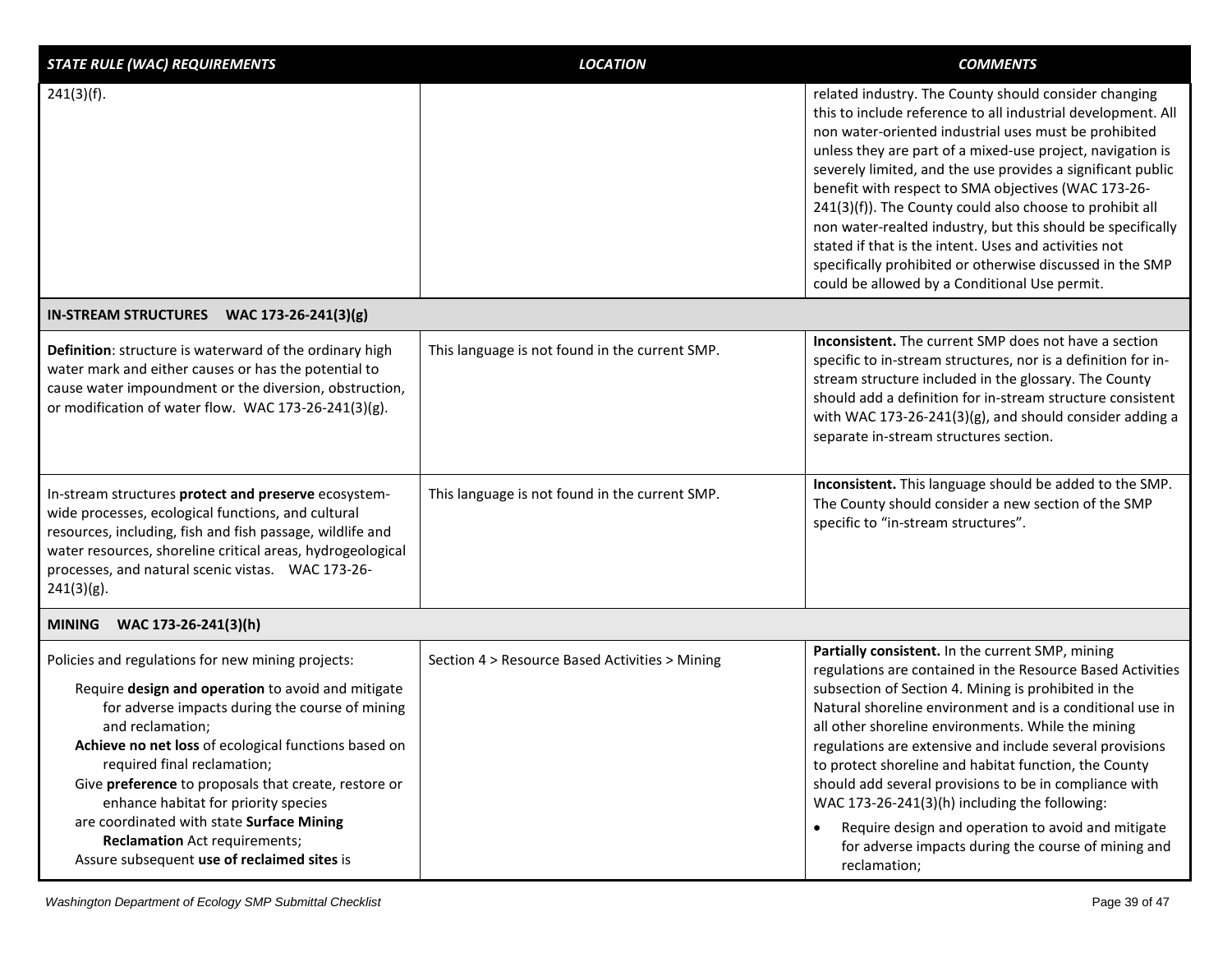| <b>STATE RULE (WAC) REQUIREMENTS</b>                                                                                                                                                                                                                                                                                                                                                                                               | <b>LOCATION</b>                                     | <b>COMMENTS</b>                                                                                                                                                                                                                                                                                                                                                                                        |
|------------------------------------------------------------------------------------------------------------------------------------------------------------------------------------------------------------------------------------------------------------------------------------------------------------------------------------------------------------------------------------------------------------------------------------|-----------------------------------------------------|--------------------------------------------------------------------------------------------------------------------------------------------------------------------------------------------------------------------------------------------------------------------------------------------------------------------------------------------------------------------------------------------------------|
| consistent with environment designation and<br>SMP standards. WAC 173-26-241(3)(h)(ii)(A) -<br>(C).                                                                                                                                                                                                                                                                                                                                |                                                     | Achieve no net loss of ecological functions based on<br>$\bullet$<br>required final reclamation;<br>Give preference to proposals that create, restore or<br>$\bullet$<br>enhance habitat for priority species                                                                                                                                                                                          |
|                                                                                                                                                                                                                                                                                                                                                                                                                                    |                                                     | Assure subsequent use of reclaimed sites is<br>$\bullet$<br>consistent with environment designation and SMP<br>standards.                                                                                                                                                                                                                                                                              |
| Mining waterward of OHWM is prohibited unless:<br>(I) Removal of specified quantities of materials in<br>specified locations will not adversely impact natural<br>gravel transport;<br>(II) The mining will not significantly impact priority<br>species and the ecological functions upon which they<br>depend; and<br>(III) these determinations are integrated with relevant<br>SEPA requirements. WAC 173-26-241(3)(h)(ii)(D). | Section 4 > Resource Based Activities > Mining B.3  | Inconsistent. With regard to mining below the OHWM,<br>the SMP only states that "all mining activities undertaken<br>below the ordinary high water line must also comply with<br>dredging policies and regulations" contained in the SMP.<br>This should be revised to prohibit mining waterward of<br>the OHWM with the noted exceptions.                                                             |
| Renewal, extension, or reauthorization of in-stream and<br>gravel bar mining activities require review for compliance<br>with these new guidelines requirements. WAC 173-26-<br>241(3)(h)(ii)(D)(IV).                                                                                                                                                                                                                              | This language is not found.                         | Inconsistent. This language should be added.                                                                                                                                                                                                                                                                                                                                                           |
| Mining within the Channel Migration Zone requires a<br>shoreline conditional use permit. WAC 173-26-<br>241(3)(h)(ii)(E).                                                                                                                                                                                                                                                                                                          | Section 4 > Resource Based Activities > Mining B.21 | Consistent. All mining that is not prohibited requires a<br>conditional use permit.                                                                                                                                                                                                                                                                                                                    |
| RECREATIONAL DEVELOPMENT<br>WAC 173-26-241(3)(i)                                                                                                                                                                                                                                                                                                                                                                                   |                                                     |                                                                                                                                                                                                                                                                                                                                                                                                        |
| Definition includes commercial and public recreation<br>developments. WAC 173-26-241(3)(i).                                                                                                                                                                                                                                                                                                                                        | Section 4 > Development Activities > Recreation     | <b>Consistent.</b> The SMP also states uses and activities<br>associated with recreational developments which are<br>identified as separate use activities in the SMP, such as<br>Boating Facilities; Piers and Docks; Residential<br>Development and Commercial Development, are subject<br>to the regulations established for those uses in addition<br>to the standards established for recreation. |
| Priority given to recreational development for access to<br>and use of the water. WAC 173-26-241(3)(i).                                                                                                                                                                                                                                                                                                                            | Not explicitly stated.                              | Inconsistent. Language should be added to the SMP<br>clarifying that recreational development is a priority use                                                                                                                                                                                                                                                                                        |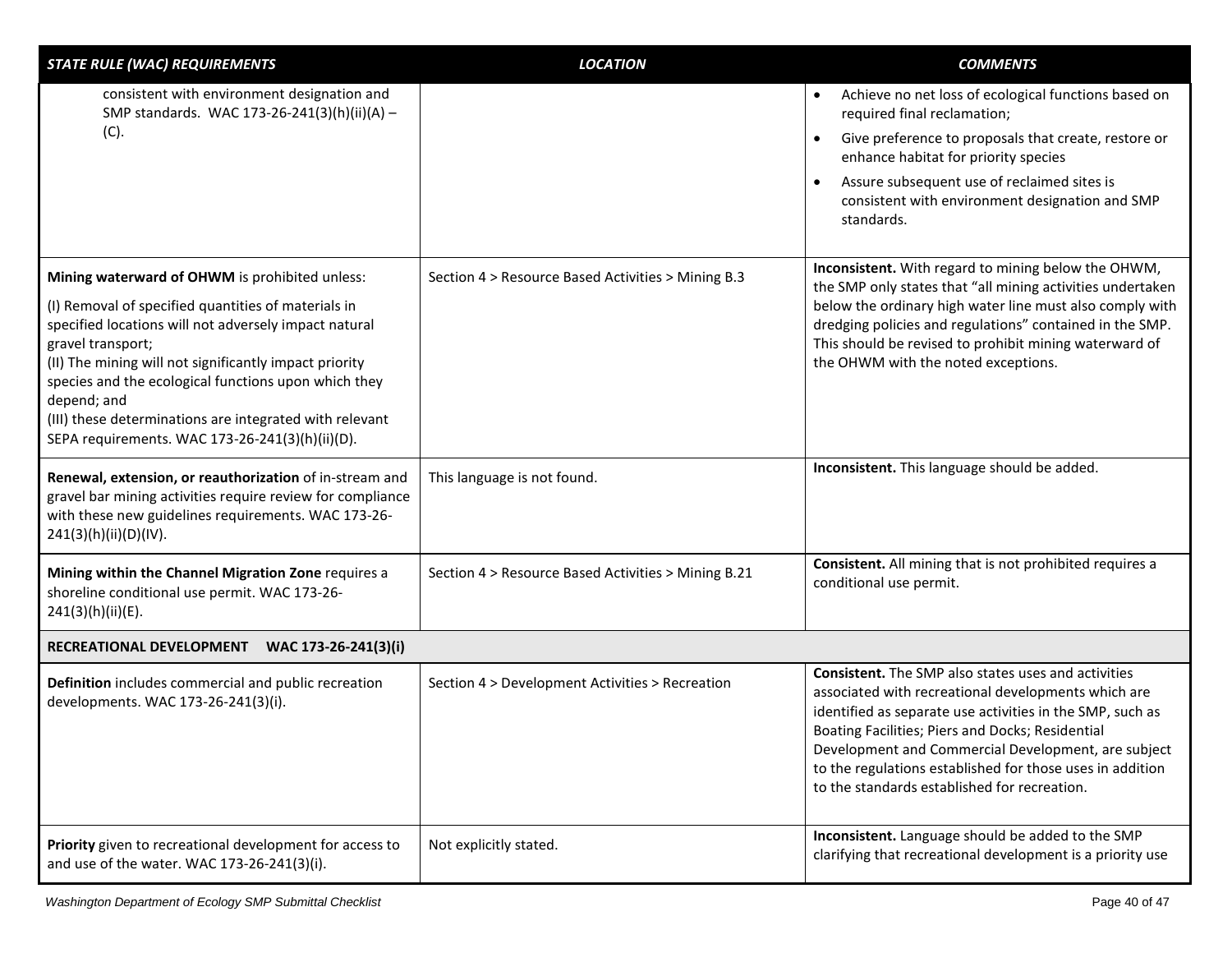| <b>STATE RULE (WAC) REQUIREMENTS</b>                                                                                                                                                                                                 | <b>LOCATION</b>                                                                     | <b>COMMENTS</b>                                                                                                                                                                                                                                                                                                                                                                                                                                                                                                                                                                                                                                                                                                                                                                                                        |
|--------------------------------------------------------------------------------------------------------------------------------------------------------------------------------------------------------------------------------------|-------------------------------------------------------------------------------------|------------------------------------------------------------------------------------------------------------------------------------------------------------------------------------------------------------------------------------------------------------------------------------------------------------------------------------------------------------------------------------------------------------------------------------------------------------------------------------------------------------------------------------------------------------------------------------------------------------------------------------------------------------------------------------------------------------------------------------------------------------------------------------------------------------------------|
|                                                                                                                                                                                                                                      |                                                                                     | of the shoreline.                                                                                                                                                                                                                                                                                                                                                                                                                                                                                                                                                                                                                                                                                                                                                                                                      |
| Location, design and operation of facilities are<br>consistent with purpose of environment designations in<br>which they are allowed. WAC 173-26-241(3)(i).                                                                          | Section 4 > Development Activities > Recreation B.11                                | Partially Consistent. Consistency with the purpose of the<br>applicable environment designation is not specifically<br>stated although the use limitation stated in Regulation 11<br>specify the types of recreation appropriate for the natural<br>environment. Additional detail could be added to address<br>this requirement.                                                                                                                                                                                                                                                                                                                                                                                                                                                                                      |
| Recreational development achieves no net loss of<br>ecological processes and functions. WAC 173-26-<br>$241(3)(i)$ .                                                                                                                 | Not included.                                                                       | Inconsistent. While there are several policies and<br>regulations which function to protect ecological<br>resources, specific reference to no net loss should be<br>added to be consistent with the WAC requirement.                                                                                                                                                                                                                                                                                                                                                                                                                                                                                                                                                                                                   |
| WAC 173-26-241(3)(j)<br>RESIDENTIAL DEVELOPMENT                                                                                                                                                                                      |                                                                                     |                                                                                                                                                                                                                                                                                                                                                                                                                                                                                                                                                                                                                                                                                                                                                                                                                        |
| Definition includes single-family residences, multifamily<br>development, and the creation of new residential lots<br>through land division. WAC 173-26-241(3)(j).                                                                   | Section 4 > Development Activities > Residential<br>Development<br>And SMP Glossary | Partially consistent. A definition of residential<br>development is provided at the beginning of the<br>Residential Development subsection in Section 4. This<br>definition does not include the creation of new residential<br>lots through land division. A similar, though slightly<br>different definition of residential development I included<br>in the SMP glossary which includes "subdivisions and<br>short subdivisions". The definition in the glossary is<br>consistent with the WAC. The language in Section 4<br>should be revised to be consistent with this definition.<br>Note: In general, all definitions provided in the<br>introductory texts of the activities described in Section 4<br>should be included in the glossary for consistency and<br>checked for compliance with WAC definitions. |
| Single-family residences identified as a priority use only<br>when developed in a manner consistent with control of<br>pollution and prevention of damage to the natural<br>environment. WAC 173-26-241(3)(j).                       | Section 4 > Development Activities > Residential<br>Development Policy A.1          | Partially consistent. Policy A.1 states that "residential<br>development should be designed at a level of density, lot<br>coverage, height of structure, and occupancy, compatible<br>with the physical capabilities of a shoreline and water."<br>However, there is no regulation specifically enacting this<br>policy. Additional language should be added to ensure<br>compliance with this requirement.                                                                                                                                                                                                                                                                                                                                                                                                            |
| No net loss of ecological functions assured with specific<br>standards for setback of structures sufficient to avoid<br>future stabilization, buffers, density, shoreline<br>stabilization, and on-site sewage disposal. WAC 173-26- | Section 4 > Development Activities > Residential<br>Development Policy A.1, B.3     | Partially consistent. As noted above Policy A.1 refers to<br>dimension standards designed to be compatible with<br>physical capabilities of the shoreline. Additionally,<br>regulation B.3 requires sewage disposal facilities be<br>provide in accordance with health regulations.                                                                                                                                                                                                                                                                                                                                                                                                                                                                                                                                    |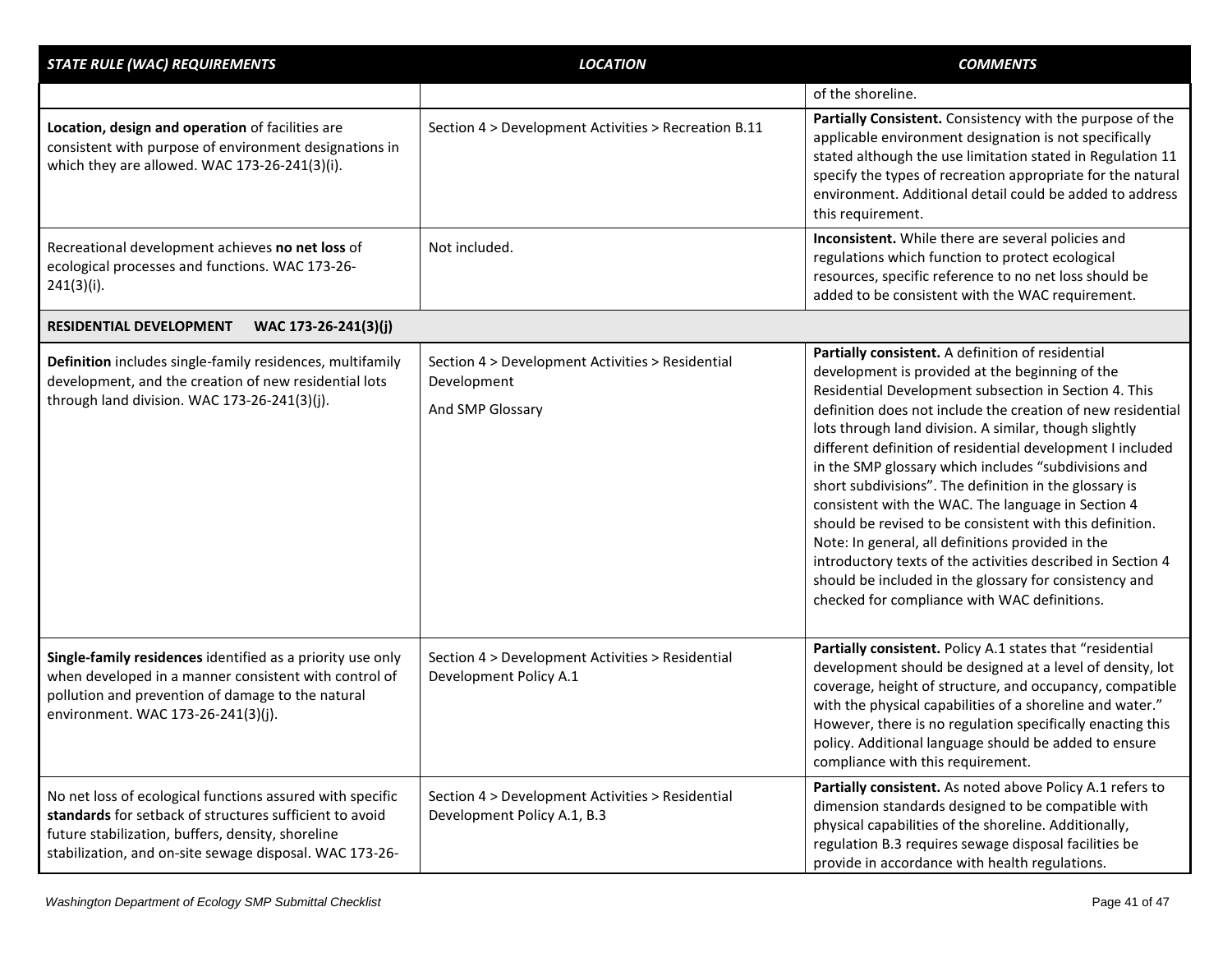| <b>STATE RULE (WAC) REQUIREMENTS</b>                                                                                                                                                                                                                                                                             | <b>LOCATION</b>                                                              | <b>COMMENTS</b>                                                                                                                                                                                                                                                                                                                                                                                                                                                                                                                                                                                                                                                                                                                                                                     |
|------------------------------------------------------------------------------------------------------------------------------------------------------------------------------------------------------------------------------------------------------------------------------------------------------------------|------------------------------------------------------------------------------|-------------------------------------------------------------------------------------------------------------------------------------------------------------------------------------------------------------------------------------------------------------------------------------------------------------------------------------------------------------------------------------------------------------------------------------------------------------------------------------------------------------------------------------------------------------------------------------------------------------------------------------------------------------------------------------------------------------------------------------------------------------------------------------|
| 241(3)(j).                                                                                                                                                                                                                                                                                                       |                                                                              | Regulations also include a structure setback of 100 feet<br>from the OHWM in all environment designations except<br>Community and Urban/Industrial where a minimum 50<br>foot setback is required. These setbacks should be<br>reevaluated to make sure they are appropriate for the<br>existing conditions today and for the revised environment<br>designation system (if any changes are made).                                                                                                                                                                                                                                                                                                                                                                                  |
|                                                                                                                                                                                                                                                                                                                  |                                                                              | As noted elsewhere in this checklist, the County should<br>consider adding language specific to no net loss of<br>ecological function. The County must also add provisions<br>to ensure that new residential development avoids the<br>need for future shoreline stabilization.                                                                                                                                                                                                                                                                                                                                                                                                                                                                                                     |
| New over-water residences and floating homes<br>prohibited. Appropriate accommodation for existing<br>floating or over-water homes. WAC 173-26-241(3)(j).                                                                                                                                                        | Section 4 > Development Activities > Residential<br>Development B.1          | <b>Inconsistent.</b> The SMP includes a section on over-water<br>residential uses, with provisions allowing over-water<br>residences in certain cases. Under the new Guidelines all<br>new over-water residences and floating homes must be<br>prohibited. Therefore, Regulation B.1 should be reviewed<br>and revised to be compliant with WAC 173-26-241(3)(j).                                                                                                                                                                                                                                                                                                                                                                                                                   |
| New multiunit residential development (including<br>subdivision of land for more than four parcels) required<br>to provide community and/or public access in<br>conformance to local public access plans. WAC 173-26-<br>241(3)(j).                                                                              | Section 4 > General Regulations > Public Access Policy 1<br>and Regulation 1 | Partially consistent. While there are no existing policies<br>or regulations specific to multiunit residential<br>development, or subdivision of land in the Residential<br>Development subsection of the SMP, the Public Access<br>subsection does generally require public access for all<br>new development. However, there is an exception of<br>residential development containing less than three<br>dwelling units so a multiunit development with two units<br>could be exempt. Additionally, it is not clear if subdivision<br>of land would be considered a use or development for the<br>purposes of the public access regulations. The County<br>should add an additional provision to the Residential<br>Development section which includes the specified<br>language. |
| New (subdivided) lots required to be designed,<br>configured and developed to:<br>(i) Prevent the loss of ecological functions at full build-<br>out;<br>(ii) Prevent the need for new shoreline stabilization or<br>flood hazard reduction measures; and<br>(iii) Be consistent with applicable SMP environment | Discussion of subdivision of lots is not currently included<br>in the SMP.   | Inconsistent. This language should be added to the SMP.                                                                                                                                                                                                                                                                                                                                                                                                                                                                                                                                                                                                                                                                                                                             |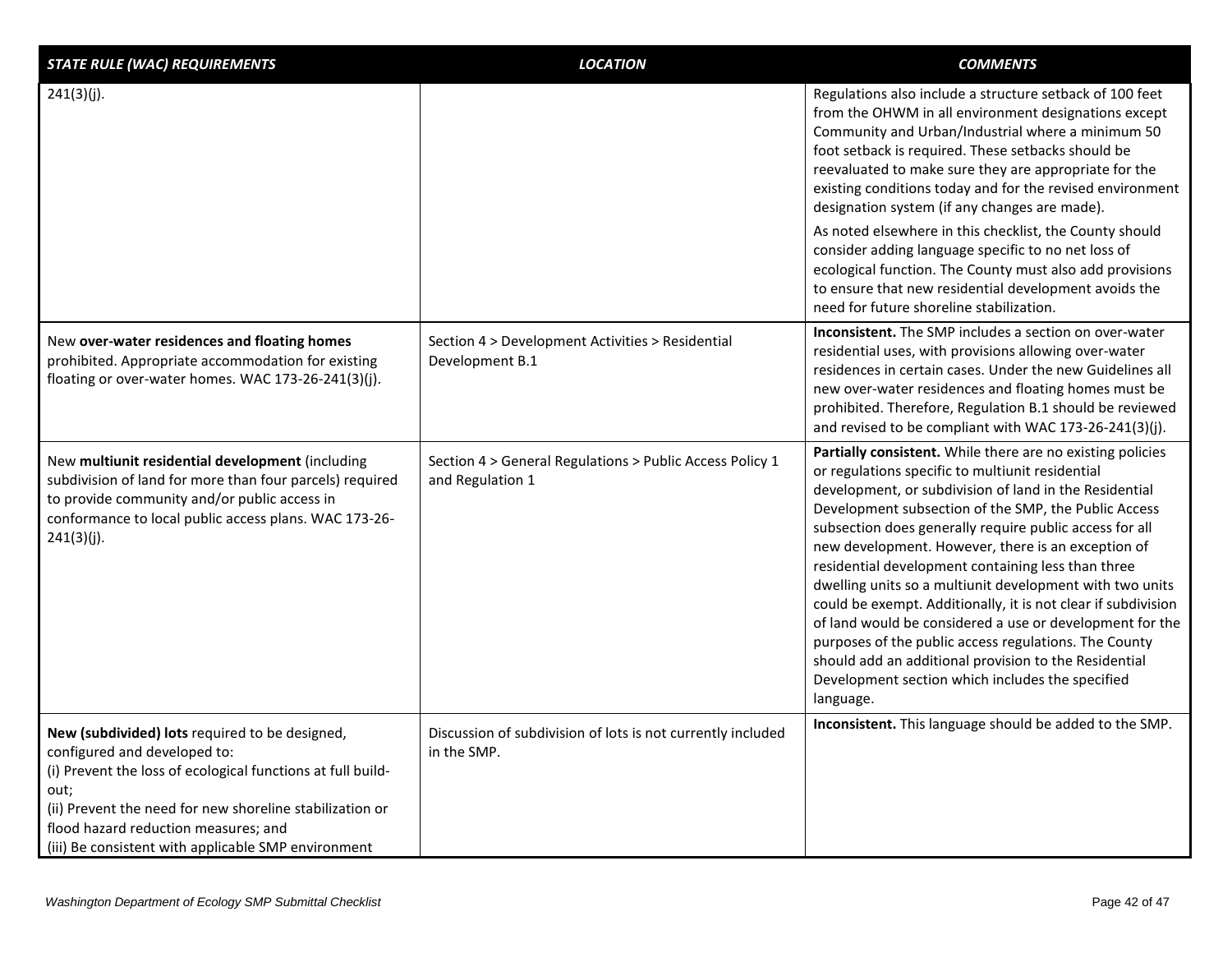| <b>STATE RULE (WAC) REQUIREMENTS</b>                                                                                                                                                                                                                                                                                                            | <b>LOCATION</b>                                                                                                | <b>COMMENTS</b>                                                                                                                                                                                                                                                                                                                                                                                                                                                                                                                                                                                                                                                                                                                                                                                                                                                                                                                                                                                                                                                              |
|-------------------------------------------------------------------------------------------------------------------------------------------------------------------------------------------------------------------------------------------------------------------------------------------------------------------------------------------------|----------------------------------------------------------------------------------------------------------------|------------------------------------------------------------------------------------------------------------------------------------------------------------------------------------------------------------------------------------------------------------------------------------------------------------------------------------------------------------------------------------------------------------------------------------------------------------------------------------------------------------------------------------------------------------------------------------------------------------------------------------------------------------------------------------------------------------------------------------------------------------------------------------------------------------------------------------------------------------------------------------------------------------------------------------------------------------------------------------------------------------------------------------------------------------------------------|
| designations and standards. WAC 173-26-241(3)(j)                                                                                                                                                                                                                                                                                                |                                                                                                                |                                                                                                                                                                                                                                                                                                                                                                                                                                                                                                                                                                                                                                                                                                                                                                                                                                                                                                                                                                                                                                                                              |
| Floating Homes: Certain ones must be classified as a<br>"conforming preferred use" per RCW 90.58.270(5).                                                                                                                                                                                                                                        | Not currently included.                                                                                        | Optional. If the County has an existing floating homes<br>they could consider cladding them as conforming<br>preferred uses.                                                                                                                                                                                                                                                                                                                                                                                                                                                                                                                                                                                                                                                                                                                                                                                                                                                                                                                                                 |
| Nonconforming Residential Structures: SMPs may<br>contain provisions allowing structures not meeting<br>current standards to be considered "conforming" per<br>RCW 90.58.620.                                                                                                                                                                   | Not currently included.                                                                                        | Optional. The County could consider adding provisions<br>which allow existing structures not meeting the current<br>standards to be considered "conforming".                                                                                                                                                                                                                                                                                                                                                                                                                                                                                                                                                                                                                                                                                                                                                                                                                                                                                                                 |
| TRANSPORTATION FACILITIES WAC 173-26-241(3)(k)                                                                                                                                                                                                                                                                                                  |                                                                                                                |                                                                                                                                                                                                                                                                                                                                                                                                                                                                                                                                                                                                                                                                                                                                                                                                                                                                                                                                                                                                                                                                              |
| Proposed transportation and parking facilities must be<br>designed and located where they will have the least<br>possible adverse effect on unique or fragile shoreline<br>features, will not result in a net loss of shoreline<br>ecological functions, or adversely impact existing or<br>planned water dependent uses. WAC 173-26-241(3)(k). | Section 4 > Development Activities > Roads and Railroad<br>Design and Construction                             | Inconsistent. In the current SMP transportation facilities<br>are generally covered under the "Roads and Railroad<br>Design and Construction" subsection of the Development<br>Activities Chapter of Section 4. The County should<br>consider renaming this subsection "Transportation<br>Facilities" to be more inclusive of multiple types of<br>transportation infrastructure (parking etc.) and to align<br>with the current Guidelines more closely.<br>Existing regulations do not specifically address parking in<br>shoreline jurisdiction. Per WAC 173-26-241(3)(k), a<br>provision should be added indicating that parking is<br>allowed only as necessary to support an authorized<br>shoreline use and which minimizes environmental and<br>visual impacts of parking facilities.<br>As with many sections noted throughout this checklist,<br>the County should also add a provision that new<br>transportation facilities must not result in a net loss of<br>shoreline ecological functions, or adversely impact<br>existing or planned water dependent uses. |
| Circulation system plans include systems for pedestrian,<br>bicycle, and public transportation where appropriate.<br>WAC 173-26-241(3)(k).                                                                                                                                                                                                      | Section 4 > Development Activities > Roads and Railroad<br>Design and Construction Policy A.6, Regulation B.10 | Consistent.                                                                                                                                                                                                                                                                                                                                                                                                                                                                                                                                                                                                                                                                                                                                                                                                                                                                                                                                                                                                                                                                  |
| Parking allowed only as necessary to support an<br>authorized shoreline use and which minimize<br>environmental and visual impacts of parking facilities.<br>WAC 173-26-241(3)(k).                                                                                                                                                              | Not included.                                                                                                  | Inconsistent. Parking is addressed to some extent under<br>some of the specific activity subsections such as<br>Recreation and Commercial Development. Parking is not<br>specifically addressed in the Transportation section. The<br>County should add language to the transportation section                                                                                                                                                                                                                                                                                                                                                                                                                                                                                                                                                                                                                                                                                                                                                                               |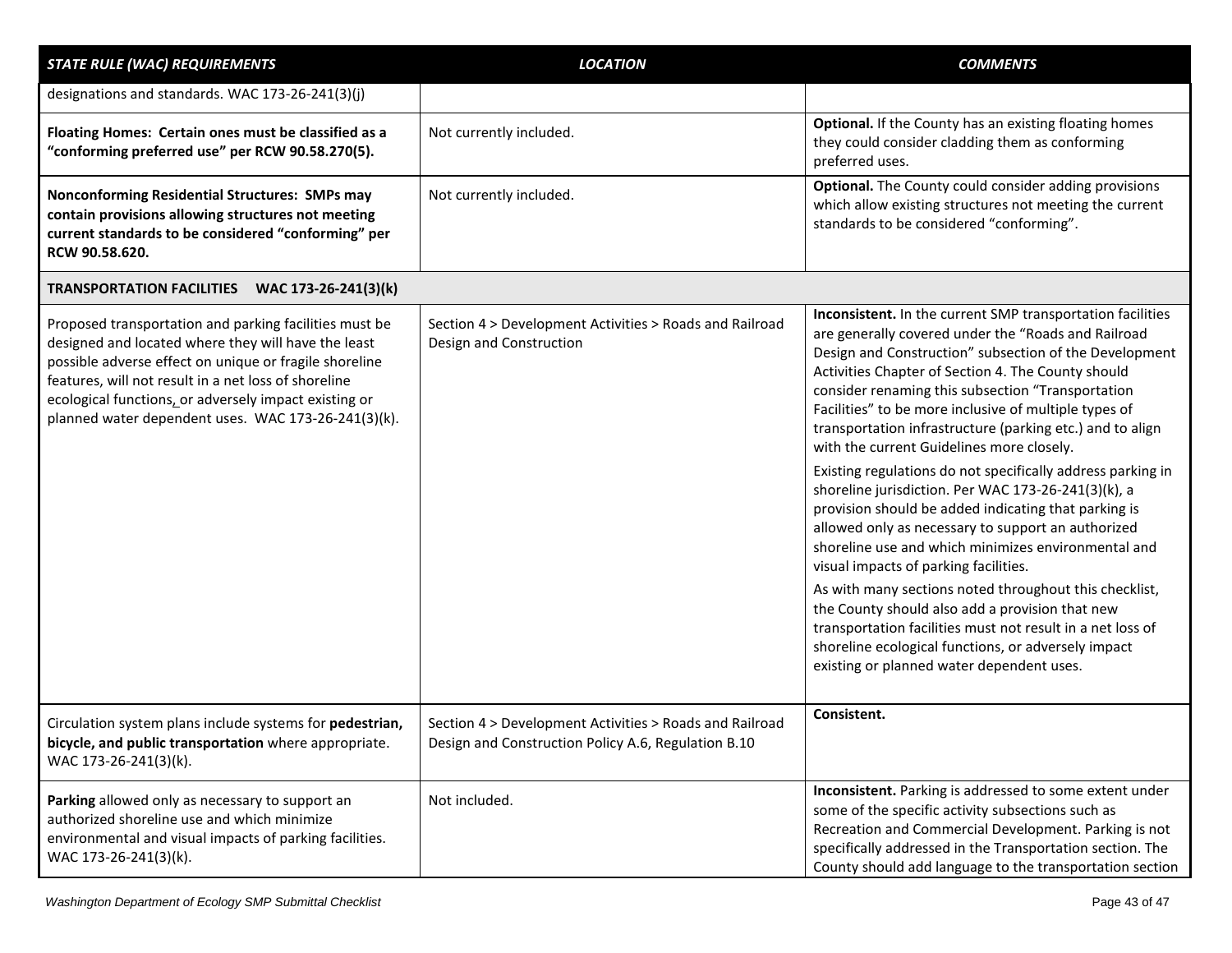| <b>STATE RULE (WAC) REQUIREMENTS</b>                                                                                                                                                                                                                                                                                                  | <b>LOCATION</b>                                            | <b>COMMENTS</b>                                                                                                                                                                                                                                                                                                                                                                                                                                                                                                                                                                                                  |
|---------------------------------------------------------------------------------------------------------------------------------------------------------------------------------------------------------------------------------------------------------------------------------------------------------------------------------------|------------------------------------------------------------|------------------------------------------------------------------------------------------------------------------------------------------------------------------------------------------------------------------------------------------------------------------------------------------------------------------------------------------------------------------------------------------------------------------------------------------------------------------------------------------------------------------------------------------------------------------------------------------------------------------|
|                                                                                                                                                                                                                                                                                                                                       |                                                            | specifying that parking is allowed only as necessary to<br>support and authorized shoreline use. Other sections<br>which mention parking should be reviewed for<br>consistency with this provision.                                                                                                                                                                                                                                                                                                                                                                                                              |
| <b>UTILITIES</b><br>WAC 173-26-241(3)(I)                                                                                                                                                                                                                                                                                              |                                                            |                                                                                                                                                                                                                                                                                                                                                                                                                                                                                                                                                                                                                  |
| Design, location and maintenance of utilities required to<br>assure no net loss of ecological functions. WAC 173-26-<br>241(3)(I).                                                                                                                                                                                                    | Section 4 > Development Activities > Utilities             | Inconsistent. The existing utilities section under the<br>Development Activities Chapter of Section 4 is<br>predominantly compliant with the Guidelines overall.<br>However, as with many sections noted above, the County<br>should add a provision to specifically state that the<br>design, location and maintenance of utilities is required to<br>assure no net loss of ecological functions. For example, a<br>description of how the proposal will result in no net loss<br>of shoreline function could be added to the list of<br>requirements for utility facility application under<br>regulation B.3. |
| Utilities are required to be located in existing rights-of-<br>ways whenever possible. WAC 173-26-241(3)(I).                                                                                                                                                                                                                          | Section 4 > Development Activities > Utilities A.5 and B.6 | Consistent.                                                                                                                                                                                                                                                                                                                                                                                                                                                                                                                                                                                                      |
| Utility production and processing facilities and<br>transmission facilities required to be located outside of<br>SMA jurisdiction, unless no other feasible option exists.<br>WAC 173-26-241(3)(l).                                                                                                                                   | Not explicitly stated.                                     | Inconsistent. While the SMP has several provisions<br>encouraging utilities to be placed in the least impactful<br>location possible, it does not specifically say that they<br>shall be located outside of SMA jurisdiction unless no<br>other feasible option exists. This should be added to<br>ensure compliance with the WAC.                                                                                                                                                                                                                                                                               |
| Existing Utilities: Not allowed to justify more intense<br>development. WAC 173-26-211(3)(c)                                                                                                                                                                                                                                          | Not included.                                              | Inconsistent. This language is not found in the SMP and<br>should be added.                                                                                                                                                                                                                                                                                                                                                                                                                                                                                                                                      |
| <b>SMP ADMINISTRATIVE PROVISIONS</b>                                                                                                                                                                                                                                                                                                  |                                                            |                                                                                                                                                                                                                                                                                                                                                                                                                                                                                                                                                                                                                  |
| This statement "Unless specifically exempted by statute,<br>all proposed uses and development occurring within<br>shoreline jurisdiction must conform to chapter 90.58<br>RCW, the Shoreline Management Act and this master<br>program whether or not a permit is required." must<br>appear in the SMP. WAC 173-26-191(2)(a)(iii)(A). | Not explicitly stated.                                     | Inconsistent. This language is not found in the SMP and<br>should be added.                                                                                                                                                                                                                                                                                                                                                                                                                                                                                                                                      |
| Administrative provisions ensure permit procedures and                                                                                                                                                                                                                                                                                | Section 2, Public Access Element, Objective A              | Partially consistent. A couple of the goals and objectives<br>in Section 2 of the SMP mention protection of private                                                                                                                                                                                                                                                                                                                                                                                                                                                                                              |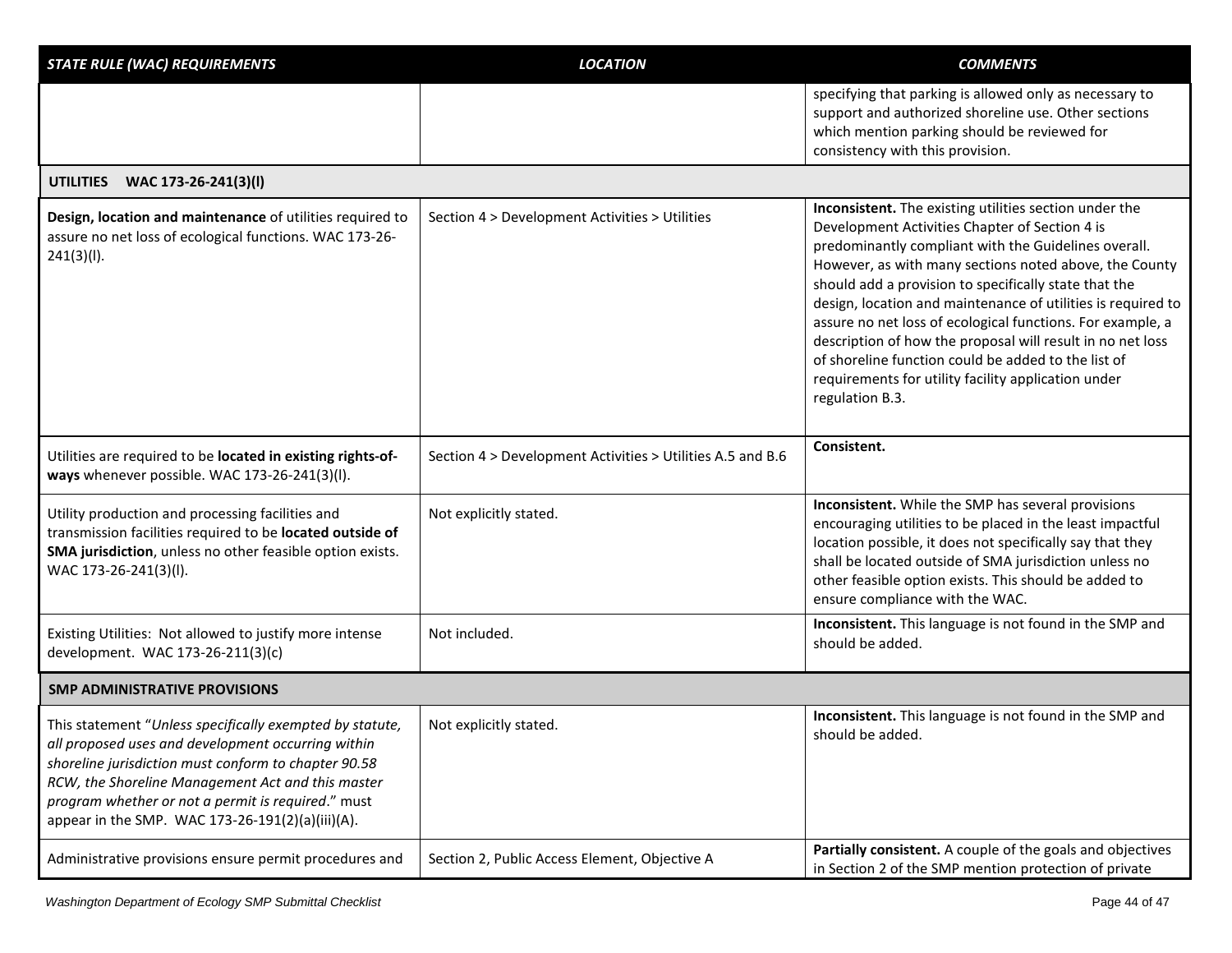| <b>STATE RULE (WAC) REQUIREMENTS</b>                                                                                                                                               | <b>LOCATION</b>                                                                                                                           | <b>COMMENTS</b>                                                                                                                                                                                                                                                                                                                                                                                                                                                                                                                                                                                                                                                                                                                                                                                                                                                                                                                                                                                                                                                                                                                                                                                                                                                  |
|------------------------------------------------------------------------------------------------------------------------------------------------------------------------------------|-------------------------------------------------------------------------------------------------------------------------------------------|------------------------------------------------------------------------------------------------------------------------------------------------------------------------------------------------------------------------------------------------------------------------------------------------------------------------------------------------------------------------------------------------------------------------------------------------------------------------------------------------------------------------------------------------------------------------------------------------------------------------------------------------------------------------------------------------------------------------------------------------------------------------------------------------------------------------------------------------------------------------------------------------------------------------------------------------------------------------------------------------------------------------------------------------------------------------------------------------------------------------------------------------------------------------------------------------------------------------------------------------------------------|
| enforcement are conducted in a manner consistent with<br>relevant constitutional limitations on regulation of<br>private property. WAC 173-26-186(5) and WAC<br>191(2)(a)(iii)(A). | Section 2, Recreation Element, Goal statement                                                                                             | property rights but there are no provisions in the<br>administrative procedures section that specifically<br>mention this topic. The County should consider adding a<br>provision to Section 5 which incorporates this language.                                                                                                                                                                                                                                                                                                                                                                                                                                                                                                                                                                                                                                                                                                                                                                                                                                                                                                                                                                                                                                 |
| Annexation: SMP does not apply to annexed areas<br>unless the requirements of WAC 173-26-150 and 160 are<br>complied with.                                                         | <b>NA</b>                                                                                                                                 |                                                                                                                                                                                                                                                                                                                                                                                                                                                                                                                                                                                                                                                                                                                                                                                                                                                                                                                                                                                                                                                                                                                                                                                                                                                                  |
| <b>Exemptions:</b> Must implement exemption procedures in<br>accordance with WAC 173-27-040(1).                                                                                    | Section 5 > subsection "Permit Exemptions" and<br>"Developments Exempt from Substantial Development<br>Permit Requirements" Regulation 1. | <b>Consistent.</b> "Developments Exempt from Substantial<br>Development Permit Requirements" Regulation 1 lists the<br>developments exempt from permit requirements in<br>accordance with WAC 173-27-040(1).                                                                                                                                                                                                                                                                                                                                                                                                                                                                                                                                                                                                                                                                                                                                                                                                                                                                                                                                                                                                                                                     |
| Permit Exemption Letters: Must be prepared for<br>projects requiring Federal Rivers & Harbors Act §10<br>permits and/or Federal Clean Water Act §404 permits.<br>WAC 173-27-050.   | Section 5 > subsection "Permit Exemptions"                                                                                                | Inconsistent. Currently the SMP requires a statement of<br>exemption from the County prior to commencement of<br>work on bulkheads for single-family residences<br>(Bulkheads) and dikes or levees (Shoreline Alteration)<br>meeting the definition for normal maintenance and<br>repair, emergency construction and specified agricultural<br>dikes. These activities are normally exempt from<br>shoreline permit application requirements. A statement<br>of exemption is also required prior to beginning<br>development on shorelines of the state "if uncertainty<br>exists regarding qualification for permit exemption".<br>The County should add a requirement that, per WAC 173-<br>27-050, permit exemption letters must also be obtained<br>for any exempt project requiring Federal Rivers & Harbors<br>Act Section 10 permits and/or Federal Clean Water Act<br>Section 404 permits.<br>The County may wish to differentiate between a<br>statement and letter of exemption, or make them one in<br>the same. If only one type of exemption documentation is<br>offered, it should be called a letter of exemption to be<br>consistent with the WAC requirement and the SMP<br>language should be revised to be consistent with this<br>intention. |
| Retroactive SMA/GMA Relationship: RCW 36.70A.480<br>governs the relationship between shoreline master<br>programs and development regulations to protect critical                  | To be determined.                                                                                                                         | The current relationship between CAO regulations and<br>the SMP is not clear. In general, critical area regulations<br>are not currently included in the SMP, or are lacking<br>required content. The County should consider how to                                                                                                                                                                                                                                                                                                                                                                                                                                                                                                                                                                                                                                                                                                                                                                                                                                                                                                                                                                                                                              |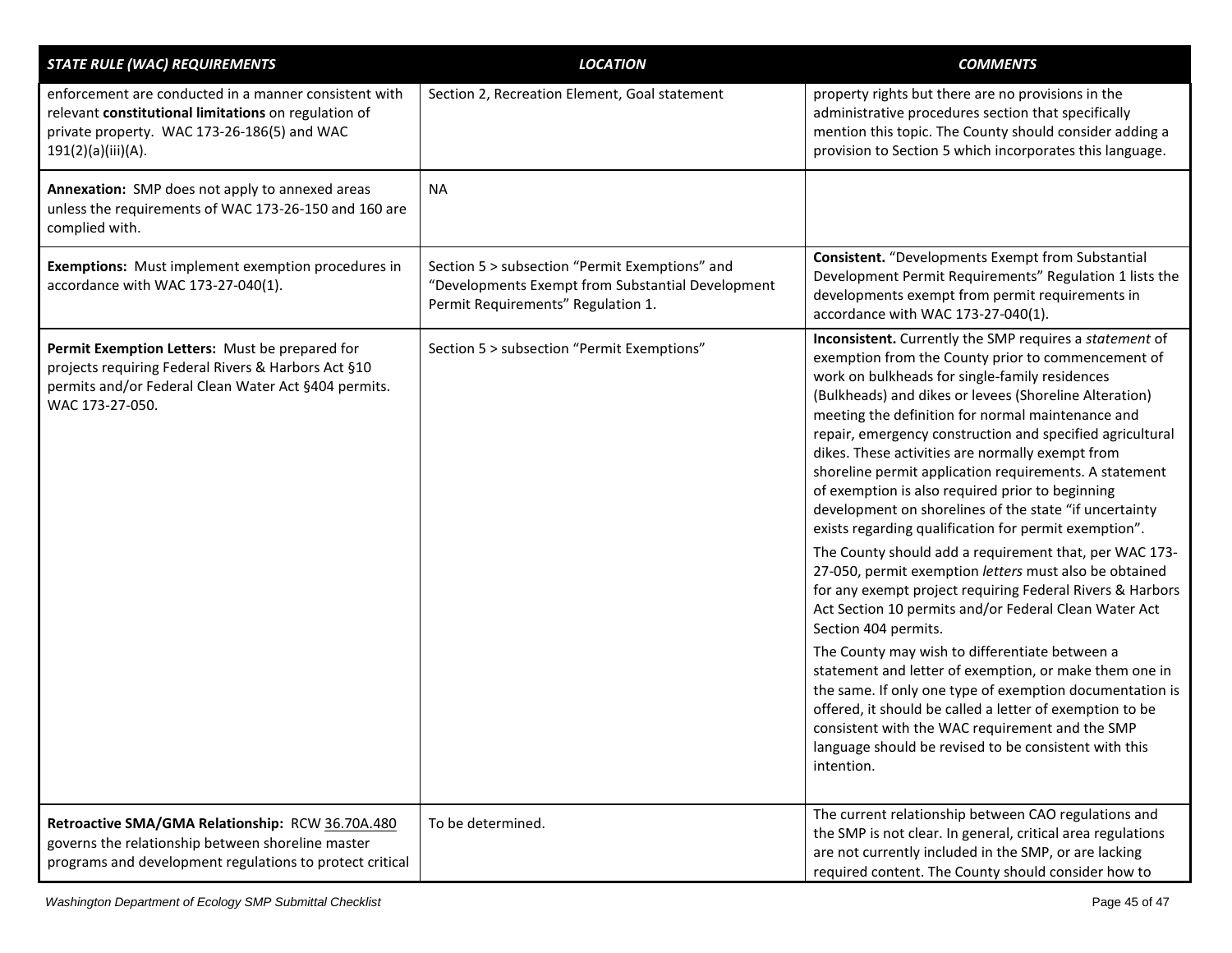| <b>STATE RULE (WAC) REQUIREMENTS</b>                                                                                                                                                                              | <b>LOCATION</b>                                                                         | <b>COMMENTS</b>                                                                                                                                                                                                                                                                                                                                                                                                                                                                                 |
|-------------------------------------------------------------------------------------------------------------------------------------------------------------------------------------------------------------------|-----------------------------------------------------------------------------------------|-------------------------------------------------------------------------------------------------------------------------------------------------------------------------------------------------------------------------------------------------------------------------------------------------------------------------------------------------------------------------------------------------------------------------------------------------------------------------------------------------|
| areas that are adopted under chapter 36.70A RCW. The<br>legislature intends for this act to be remedial and curative<br>in nature, and to apply retroactively to July 27, 2003. See<br>RCW 36.70A.480, Footnotes. |                                                                                         | thoroughly include critical areas regulations in the SMP<br>update. In order to comply with the WAC, the County<br>should transfer authority of critical areas protection in<br>shoreline jurisdiction to the SMP. This can be achieved via<br>adoption by reference, incorporation of relevant sections<br>in to the SMP, or creation of a new critical areas section in<br>the SMP.                                                                                                           |
| <b>GMA Administrative Interpretation: GMA jurisdictions</b><br>SMP must contain procedures for administrative<br>interpretation of development regulations. RCW<br>36.70B.110(11) & WAC 173-26-140.               | Not found.                                                                              | Inconsistent. Specific language on procedures of<br>administrative interpretation was not found. This<br>language should be added.                                                                                                                                                                                                                                                                                                                                                              |
| Substantial Development Permits: Approved SDPs must<br>comply with WAC 173-27-150.                                                                                                                                | Section 5 > subsection "Klickitat County Shoreline Master<br>Program Summary" (Pg. 82). | Consistent.<br>Note: As noted elsewhere in this checklist, it is<br>recommended that the SMP be reformatted to include<br>numbering for all sections to increase ease of use and<br>citing.                                                                                                                                                                                                                                                                                                     |
| Conditional Use Permit: Approved CUPs must comply<br>with WAC 173-27-160.                                                                                                                                         | Section 5 > subsection "Shoreline Conditional Use<br>Permits"                           | Consistent.                                                                                                                                                                                                                                                                                                                                                                                                                                                                                     |
| SMPs must specify which uses and developments require<br>a shoreline conditional use permit (CUP).                                                                                                                | Section 4                                                                               | Consistent. The SMP specifies which uses and<br>developments require a shoreline CUP and in which<br>environment designations, at the end of each activity<br>included in Section 4. As noted throughout this checklist it<br>is recommended that for ease of use, these statements<br>be consolidated into one use and modifications table<br>where all uses and developments discussed in the SMP<br>are summarized by environment designation, and the<br>permit type required is indicated. |
| Variances: Approved VARs must comply with WAC 173-<br>27-170.                                                                                                                                                     | Section 5 > subsection "Shoreline Variance Permits"                                     | Consistent.                                                                                                                                                                                                                                                                                                                                                                                                                                                                                     |
| Permit Revisions: Must comply with the revision<br>approval criteria of WAC 173-27-100.                                                                                                                           | Section 5 > subsection "Notice Requirement" > Revisions<br>to Permits                   | Consistent.                                                                                                                                                                                                                                                                                                                                                                                                                                                                                     |
| Federal Projects: Must comply with WAC 173-27-060,<br>with differing requirement in and out of the federal<br>Coastal Zone Management Program.                                                                    | Not found.                                                                              | Inconsistent. Language regarding applicability to and<br>requirements for federal projects was not found. This<br>language should be added.                                                                                                                                                                                                                                                                                                                                                     |